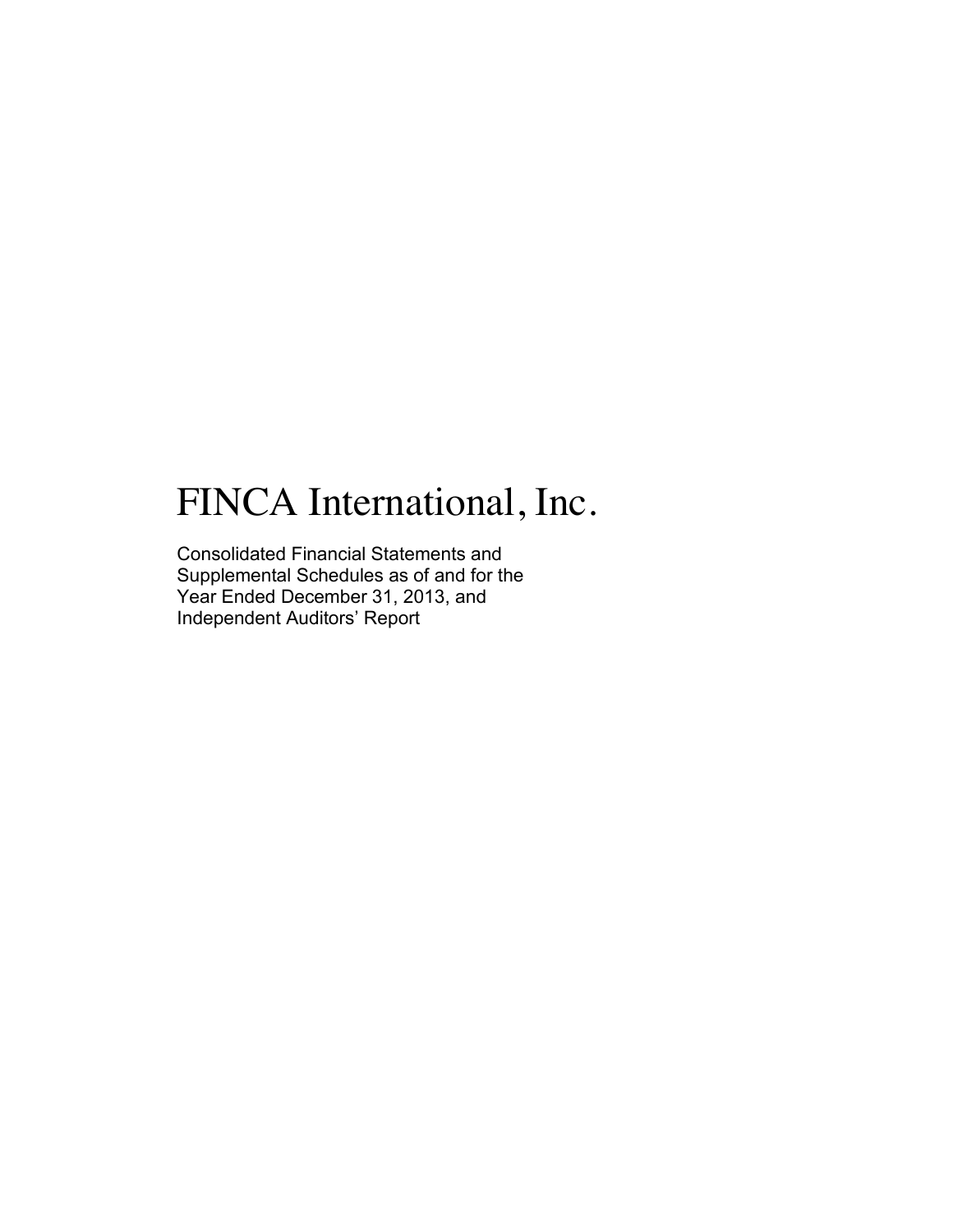# **TABLE OF CONTENTS**

|                                                                                      | Page     |
|--------------------------------------------------------------------------------------|----------|
| <b>INDEPENDENT AUDITORS' REPORT</b>                                                  | $1 - 2$  |
| CONSOLIDATED FINANCIAL STATEMENTS AS OF AND FOR THE<br>YEAR ENDED DECEMBER 31, 2013: |          |
| <b>Consolidated Statement of Financial Position</b>                                  | 3        |
| <b>Consolidated Statement of Activities</b>                                          | 4        |
| <b>Consolidated Statement of Cash Flows</b>                                          | 5        |
| Notes to Consolidated Financial Statements                                           | $6 - 40$ |
| SUPPLEMENTAL SCHEDULES AND NOTES TO SUPPLEMENTAL SCHEDULES                           | 41       |
| Consolidating Statement of Financial Position                                        | 42       |
| <b>Consolidating Statement of Activities</b>                                         | 43       |
| <b>Consolidated Schedule of Functional Expenses</b>                                  | 44       |
| Notes to Supplemental Schedules                                                      | 45       |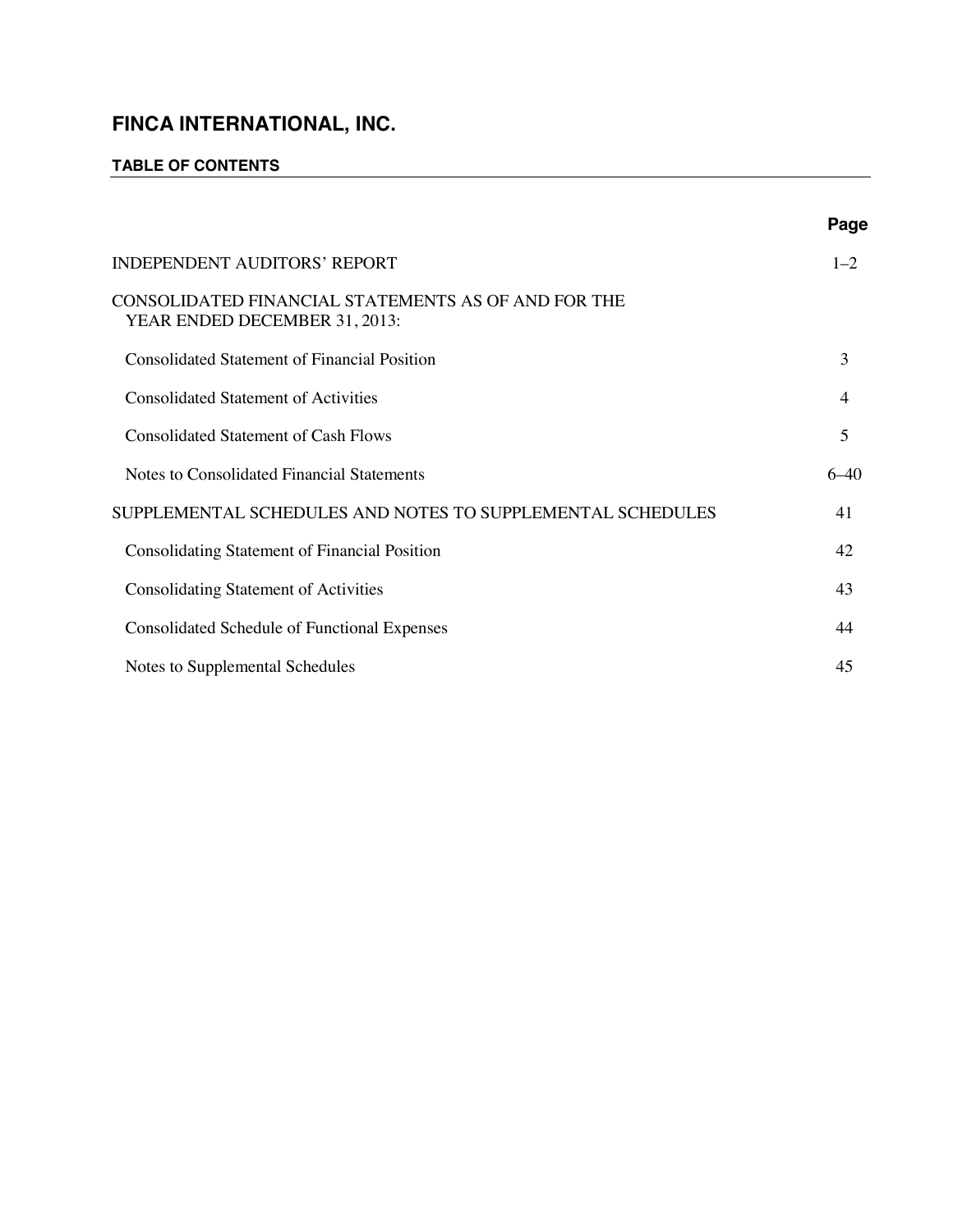

**Deloitte & Touche LLP** 1750 Tysons Blvd. McLean, VA 22102-4219 **USA** 

Tel: +1 703 251 1000 Fax: +1 703 251 3400 www.deloitte.com

## **INDEPENDENT AUDITORS' REPORT**

To the Board of Directors and Members of FINCA International, Inc. Washington, D.C.

We have audited the accompanying consolidated financial statements of FINCA International, Inc. and its subsidiaries (FINCA), which comprise the consolidated statements of financial position as of December 31, 2013, and the related consolidated statements of activities and cash flows for the year then ended, and the related notes to the consolidated financial statements.

### **Management's Responsibility for the Consolidated Financial Statements**

Management is responsible for the preparation and fair presentation of these consolidated financial statements in accordance with accounting principles generally accepted in the United States of America; this includes the design, implementation, and maintenance of internal control relevant to the preparation and fair presentation of consolidated financial statements that are free from material misstatement, whether due to fraud or error.

#### **Auditors' Responsibility**

Our responsibility is to express an opinion on these consolidated financial statements based on our audit. We conducted our audit in accordance with auditing standards generally accepted in the United States of America. Those standards require that we plan and perform the audit to obtain reasonable assurance about whether the consolidated financial statements are free from material misstatement.

An audit involves performing procedures to obtain audit evidence about the amounts and disclosures in the consolidated financial statements. The procedures selected depend on the auditor's judgment, including the assessment of the risks of material misstatement of the consolidated financial statements, whether due to fraud or error. In making those risk assessments, the auditor considers internal control relevant to FINCA's preparation and fair presentation of the consolidated financial statements in order to design audit procedures that are appropriate in the circumstances, but not for the purpose of expressing an opinion on the effectiveness of FINCA's internal control. Accordingly, we express no such opinion. An audit also includes evaluating the appropriateness of accounting policies used and the reasonableness of significant accounting estimates made by management, as well as evaluating the overall presentation of the consolidated financial statements.

We believe that the audit evidence we have obtained is sufficient and appropriate to provide a basis for our audit opinion.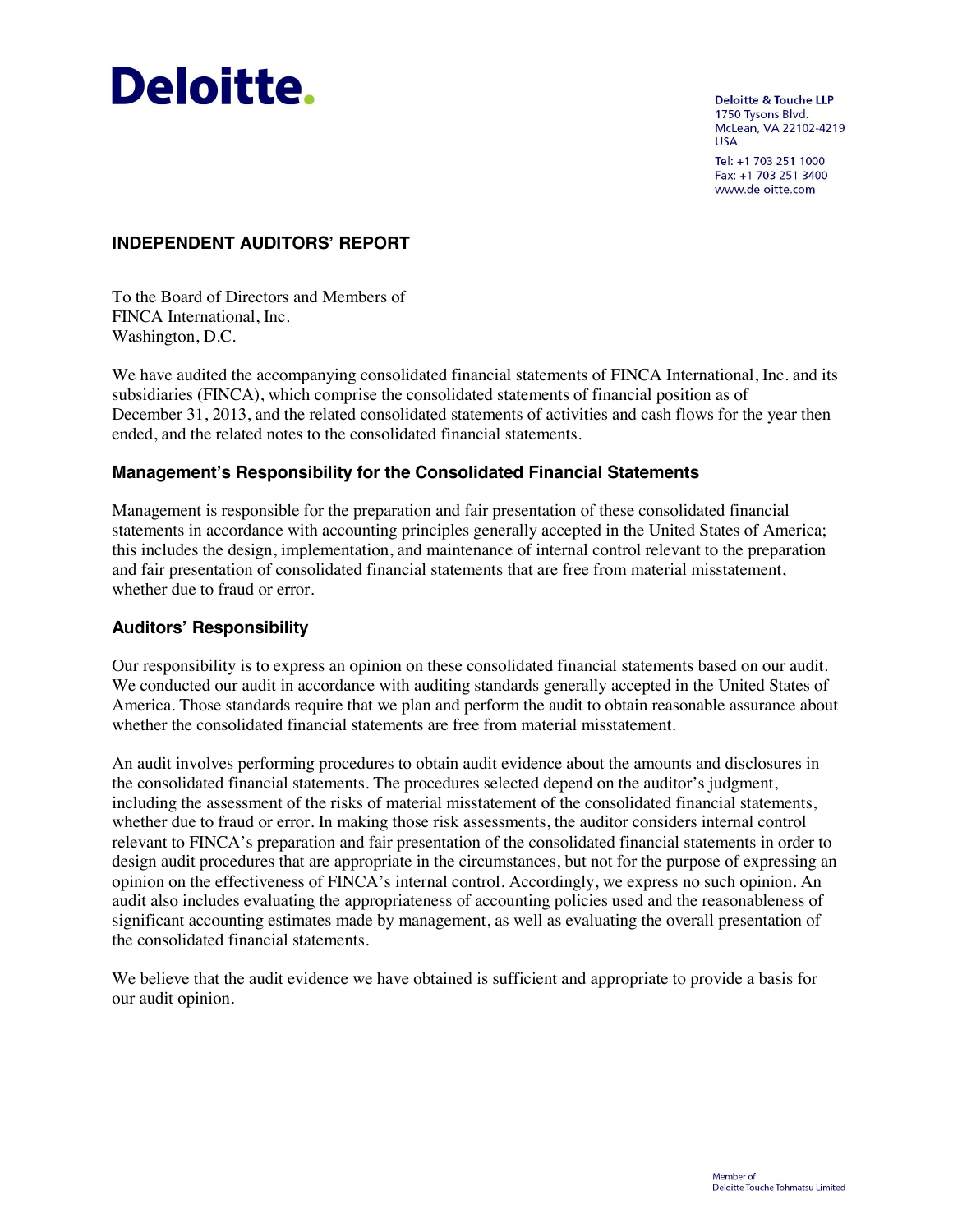# **Opinion**

In our opinion, the consolidated financial statements referred to above present fairly, in all material respects, the consolidated financial position of FINCA and its subsidiaries as of December 31, 2013 and the changes in their net assets and their cash flows for the year then ended in accordance with accounting principles generally accepted in the United States of America.

# **Other Matters**

# *Report on Consolidating Schedules and Other Supplemental Schedule*

Our audit was conducted for the purpose of forming an opinion on the consolidated financial statements as a whole. The consolidating schedules of financial position and activities are presented for the purpose of additional analysis of the consolidated financial statements rather than to present the financial position, and changes in net assets, and are not a required part of the consolidated financial statements. The consolidated schedule of functional expenses is presented for the purpose of additional analysis of the consolidated financial statements rather than to present the financial position, and changes in net assets, and is not a required part of the consolidated financial statements. These schedules are the responsibility of FINCA's management and were derived from and relate directly to the underlying accounting and other records used to prepare the consolidated financial statements. Such schedules have been subjected to the auditing procedures applied in our audit of the consolidated financial statements and certain additional procedures, including comparing and reconciling such schedules directly to the underlying accounting and other records used to prepare the consolidated financial statements or to the consolidated financial statements themselves, and other additional procedures in accordance with auditing standards generally accepted in the United States of America. In our opinion, such schedules are fairly stated, in all material respects, in relation to the consolidated financial statements as a whole.

Deloitte +Touche LLP

June 10, 2014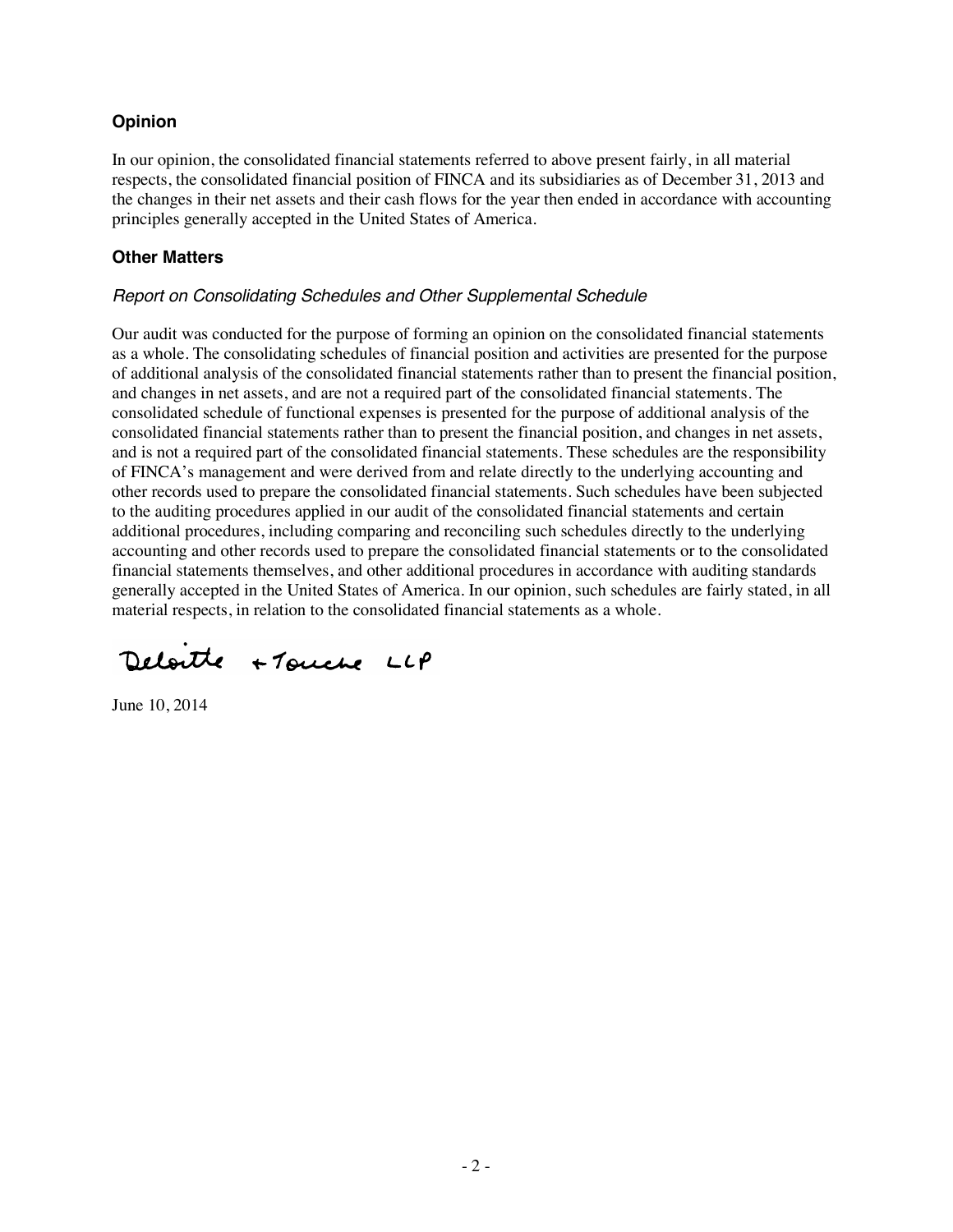# **CONSOLIDATED STATEMENT OF FINANCIAL POSITION AS OF DECEMBER 31, 2013**

| <b>ASSETS</b>                                                                                                                                                                                                                                                                                                                      | 2013                                                                                                                |
|------------------------------------------------------------------------------------------------------------------------------------------------------------------------------------------------------------------------------------------------------------------------------------------------------------------------------------|---------------------------------------------------------------------------------------------------------------------|
| CASH AND CASH EQUIVALENTS                                                                                                                                                                                                                                                                                                          | \$<br>155,060,628                                                                                                   |
| RESTRICTED CASH AND CASH EQUIVALENTS (Note 8)                                                                                                                                                                                                                                                                                      | 25,054,057                                                                                                          |
| SHORT-TERM INVESTMENTS (Note 6 and 9)                                                                                                                                                                                                                                                                                              | 8,261,193                                                                                                           |
| <b>LOANS RECEIVABLE</b> $-$ Net (Note 10)                                                                                                                                                                                                                                                                                          | 828,793,935                                                                                                         |
| <b>GRANTS RECEIVABLE - Net</b>                                                                                                                                                                                                                                                                                                     | 3,817,764                                                                                                           |
| OTHER RECEIVABLES, PREPAIDS, AND OTHER ASSETS (Note 11)                                                                                                                                                                                                                                                                            | 16, 127, 756                                                                                                        |
| PROPERTY AND EQUIPMENT - Net (Note 12)                                                                                                                                                                                                                                                                                             | 29, 135, 224                                                                                                        |
| INTANGIBLE ASSETS $-$ Net (Note 13)                                                                                                                                                                                                                                                                                                | 14,961,450                                                                                                          |
| LONG-TERM INVESTMENTS AND OTHER ASSETS (Note 6 and 9)                                                                                                                                                                                                                                                                              | 14,250,454                                                                                                          |
| GOODWILL (Note 20)                                                                                                                                                                                                                                                                                                                 | 1,108,117                                                                                                           |
| DEFERRED TAX ASSETS (Note 7)                                                                                                                                                                                                                                                                                                       | 8,081,528                                                                                                           |
| <b>TOTAL</b>                                                                                                                                                                                                                                                                                                                       | \$1,104,652,106                                                                                                     |
| <b>LIABILITIES AND NET ASSETS</b>                                                                                                                                                                                                                                                                                                  |                                                                                                                     |
| <b>LIABILITIES:</b><br>Accounts payable and other accrued liabilities (Note 14)<br>Client deposits (Note 15)<br>Notes payable (Note 16)<br>Subordinated debt (Note 17)<br>Other liabilities (Note 6)<br>Deferred revenue (Note 18)<br>Deferred benefits (Note 19)<br>Deferred tax liabilities (Note 7)<br><b>Total liabilities</b> | \$<br>36,232,443<br>78, 354, 279<br>644, 350, 196<br>22,558,246<br>1,650,749<br>7,702,074<br>3,504,764<br>1,245,419 |
|                                                                                                                                                                                                                                                                                                                                    | 795,598,170                                                                                                         |
| NET ASSETS:                                                                                                                                                                                                                                                                                                                        |                                                                                                                     |

| 111111001101<br>Unrestricted net assets, FINCA<br>Unrestricted net assets, non-controlling interest | 183,396,344<br>123,796,630 |
|-----------------------------------------------------------------------------------------------------|----------------------------|
| Total unrestricted net assets                                                                       | 307, 192, 974              |
| Temporary restricted net assets (Note 23)                                                           | 1,860,962                  |
| Total net assets                                                                                    | 309,053,936                |
| <b>TOTAL</b>                                                                                        | \$1,104,652,106            |

See notes to consolidated financial statements.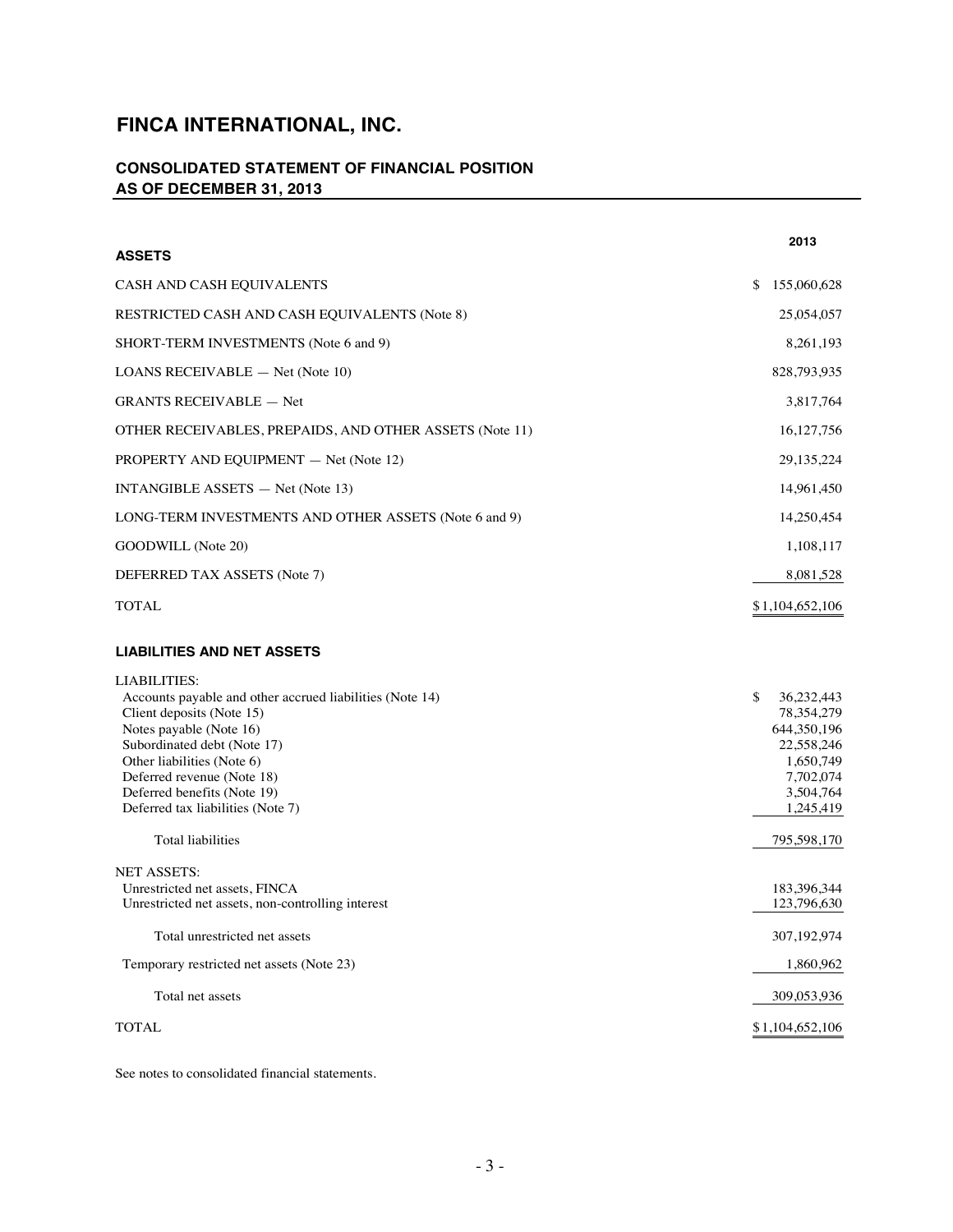# **CONSOLIDATED STATEMENT OF ACTIVITIES FOR THE YEAR ENDED DECEMBER 31, 2013**

|                                                                                | <b>Unrestricted</b> | <b>Temporary</b><br><b>Restricted</b> | Total<br>2013 |
|--------------------------------------------------------------------------------|---------------------|---------------------------------------|---------------|
| <b>OPERATING REVENUES:</b>                                                     |                     |                                       |               |
| Contributions:                                                                 |                     |                                       |               |
| Corporate, foundation, and individual giving                                   | \$11,581,032        | \$1,411,969                           | \$12,993,001  |
| Services and gifts in kind                                                     | 2,848,012           |                                       | 2,848,012     |
| Program:                                                                       |                     |                                       |               |
| Interest income                                                                | 307,025,050         |                                       | 307,025,050   |
| Grants and contracts, including federal government                             | 15,593,236          |                                       | 15,593,236    |
| Fees and other program income                                                  | 17,339,952          |                                       | 17,339,952    |
| Net assets released from restrictions                                          | 1,627,890           | (1,627,890)                           |               |
| Total operating revenues                                                       | 356,015,172         | (215, 921)                            | 355,799,251   |
| <b>OPERATING EXPENSES:</b>                                                     |                     |                                       |               |
| Program services                                                               | 313,051,586         |                                       | 313,051,586   |
| Fundraising                                                                    | 3,815,725           |                                       | 3,815,725     |
| General and administrative                                                     | 15,008,823          |                                       | 15,008,823    |
| Total operating expenses                                                       | 331,876,134         |                                       | 331,876,134   |
| <b>CHANGE IN NET ASSETS FROM OPERATIONS</b>                                    | 24,139,038          | (215,921)                             | 23,923,117    |
| <b>INVESTMENT AND FOREIGN EXCHANGE GAIN</b>                                    | 26,701              |                                       | 26,701        |
| PENSION-RELATED CHANGES OTHER<br>THAN NET PERIODIC BENEFIT COST GAIN (Note 19) | 867,225             |                                       | 867,225       |
| <b>TRANSLATION LOSSES OF FOREIGN OPERATIONS</b>                                | (4,487,453)         |                                       | (4,487,453)   |
| CHANGE IN NET ASSETS BEFORE INCOME TAXES                                       | 20,545,511          | (215, 921)                            | 20,329,590    |
| <b>INCOME TAXES</b> (Note 7)                                                   | 9,100,297           |                                       | 9,100,297     |
| CHANGE IN NET ASSETS BEFORE NON-CONTROLLING INTERESTS                          | 11,445,214          | (215,921)                             | 11,229,293    |
| <b>ISSUE OF FMH INTERESTS TO</b><br>NON-CONTROLLING SHAREHOLDERS               | 49,999,511          |                                       | 49,999,511    |
| NON-CONTROLLING INTEREST ON THE<br>PURCHASE OF FINCA BANK LTD. PAKISTAN        | 1,967,241           |                                       | 1,967,241     |
| <b>CHANGE IN NET ASSETS</b>                                                    | 63,411,966          | (215,921)                             | 63,196,045    |
| $NET$ ASSETS $-$ Beginning of year                                             | 243,781,008         | 2,076,883                             | 245, 857, 891 |
| $NET ASSETS - End of year$                                                     | \$307,192,974       | \$1,860,962                           | \$309,053,936 |

See notes to consolidated financial statements.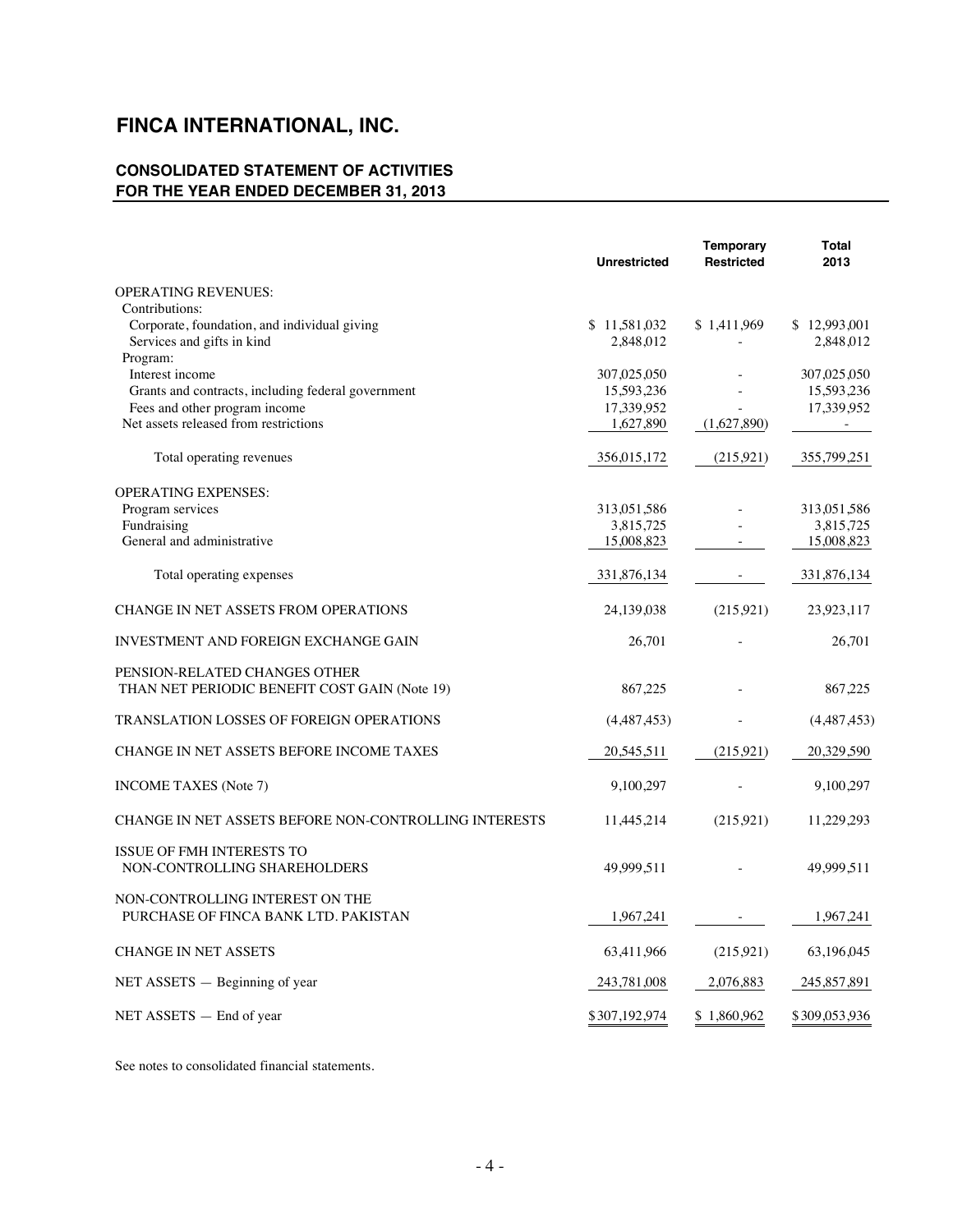# **CONSOLIDATED STATEMENT OF CASH FLOWS FOR THE YEAR ENDED DECEMBER 31, 2013**

|                                                                                             | 2013            |
|---------------------------------------------------------------------------------------------|-----------------|
| CASH FLOWS FROM OPERATING ACTIVITIES:                                                       |                 |
| Change in net assets after income taxes                                                     | \$11,229,293    |
| Adjustments to reconcile change in net assets to net cash provided by operating activities: |                 |
| Foreign currency translation loss                                                           | 4,487,453       |
| Depreciation and amortization                                                               | 9,892,099       |
| Credit loss provision                                                                       | 15,554,212      |
| Loss on disposal of property and equipment                                                  | 559,059         |
| Foreign exchange gains                                                                      | (26,701)        |
| Pension-related changes other than net periodic benefit cost                                | (867, 225)      |
| Fair value losses                                                                           | 2,305,908       |
| (Decrease) increase in cash and cash equivalents as a result of net changes in:             |                 |
| Accrued interest receivable                                                                 | (6,048,846)     |
| Grants receivable                                                                           | (1,746,504)     |
| Other receivables, prepaid, and other assets                                                | (2,840,336)     |
| Accounts payable and other accrued liabilities                                              | 6,805,609       |
| Accrued interest payable                                                                    | 2,676,892       |
| Deferred revenue                                                                            | (3,912,055)     |
| Deferred defined benefits                                                                   | (482, 613)      |
| Changes in deferred tax assets and liabilities                                              | (3,277,578)     |
| Net cash provided by operating activities                                                   | 34,308,667      |
| CASH FLOWS FROM INVESTING ACTIVITIES:                                                       |                 |
| Decrease in restricted cash and cash equivalents                                            | (2,695,316)     |
| Proceeds from sale of investments                                                           | 8,114,760       |
| Net change in loans to customers                                                            | (207, 890, 648) |
| Purchase of property and equipment                                                          | (15, 137, 214)  |
| Purchase of intangible assets                                                               | (6,929,751)     |
| Proceeds from sales/disposal of fixed assets                                                | 342,075         |
| Net cash on acquisition of FINCA Bank Limited, Pakistan                                     | 1,247,257       |
| Net cash used in investing activities                                                       | (222, 948, 837) |
| CASH FLOWS FROM FINANCING ACTIVITIES:                                                       |                 |
| Proceeds from sale of ownership interests in a subsidiary                                   | 49,999,511      |
| Net change in customers' deposits                                                           | 15, 156, 225    |
| Proceeds from borrowings                                                                    | 408,735,208     |
| Repayment of borrowings to lenders                                                          | (242,766,445)   |
| Net cash provided by financing activities                                                   | 231,124,499     |
| NET INCREASE IN CASH AND CASH EQUIVALENTS                                                   | 42,484,329      |
| CASH AND CASH EQUIVALENTS:                                                                  |                 |
| Beginning of year                                                                           | 114,632,334     |
| Exchange losses on cash and cash equivalents                                                | (2,056,035)     |
| End of year                                                                                 | \$155,060,628   |
|                                                                                             |                 |
| SUPPLEMENTAL DISCLOSURES OF CASH FLOW INFORMATION:<br>Cash received for interest            | \$285,721,156   |
|                                                                                             |                 |
| Cash payments for interest                                                                  | \$ (56,793,284) |
|                                                                                             |                 |
| Cash payments for income taxes                                                              | \$(11,152,826)  |

See notes to consolidated financial statements.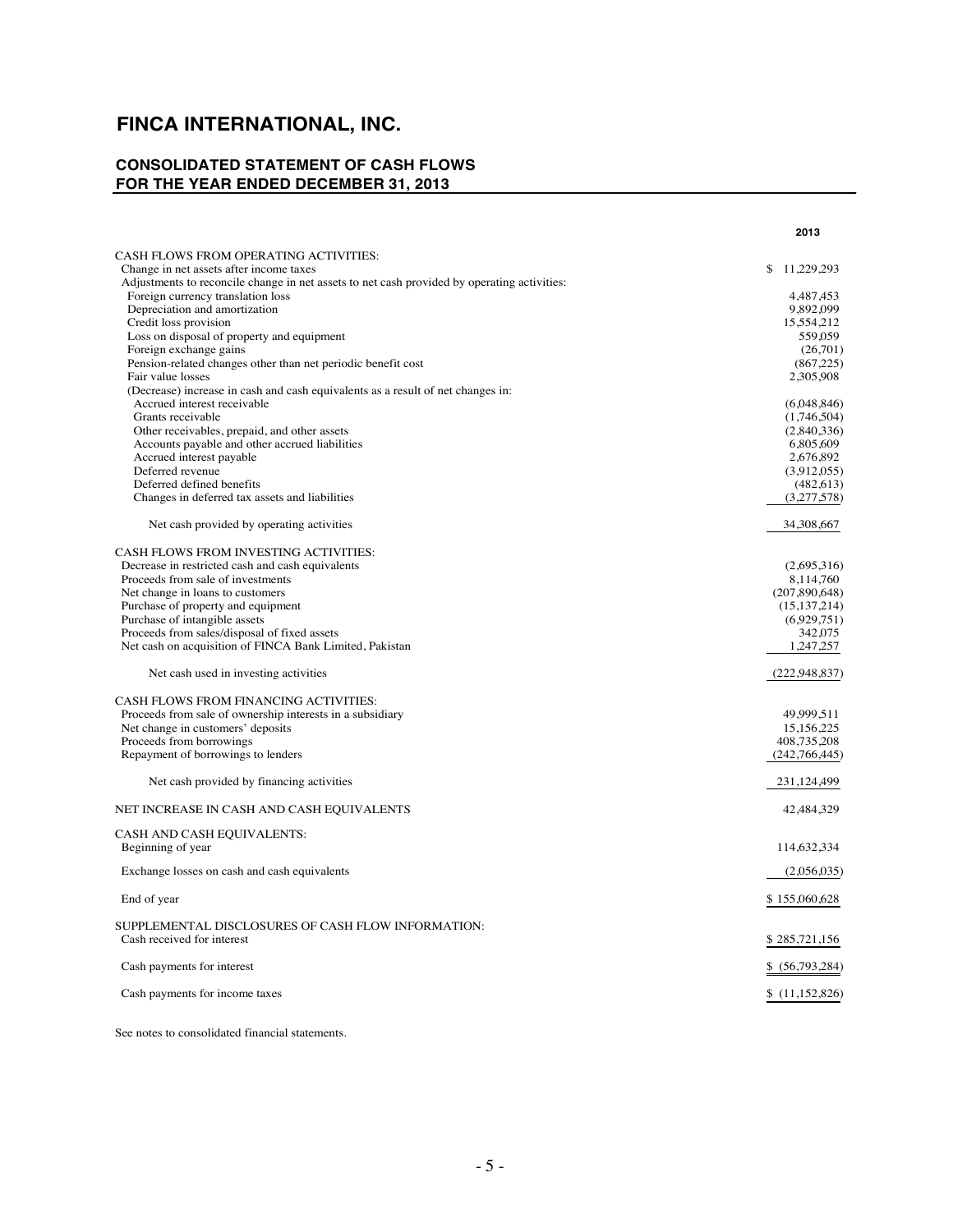#### **NOTES TO CONSOLIDATED FINANCIAL STATEMENTS AS OF AND FOR THE YEAR ENDED DECEMBER 31, 2013**

#### **1. NATURE OF ACTIVITIES**

FINCA International, Inc. (FINCA or "FINCA International") is a not-for-profit organization, incorporated in the state of New York, United States of America (USA), as a tax-exempt public charity under the Section 501(c)(3) of the United States Internal Revenue Code. Founded in 1984, FINCA provides financial services to the world's lowest-income entrepreneurs so they can create jobs, build assets, and improve their standard of living. FINCA's headquarters are located in Washington, D.C., USA.

FINCA is the majority shareholder (60.91%) of FINCA Microfinance Holding Company LLC (FMH) with minority positions held by social and development institutions led by International Finance Corporation (World Bank group), KfW (the German Development Bank), along with FMO (the Dutch Development Bank), responsAbility, Triple Jump, and the newest addition of 2013, Triodos Fair Share Fund and Triodos Microfinance Fund, represented by Triodos Investment Management, BV, three socially responsible investment funds located in Europe.

At present, FINCA, through FMH has major microfinance operations in 22 developing countries in Latin America (Ecuador, El Salvador, Guatemala, Haiti, Honduras, Mexico, and Nicaragua), Africa (Democratic Republic of the Congo, Malawi, Tanzania, Uganda, and Zambia), Eurasia (Armenia, Azerbaijan, Georgia, Kosovo, Kyrgyzstan, Russia, and Tajikistan), and the Middle East (Afghanistan, Jordan, and Pakistan). FINCA operates local entities ("Subsidiaries") that are owned and/or controlled by FINCA, including predominantly corporations and in some cases, non-governmental organizations or branches of FINCA International.

Subsidiaries principally provide small loans to individuals and to groups of individuals that lack access to traditional financial institutions. In most cases, FINCA loans are made to groups of individuals referred to as "Village Banks." These groups consist of individuals that know each other, guarantee each other's loans, and provide a network of support for the group members. Individual loans, typically larger in size, are made where individual small businesses demonstrate adequate need and creditworthiness.

In addition to loans, FINCA provides, through a growing number of its Subsidiaries, other financial services needed by the working poor, including savings deposits, remittances, and micro insurance.

The majority of FINCA clients worldwide are generally women (by number of clients) who often lack the ability to secure employment and who, in many cultures, are the primary providers for a family. FINCA's loans are a renewable resource that can improve the economy of an entire community. FINCA operates on a twin bottom line approach of sustainability and social outreach.

FINCA is in the process of transforming all of its Subsidiaries into commercial corporate forms, including banks or non-bank financial institutions, in order to provide the services mentioned above, as well as to enhance FINCA's ability to attract funding and support needed for growth and infrastructure development. On May 7, 2013, FINCA through its Subsidiary FINCA Microfinance Coöperatief U.A. (FMC) completed the acquisition of FINCA Microfinance Bank Limited, with headquarters in Lahore, Pakistan (formerly, Kashf Microfinance Bank Limited). Through FMC, FINCA is supporting the establishment of start-up operation of a microfinance bank in Nigeria, Africa. As of December 31, 2013,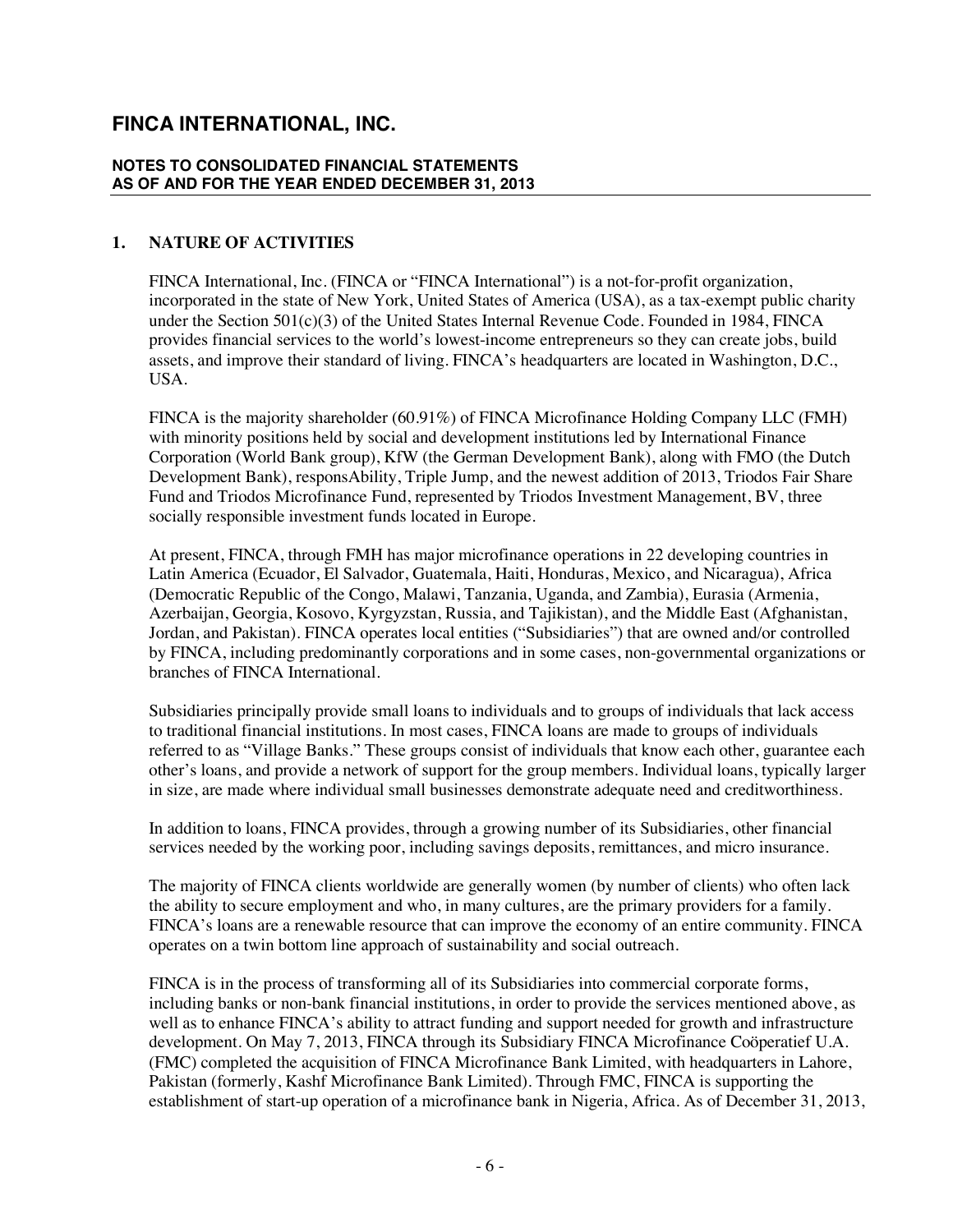the majority of the Subsidiaries are commercial corporate entities that are subject to financial regulation. As conditions and resources permit, FINCA also anticipates establishing operations in additional countries.

### **2. BASIS OF PREPARATION**

These consolidated financial statements have been prepared in accordance with accounting principles generally accepted in the United States of America and are presented in U.S. dollars, which is FINCA's functional currency.

The consolidated financial statements have been prepared on an accrual basis and under the historical cost convention, unless stated otherwise.

Net assets, revenues, gains, and losses are classified based on the existence or absence of donor-imposed restrictions. Accordingly, the net assets of FINCA and changes therein are classified and reported as follows:

*Unrestricted Net Assets* — Net assets that are not subject to any donor-imposed stipulations.

*Temporary Restricted Net Assets* — Net assets subject to donor-imposed restrictions on their use that may be met either by actions of FINCA or the passage of time.

# **3. SIGNIFICANT ACCOUNTING POLICIES**

Management discussed with FINCA's Audit Committee the development, selection and disclosure of FINCA's critical accounting estimates and judgments, and the application of these policies and estimates.

Subsequent to the issuance of the 2012 consolidated financial statements, management identified errors in the consolidated statement of cash flows. The changes in loans receivable and changes in client deposits were incorrectly presented in cash flows from operating activities instead of in cash flows from investing activities and cash flows from financing activities, respectively. In the current year 2013 consolidated financial statements these items have been correctly classified in the consolidated statement of cash flows.

All intragroup transactions and balances are eliminated in full upon consolidation.

#### **Revenue Recognition**

*Contributions* — Contributions, which include unconditional promises to give (pledges) are recognized as revenues in the period received or promised. Conditional contributions are recorded when conditions have been substantially met. Contributions are considered to be unrestricted, unless specifically restricted by donor.

FINCA reports contributions in the temporary or permanently restricted net assets class if they are received with donor stipulations as to their use. When a donor restriction expires, that is, when a stipulated time restriction ends or purpose restriction is accomplished, temporary restricted net assets are released and reclassified to unrestricted net assets in the consolidated statement of activities. Donor restricted contributions are initially reported in the temporary restricted net assets, even if it is anticipated such restrictions will be met within the current reporting period.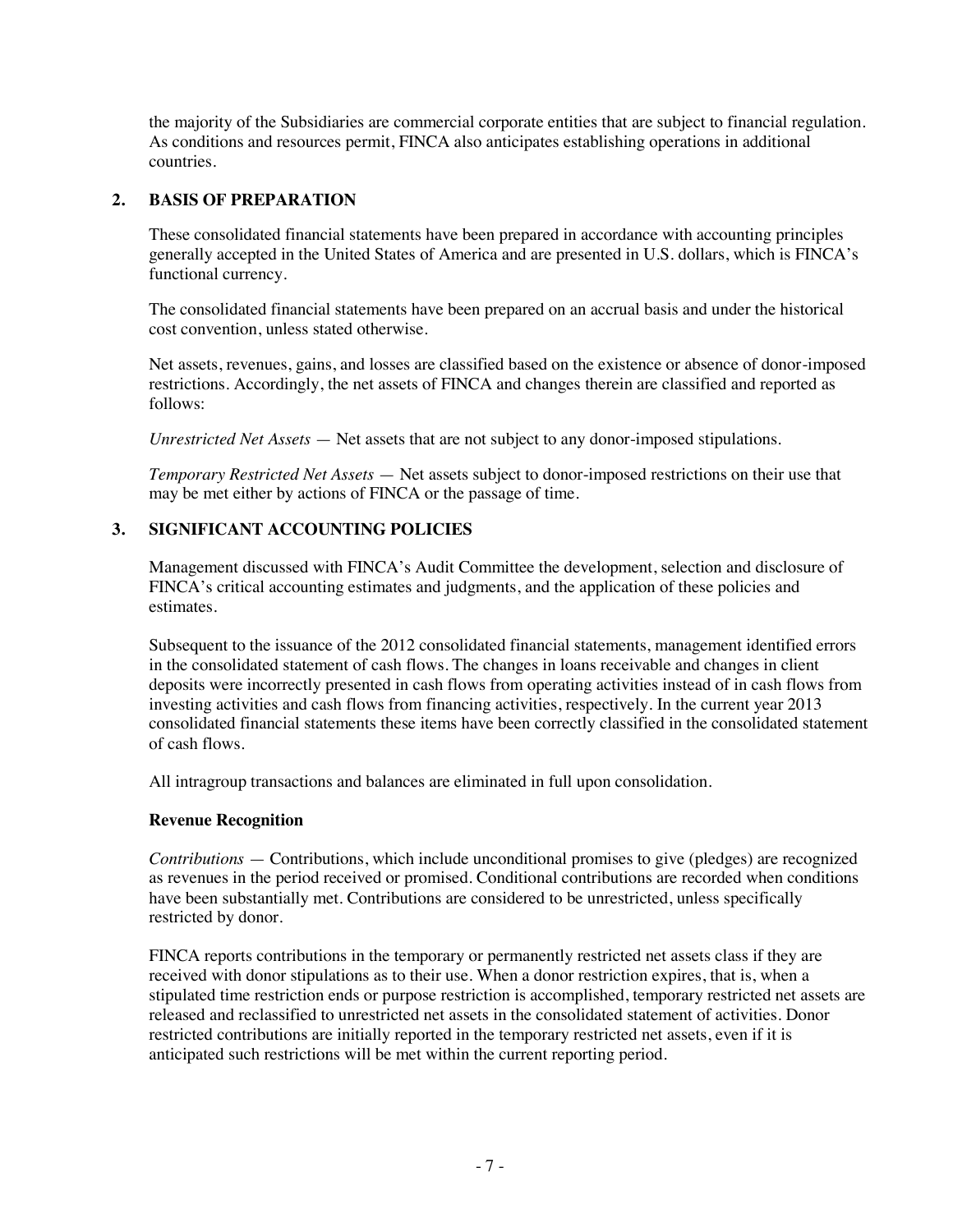*Contributed Services and Gifts* — Contributed services and gifts are reported at fair value in the consolidated statement of activities when these (1) create or enhance non-financial assets or (2) require specialized skills provided by individuals possessing these skills and are services, which would be typically purchased if not provided by donation. FINCA recorded contributed services and gifts revenue and related expense for the year ended December 31, 2013 of approximately \$2.8 million.

*Interest Income* — Interest income is recognized in the consolidated statement of activities using the effective interest method. The calculation of the effective interest rate includes using all fees received or paid on the basis of contractual future cash flows through the life of the loan. Therefore, loan origination fees, direct loan origination costs, premiums, and discounts are deferred and the net fee or cost is amortized and recognized as an adjustment to the interest income using the effective interest rate over the contractual term of the loan.

*Fees and Other Program Income* — Fees and commission income are recognized on an accrual basis when the service has been provided.

**Expenses** — The cost of providing the program services and supporting services is summarized on a functional basis in the schedule of functional expenses. Certain costs are allocated among program and supporting services benefited.

### **Foreign Currency**

*Foreign Currency Transactions and Balances* — Transactions in foreign currencies are translated to the respective functional currencies of FINCA foreign operations at exchange rates at the dates of the transactions. Assets and liabilities of these foreign operations are translated into U.S. dollars using the current exchange rates at the date of the consolidated statement of financial position. Changes in net assets are translated using the average exchange rate for the fiscal year. Foreign currency differences arising on foreign currency transactions and translation at year-end are recognized in the consolidated statement of activities. Translation adjustments of foreign operations are reported under the non-operating section of the consolidated statement of activities.

#### **Acquisitions and Business Combinations**

FINCA includes the results of the business it has acquired in the FINCA's consolidated results as of the respective date of acquisition. FINCA allocates the fair value of the purchase consideration of its acquisition to the tangible assets acquired, liabilities assumed, and identifiable intangible assets acquired based on their estimated fair values. The excess of the fair value of purchase consideration over the fair values of these identifiable assets and liabilities is recorded as goodwill. The primary items that generate goodwill are synergies between acquired FINCA Microfinance Bank Limited, Pakistan and FINCA, the acquired program workforce, future market development, and revenue growth. None of these benefits qualify as amortizable intangible assets; therefore, they are not recognized separately from goodwill. Identifiable intangible assets other than goodwill are capitalized at fair value on the date of acquisition and are amortized over their respective estimated useful life in FINCA's consolidated statement of activities. Non-controlling interest is measured at fair value on the date of acquisition. FINCA does not expect to predominantly support the operations of the acquired microfinance bank by contributions and returns on its investments. As a result and in accordance with Accounting Standards Codification (ASC) 958 (subtopic 805), *Business Combinations*, FINCA has recorded the goodwill as an asset on the acquisition date.

Acquisition-related expenses and restructuring costs are recognized separately from the business combination and are expensed as incurred.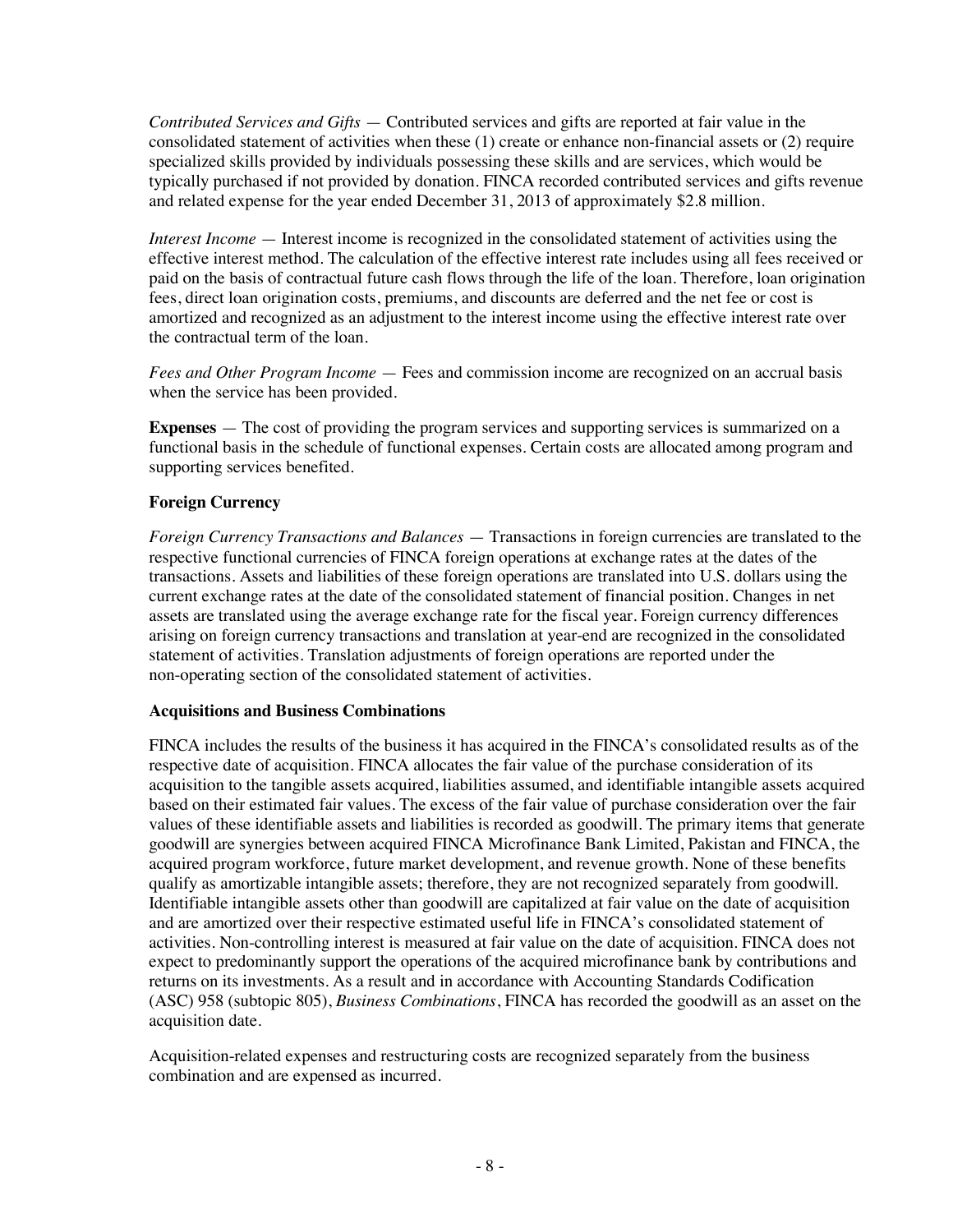In 2011, FINCA completed a business reorganization of its wholly owned Subsidiaries that was accounted for as a business combination under common control. FINCA established FMH as the holding company of its investments in Subsidiaries to raise additional capital to support the growth of its international programs. Upon completion of reorganization, FINCA held 66% interest on FMH with non-controlling interest held by other investors. Subsequent to a business combination, changes in the ownership percentage of the parent in the controlled entity that do not result in the loss of control are counted for as equity transactions with no gain or loss in the consolidated statement of activities.

**Non-Controlling Interest** — FINCA's subsidiary, FMH LLC was formed with other investors for the purpose of raising capital to fund the assets growth of FINCA Subsidiaries. In 2013, FMH issued additional membership interests to its members, which resulted in the ownership of FINCA to change from 66.33% to 60.91% at December 31, 2013. The change did not result in the loss of control. The non-controlling interest as reflected in the consolidated statement of financial position reflects the net investment by non-controlling members in the consolidated Subsidiaries, along with their proportional share of earnings or losses. As explained in Note 20, FMH acquired 82.78% of voting shares in FINCA Microfinance Bank Ltd., Pakistan, which resulted in a non-controlling interest attributable to non-controlling shareholders of FINCA Microfinance Bank Ltd. A reconciliation of non-controlling interest as of December 31, 2013 is summarized as follows:

|                                                                                          | <b>Changes in Unrestricted Net Assets Attributable to</b><br><b>FINCA International and Non-Controlling Interest</b><br>Year Ended December 31, |                                    |                                           |
|------------------------------------------------------------------------------------------|-------------------------------------------------------------------------------------------------------------------------------------------------|------------------------------------|-------------------------------------------|
|                                                                                          | <b>Total</b>                                                                                                                                    | <b>FINCA</b><br>International Inc. | <b>Non-Controlling</b><br><b>Interest</b> |
| Beginning balance at January 1, 2013                                                     | \$245,857,891                                                                                                                                   | \$174,074,298                      | \$71,783,593                              |
| Membership interests issued to<br>non-controlling Members<br>Non-controlling interest in | 49,999,511                                                                                                                                      |                                    | 49,999,511                                |
| acquired FINCA Bank Ltd.<br>Attributable change in net assets                            | 1,967,241<br>11,229,293                                                                                                                         | 11,183,008                         | 1,967,241<br>46,285                       |
| Ending balance at December 31, 2013                                                      | \$309,053,936                                                                                                                                   | \$185,257,306                      | \$123,796,630                             |

#### **Goodwill and Purchased Intangible Assets**

Goodwill is not amortized but is tested for impairment at least annually. FINCA reviews goodwill for impairment in the fourth quarter and whenever events or changes in circumstances indicate that the carrying value of an asset may not be recoverable. For goodwill, FINCA performs a two-step impairment test once events and changes in circumstances indicate that carrying value of an asset may not be recoverable. In the first step, FINCA compares the fair value of the reporting unit to its carrying value. FINCA uses the income approach to determine the fair value of its reporting units, based on the present value of the estimated cash flows for a period of three years and the present value of the terminal value at the end of year three. Cash flows are based on FINCA's management estimates of revenue growths taking into consideration industry and market conditions. The discount rate used is based on the cost of capital adjusted for relevant risk associated with business-specific characteristics and the uncertainty related to the business's ability to execute on the projected cash flows. If the fair value of the reporting unit exceeds the carrying value of the net assets of the reporting unit, goodwill is not impaired and no further testing is required. If the fair value of the reporting unit exceeds the carrying value of the reporting unit, FINCA performs the second step to measure the amount of impairment. During this step, the reporting's unit fair value is allocated to all of the assets and liabilities of the reporting unit,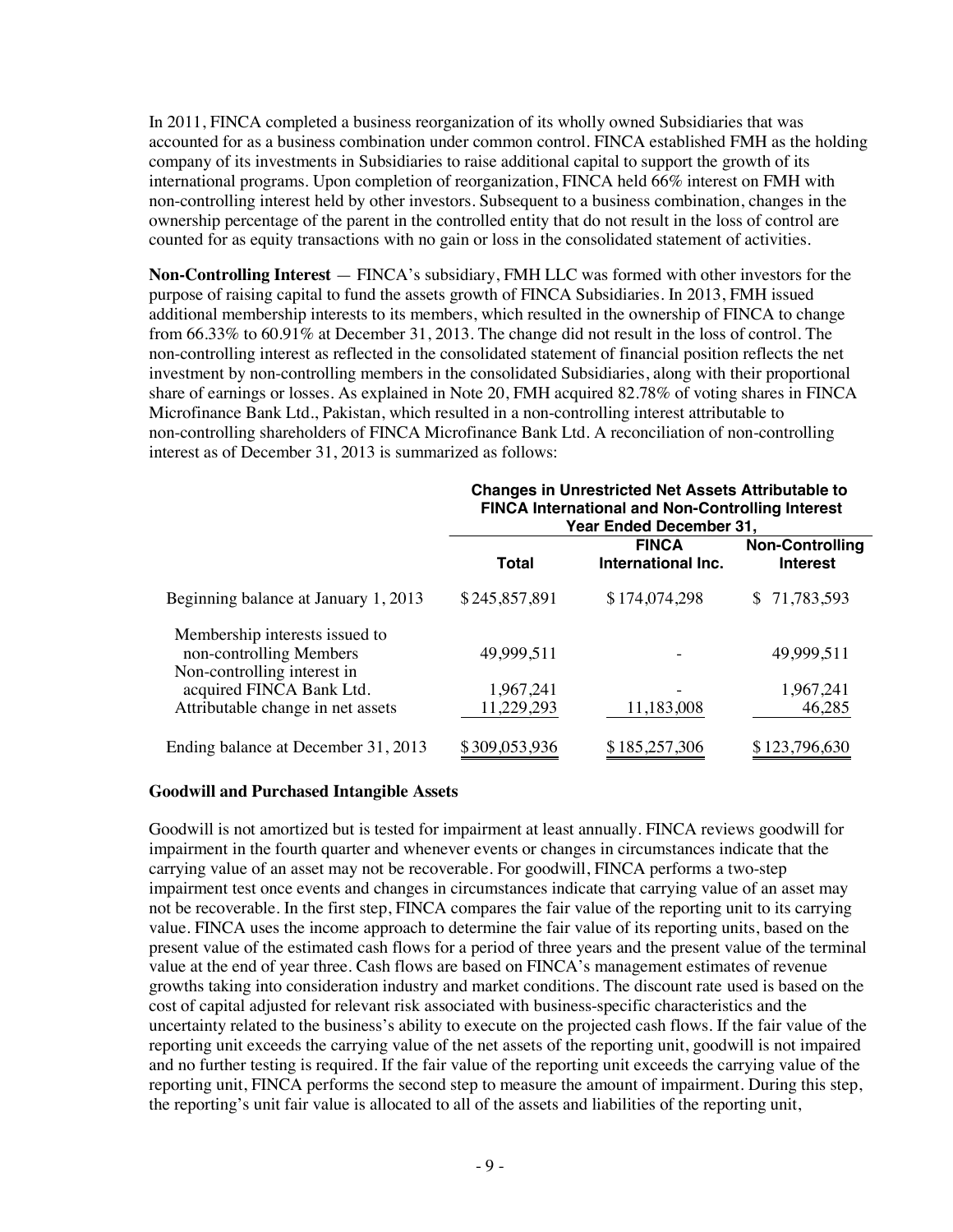including any unrecognized intangible assets, in a hypothetical analysis that calculates the implied fair value of goodwill in the same manner as if the reporting unit was being acquired in a business combination. If the implied fair value of the reporting unit's goodwill is less that its carrying value the difference is recorded as an impairment loss in the consolidated statement of activities. Impairment testing of goodwill recognized upon acquisition of FINCA Microfinance Bank Limited, Pakistan, did not result in any impairment loss.

**Income Tax Expense** — FINCA is a not-for-profit organization and is exempt from federal income tax, except on net income derived from unrelated business income. However, some of the foreign operations of the Subsidiaries are subject to local income tax in the jurisdictions where they operate, and certain cross-border payments are subject to foreign withholding taxes.

Income tax expense consists of current and deferred tax. Income tax expense is recognized in the consolidated statement of activities.

Deferred taxes are determined based on the difference between the financial statement and tax basis of assets and liabilities using enacted tax rates. According to ASC 740, *Income Taxes*, all deferred tax assets are generally given full recognition for deductible temporary differences, operating loss carryforwards, and tax credit carryforwards. A valuation allowance is recognized when management believes that it is more likely than not that all or a portion of the deferred tax assets will not be realized. Deferred tax liabilities are generally recognized for taxable temporary differences.

FINCA records uncertain tax positions in accordance with ASC 740 on the basis of a two-step process whereby (1) it determines whether it is more likely than not that the tax positions will be sustained on the basis of the technical merits of the positions and (2) for those tax positions that satisfy the more likely than not recognition threshold, it recognizes the largest amount of tax benefit that is more than 50 percent likely to be realized upon settlement with the relevant tax authority. Positions are evaluated independently of each other without offset or aggregation. FINCA recognizes interest and penalties related to unrecognized tax benefits within the interest expense line and other expense line, respectively, in the accompanying consolidated statement of activities. Accrued interest and penalties are included within the related liability lines in the consolidated statement of financial position.

**Cash and Cash Equivalents** — FINCA considers all cash on hand and unrestricted balances held with central banks, and highly liquid financial assets with original maturities of less than three months to be cash and cash equivalents. Amounts restricted by donors and designated for long-term purposes are excluded from cash and cash equivalents category.

**Restricted Cash and Cash Equivalents** — The restricted cash balances include undisbursed funds received from United States Department of Agriculture (USDA) and private sector grants. In addition, included in these balances are cash restricted for country-specific regulatory requirements, and pledged collateral related to local borrowings and deposits.

**Investments** — FINCA classifies its investments as short term when management intends to sell them in the near future. Short-term investments include current investments that are available for operations in the next fiscal year. Long-term investments include investments available for sale that are not available in the next fiscal year, or that management has no intention to trade in the next fiscal year.

Investments are reported at fair value, except for the investment in the class IIIB debt in FINCA Microfinance Fund B.V. ("Microfinance Fund"), which does not have a readily determinable fair value and is reported at cost due to impracticality of the fair value assessment. Other equity investments are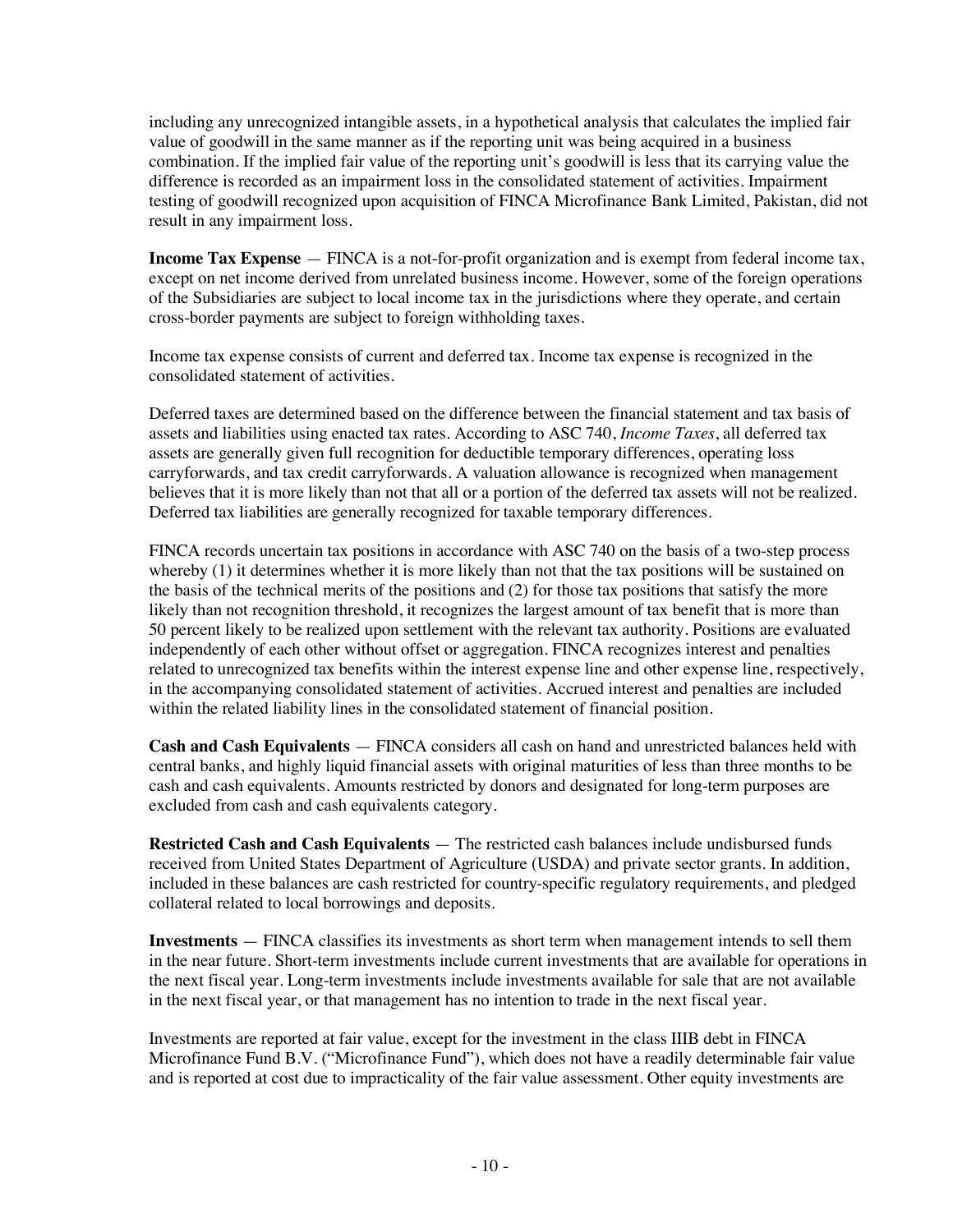accounted for either using the equity method or at cost, depending on the FINCA's ownership interest in the investee and reported under Long Term Investments and Other Assets.

Investment income classified as operating revenue on the consolidated statement of activities consists of interest income. Any changes in fair values are reported as non-operating activities in the consolidated statement of activities.

At each reporting date, FINCA assesses the appropriate classification of its investment in the categories above, and in accordance with management intent, the investment may be reclassified from one category to the other. The transfer of the investment from one category to the other is accounted for at fair value.

**Impairment of Investments Available for Sale** — In accordance with ASC 320, *Investments* — *Debt and Equity Securities*, FINCA determines whether a decline in fair value below the cost basis of an investment has occurred and if it is other than temporary. FINCA considers all relevant evidence when determining if an investment has been other than temporarily impaired, such as:

- The length of time and the extent to which the fair value has been less than the cost basis
- Adverse conditions specifically related to the security, an industry, or geographic area
- The historical and implied volatility of the fair value of the debt security
- The payment structure of the debt security and the likelihood of the issuer being able to make payments that increase in the future
- Failure of the issuer of the security to make scheduled interest or principal payments
- Any changes to the rating of the security by a rating agency
- Recoveries or additional declines in fair value after the balance sheet date

ASC 320 outlines a three-step approach for identifying and accounting for an other than temporary impairment of an individual investment asset classified as available for sale that consists of (1) determining when an investment is considered impaired, (2) evaluating whether an impairment is other than temporary, and (3) measuring and recognizing an other than temporary impairment.

An investment is impaired when its fair value is less than its carrying cost. Under ASC 320, an impaired debt security will be considered other than temporarily impaired if (a) the entity has the intent to sell the impaired debt security, (b) it is more likely than not that the entity will be required to sell the impaired debt security before recovery, or (c) the entity does not expect to recover the entire cost basis of the security even if it does not intend to sell the security.

Impairment is measured as the difference between the present value of expected future cash flows discounted at the effective interest rate implicit in the debt security at the date of acquisition and the cost basis of the debt security. If an other than temporary impairment has occurred, the amount of the other than temporary impairment is recognized in the consolidated statement of activities under the non-operating change in net assets.

Reversal of impairment losses attributed to credit losses is not permitted. Reversals attributed to losses other than credit losses are recorded under the non-operating change in net assets. In consideration of all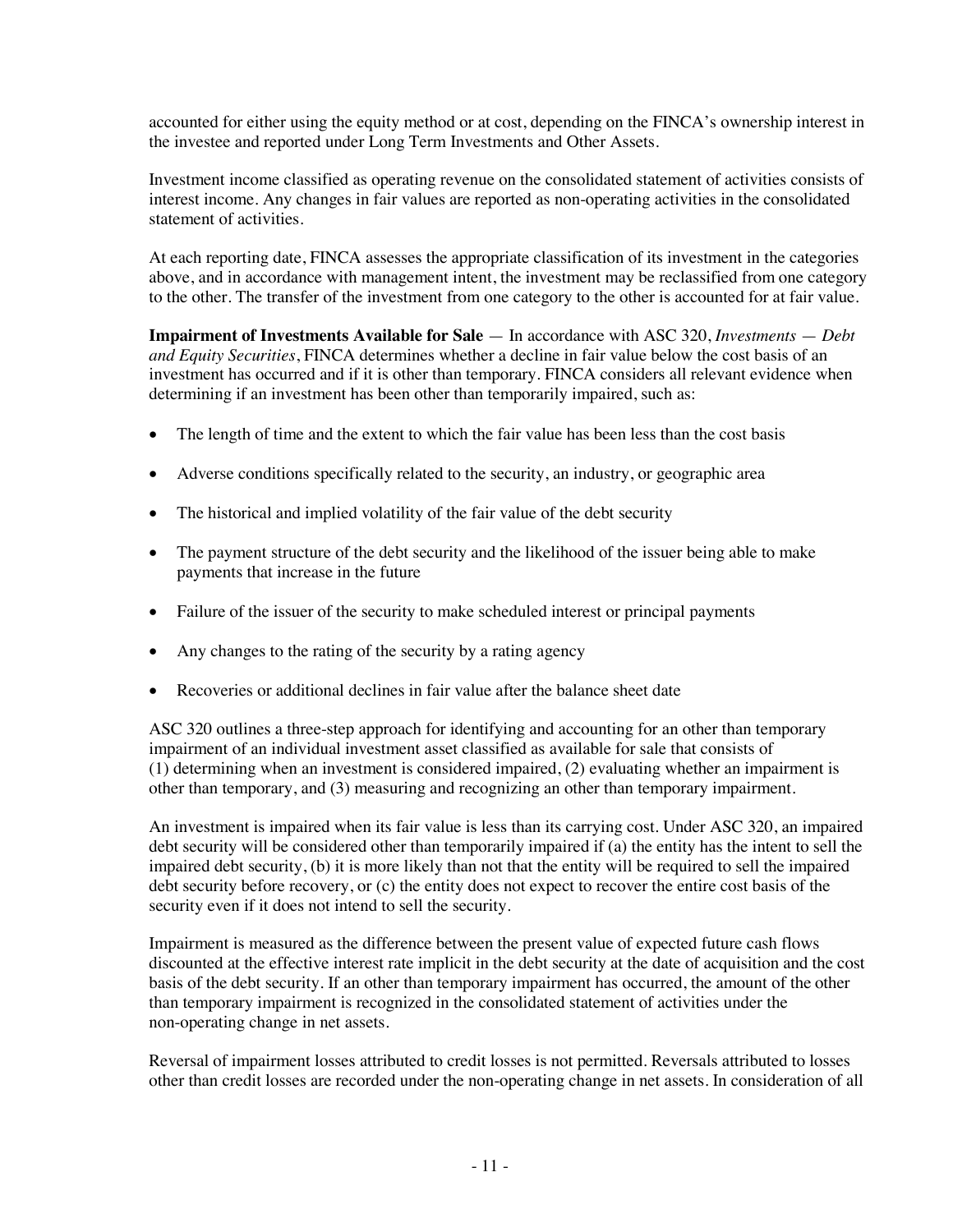the relevant evidence mentioned above, FINCA's management concluded that its investments available for sale were not impaired at December 31, 2013.

**Investment in Life Insurance** — In 2013, FINCA cashed the life insurance policies it held for several past and current of its key employees. The proceeds were used to purchase non-participating annuity contracts to partially settle certain defined benefits under FINCA's nonqualified senior executive retirement plan, and other life insurance policies that better fit FINCA's policy to retain its key employees. Investments in life insurance are measured at their cash surrender value, which at December 31, 2013 was \$59,988.

**Currency Swap Agreement** — FINCA makes use of derivative financial instruments in order to mitigate certain currency risk exposures. Derivative financial instruments are recorded at fair value.

**Fair Value Measurement** — FINCA applies the provisions of ASC 820, *Fair Value Measurement and Disclosures*, for fair value measurements of investments that are recognized and disclosed at fair value in the financial statement on a recurring basis. ASC 820 defines fair value as the exchange price that would be received for an asset or paid to transfer a liability (an exit price) in the principal or most advantageous market for the asset or the liability in an orderly transaction between market participants on the measurement date. ASC 820 also establishes a fair value hierarchy that requires FINCA to maximize the use of observable inputs when measuring fair value. Observable inputs reflect market data obtained from independent sources, while unobservable inputs reflect the organizations; market assumptions. The three levels of fair hierarchy are as follows:

- Level 1 Quoted prices (unadjusted) for identical assets or liabilities in active markets
- *Level* 2 Quoted prices for similar assets or liabilities in active markets, quoted prices for identical or similar assets or liabilities in markets that are not active, inputs other than quoted prices that are observable for the assets or liability, or market — corroborated inputs
- *Level* 3 Unobservable inputs for the asset or liability that are supported by little or no market activity and that are significant to the fair value of the assets or liabilities

In certain cases, the inputs to measure fair value may result in an asset or liability falling into more than one level of fair value hierarchy. In such cases, the determination of the classification of an asset or liability within the fair value hierarchy is based on the least determinate input that is significant to the fair value measurement. FINCA's assessment of the significance of a particular input to the fair value measurement in its entirety requires judgment and considers factors specific to the asset or liability.

**Loans Receivable** — Loans receivable are financial instruments with fixed or determinable payments that FINCA intends to hold for the foreseeable future or until maturity or payoff. Loans receivable are measured at the unpaid principal balance adjusted for any charge-offs, the allowance for doubtful accounts, plus any net deferred origination fees and discounts. These fees are recognized over the life of the loan as an adjustment to the interest income.

**Notes Payable** — Notes payable are financial instruments, initially recorded at the amount of cash proceeds received. Subsequent to initial recognition, notes payable are measured at amortized cost. Fees paid on the establishment of loan facilities are recognized as transaction costs of the facility, to the extent it has been determined that the note or the facility will be drawn down. In this case, the fee is deferred until the draw down occurs. To the extent there is no evidence that some or all of the facility will be drawn down, the fee is capitalized as a prepayment for liquidity services and amortized over the period of the facility to which it relates.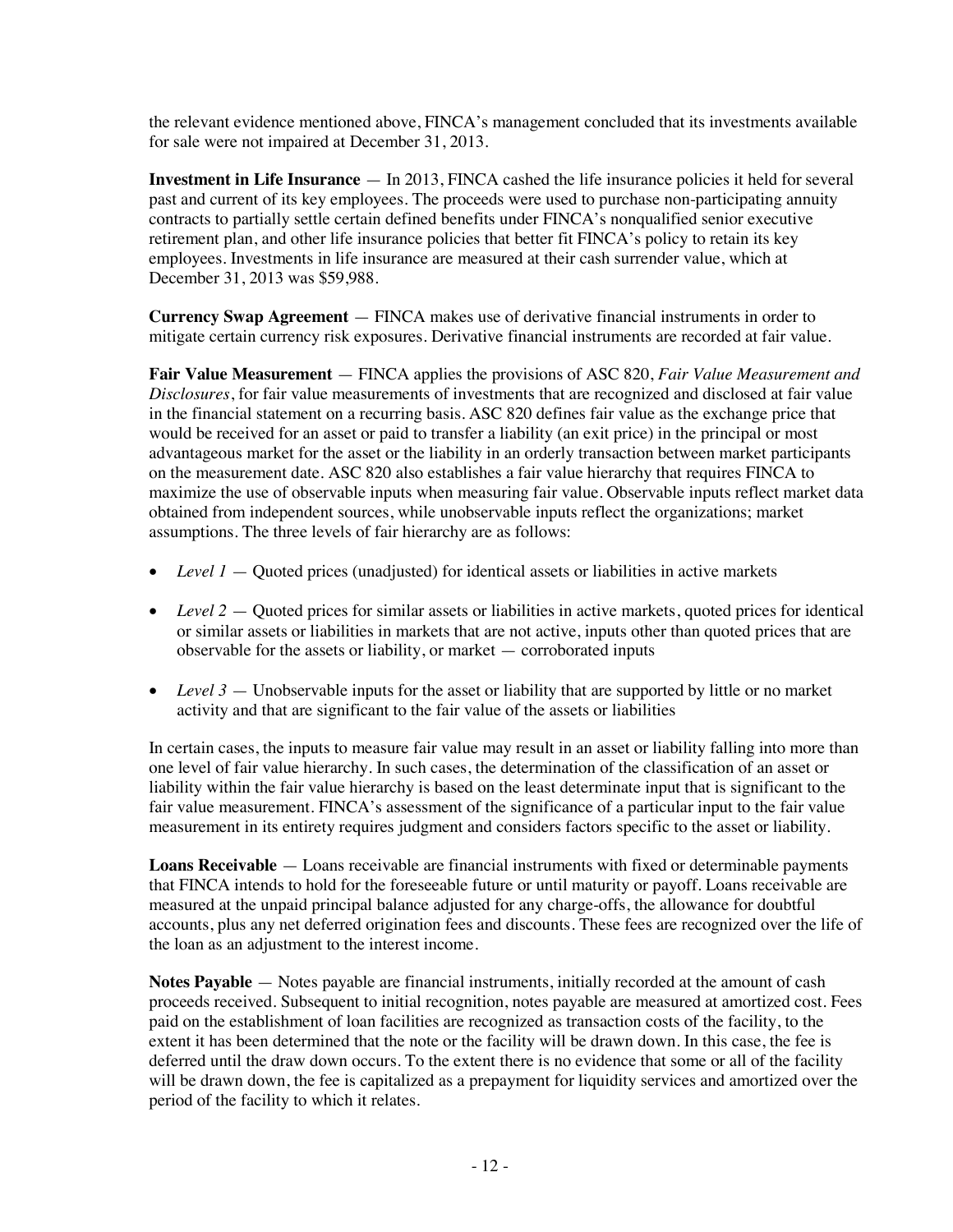**Subordinated Debt** — Subordinated debt consists mainly of liabilities to other international financial institutions, which in the event of insolvency or liquidation are not repaid until all non-subordinated creditors have been satisfied. There is no obligation to repay early. Subsequent to initial recognition for the amount of cash proceeds, the subordinated debt is measured at amortized cost. Premiums and discounts are accounted for over the respective terms of the debt in the consolidated statement of activities using the effective interest method.

**Client Deposits** — Client deposits are initially recognized at the amount of proceeds received. Subsequently to initial recognition, client deposits are measured at amortized cost. Any difference between proceeds net of transaction costs and the redemption value is recognized in the consolidated statement of activities over the period of the deposit term using the effective interest rate method.

# **Allowance for Doubtful Accounts**

*Impaired Loans* — At each balance sheet date, FINCA assesses whether there is objective evidence of loan impairment. A loan is considered impaired when, based on current information and events it is probable that the principal and interest on the loan will not be paid in accordance with the contractual terms of the agreement. If there is objective evidence of impairment, a provision for loan losses is immediately recognized in the consolidated statement of activities. To assess whether objective evidence exists for a possible credit loss, i.e., any factors which might influence the client's ability to fulfill his contractual payment obligations FINCA considers:

- Delinquencies in contractual payments of interest or principal,
- Breach of covenants or conditions,
- Initiation of bankruptcy proceedings,
- Any specific information on the client's business (e.g., reflected by cash flow difficulties experienced by the client),
- Changes in the client's market environment, and
- The general economic situation.

Depending on the size of the credit exposure, such losses are either calculated on an individual credit exposure basis or are collectively assessment for a portfolio of credit exposures with similar risk characteristics. The carrying amount of the loan is reduced through the use of the allowance for doubtful account and the amount of the loss is recognized in the consolidated statement of activities under provision for loan losses.

*Individually Assessed Loans* — Credit exposures are considered individually significant if they have a certain size, partly depending on the individual Subsidiary. As a FINCA-wide rule, all credit exposures over a country specific threshold are individually assessed for a credit loss.

Additionally, the aggregate exposure to the client and the realizable value of collateral held are taken into account when deciding on the allowance for doubtful accounts. If there is objective evidence that an impairment has occurred, the amount of the loss is measured as the difference between the asset's carrying amount and the present value of its expected future cash flows discounted at the loan's effective interest rate. If a credit exposure has a variable interest rate, the discount rate for measuring the present value of expected future cash flows is the current effective interest rate determined under the contract.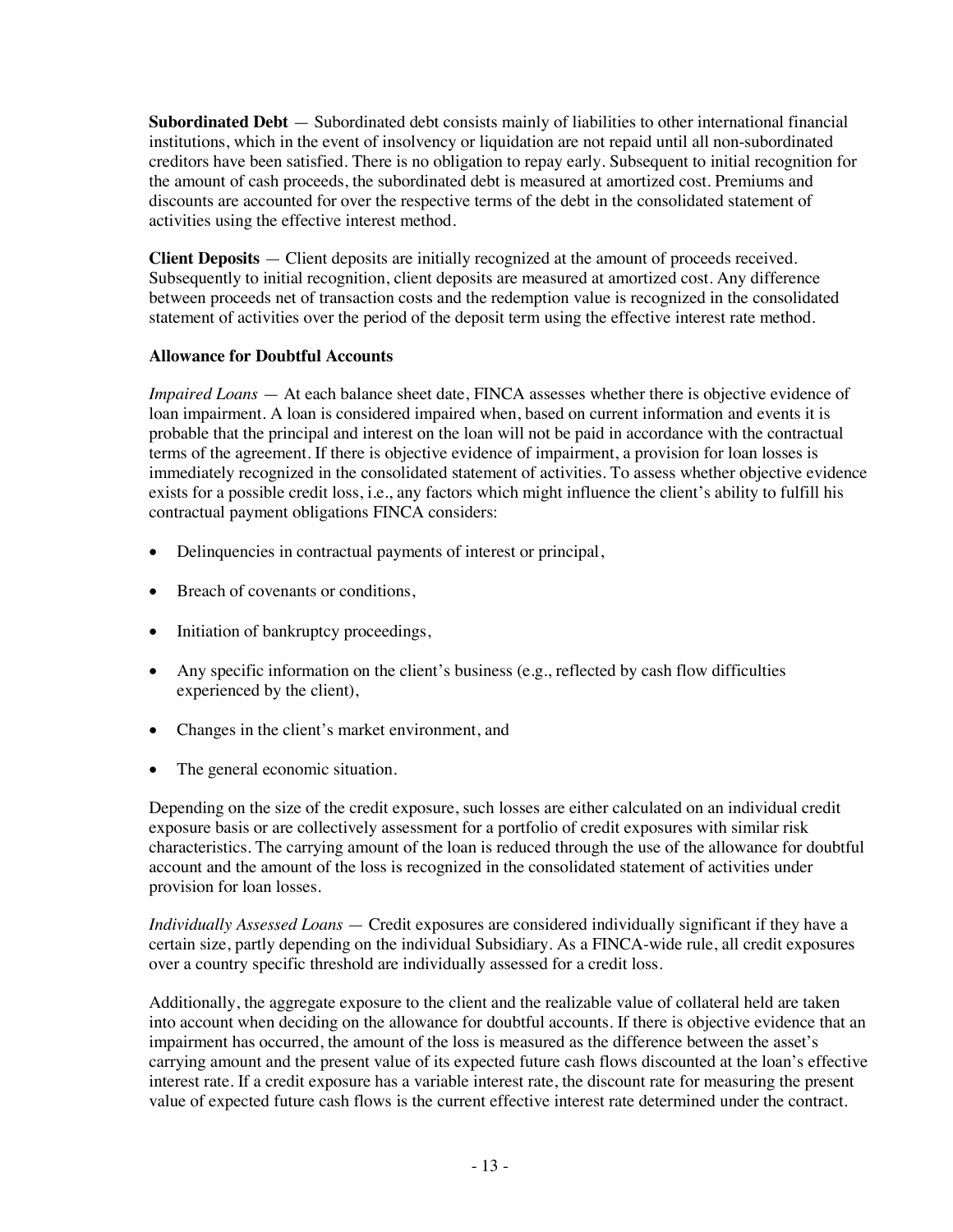This policy is applied consistently for all loans whose contractual interest varies based on subsequent changes in an independent factor. The calculation of the present value of the contractual future cash flow of a collateralized loan reflects the cash flow that may result from foreclosure less costs for obtaining and selling the collateral. While not all products require collateral, and collateral requirements vary by country, FINCA utilizes several methods for clients to collateralize their loans, including mandatory savings, real estate, fixed assets or an additional guarantor.

*Collectively Assessed Loans* — The collective assessment for credit exposure losses is performed for large homogeneous group loans that have similar risk characteristics. In addition, individually assessed loans are included for collective assessment when specific characteristics of the individually assessed loan indicate that it is probable that there would be an incurred loss in a group of loans with those characteristics. The determination of the allowance for doubtful accounts is based on a quantitative analysis of historical default rates for loan portfolios with similar risk characteristics in the individual Subsidiary (migration analysis), grouped into geographical segments with a comparable risk profile. After a qualitative analysis of this statistical data, FINCA management approves appropriate rates as the basis for their collectively assessed loans. Deviations from this guideline were allowed, if necessitated by the specific situation of the Subsidiary.

Future cash flows in a group of loans that are collectively evaluated for loan losses are estimated on the basis of the contractual cash flows of the assets in the group and historical loss experience for assets with credit risk characteristics similar to those in the group. Historical loss experience is adjusted on the basis of current observable data to reflect the effects of current conditions that did not affect the period on which the historical loss experience is based and to remove the effects of conditions in the historical period that do not exist currently. The methodology and assumptions used for estimating future cash flows are reviewed regularly by FINCA to reduce any differences between loss estimates and actual loss experience.

*Writing Off Loans* — When a loan is determined uncollectible, it is written off against the related allowance for doubtful accounts. Such loans are written off after all the necessary procedures have been completed and the amount of the loss has been determined. Subsequent recoveries of amounts previously written off decrease the amount of the provision for credit losses in the consolidated statement of activities and are recorded when cash is received.

# **Property and Equipment**

Items of property and equipment assets (long-lived assets) are measured at cost, less accumulated depreciation and recognized impairment losses.

Cost includes expenditures that are directly attributable to the acquisition, delivery to the intended location, and preparation for its productive use. The cost of self-constructed assets includes the cost of materials and direct labor, any other costs directly attributable to bringing the asset to a working condition for its intended use, and the costs of dismantling and removing the items and restoring the site on which they are located. Purchased software that is integral to the functionality of the related equipment is capitalized as part of that equipment.

The cost of replacing part of an item of property or equipment is recognized in the carrying amount of the item, to the extent that improvements increase the economic life of the asset and the costs of improvements can be reasonably measured. The costs of the day-to-day servicing of property and equipment are recognized in the consolidated statement of activities as incurred.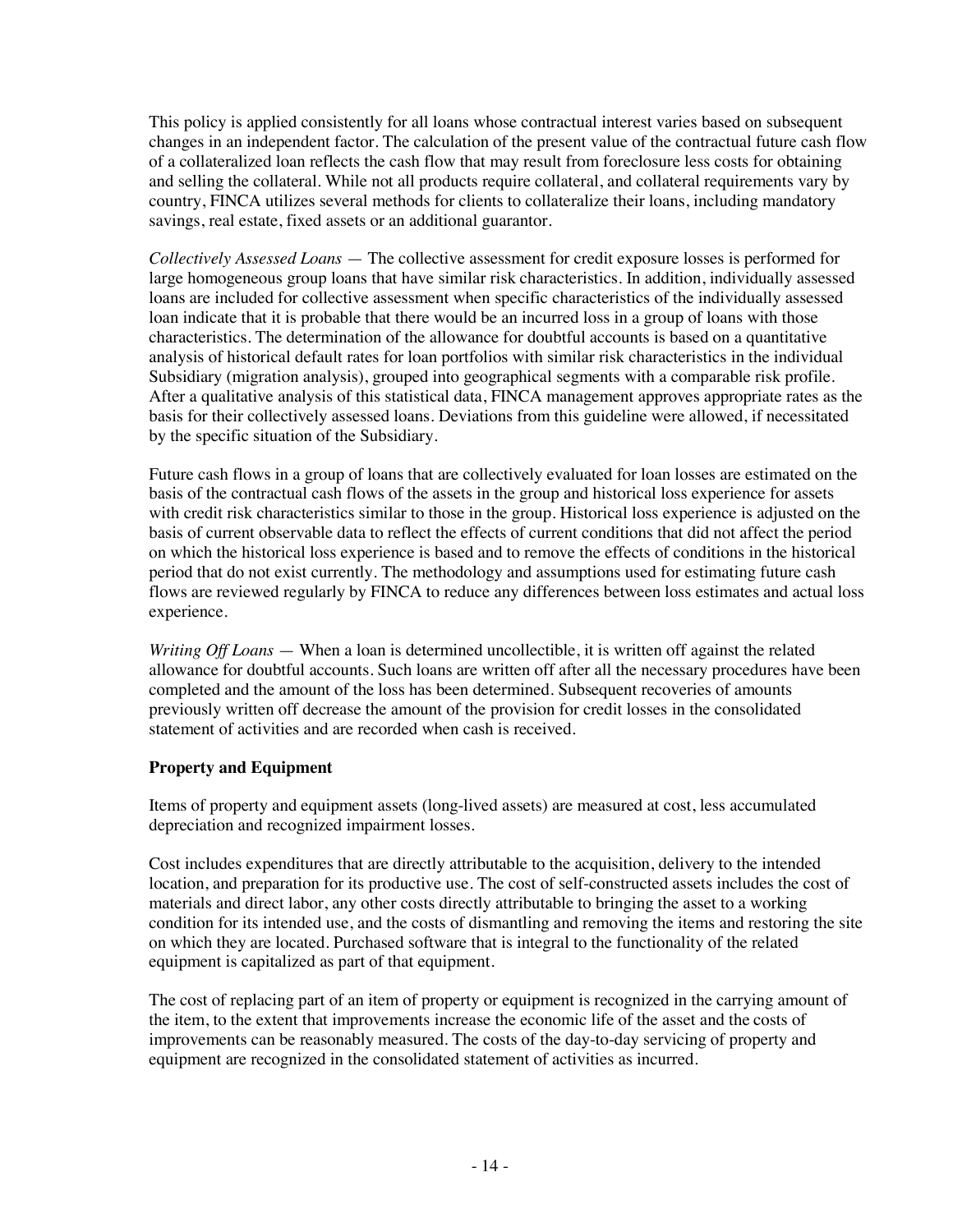Depreciation is recognized in the consolidated statements of profit or loss on a straight-line basis over the estimated useful lives of each part of an item of property and equipment:

| Buildings and offices          | $20 - 50$ years |
|--------------------------------|-----------------|
| Computer equipment             | $2-5$ years     |
| Furniture and office equipment | 5–7 years       |
| <b>Vehicles</b>                | $3-5$ years     |
| Other                          | $2-5$ years     |

Leasehold improvements are depreciated over the shorter of the lease term or their useful lives. When necessary, assets are componentized to address different useful lives of the component.

Depreciation methods, useful lives and residual values are reassessed at each reporting date. Changes in depreciation methods are counted for as changes in accounting estimates.

*Borrowing Costs* — FINCA does not incur any interest costs that qualify for capitalization under ASC 835-20, *Capitalization of Interest*.

**Intangible Assets** — Costs associated with maintaining computer software programs are recognized as an expense as incurred. Development costs that are directly attributable to the design and testing and after the completion of the preliminary stage of assessing alternatives of identifiable and unique software products controlled by FINCA are recognized as intangible assets when the following criteria are met:

- It is technically feasible and probable to complete the software product so that it will be available for use.
- The software will be used as intended.

Directly attributable costs that are capitalized as part of the software product include the external costs related to software development, direct employee costs and an appropriate portion of directly attributable overheads.

Other development expenditures that do not meet these criteria are recognized as an expense as incurred. Development costs previously recognized as an expense are not recognized as an asset in a subsequent period.

Computer software development costs recognized as assets are amortized over their useful lives, which is three to five years depending on facts and circumstances. Capital work-in-progress is represented by capitalized costs of information systems implementation in process. Capital work-in-progress is not amortized.

**Impairment of Long-Lived Assets** — The carrying amounts of FINCA's long-lived assets, such as property, plant, and equipment, are reviewed for impairment whenever events or changes in circumstances indicate that the carrying amount of an asset may not be recoverable. If any such indication exists, the asset's recoverable amount is estimated to determine the extent of the impairment loss (if any) and accounted for in accordance with ASC 360, *Property, Plant and Equipment*.

If circumstances require a long-lived asset be tested for possible impairment, FINCA first compares undiscounted cash flows expected to be generated by an asset to the carrying value of the asset. If the carrying value of the long-lived asset is not recoverable on an undiscounted cash flow basis, an impairment is recognized to the extent that the carrying value exceeds its fair value. Fair value is determined through various valuation techniques, including discounted cash flow models, quoted market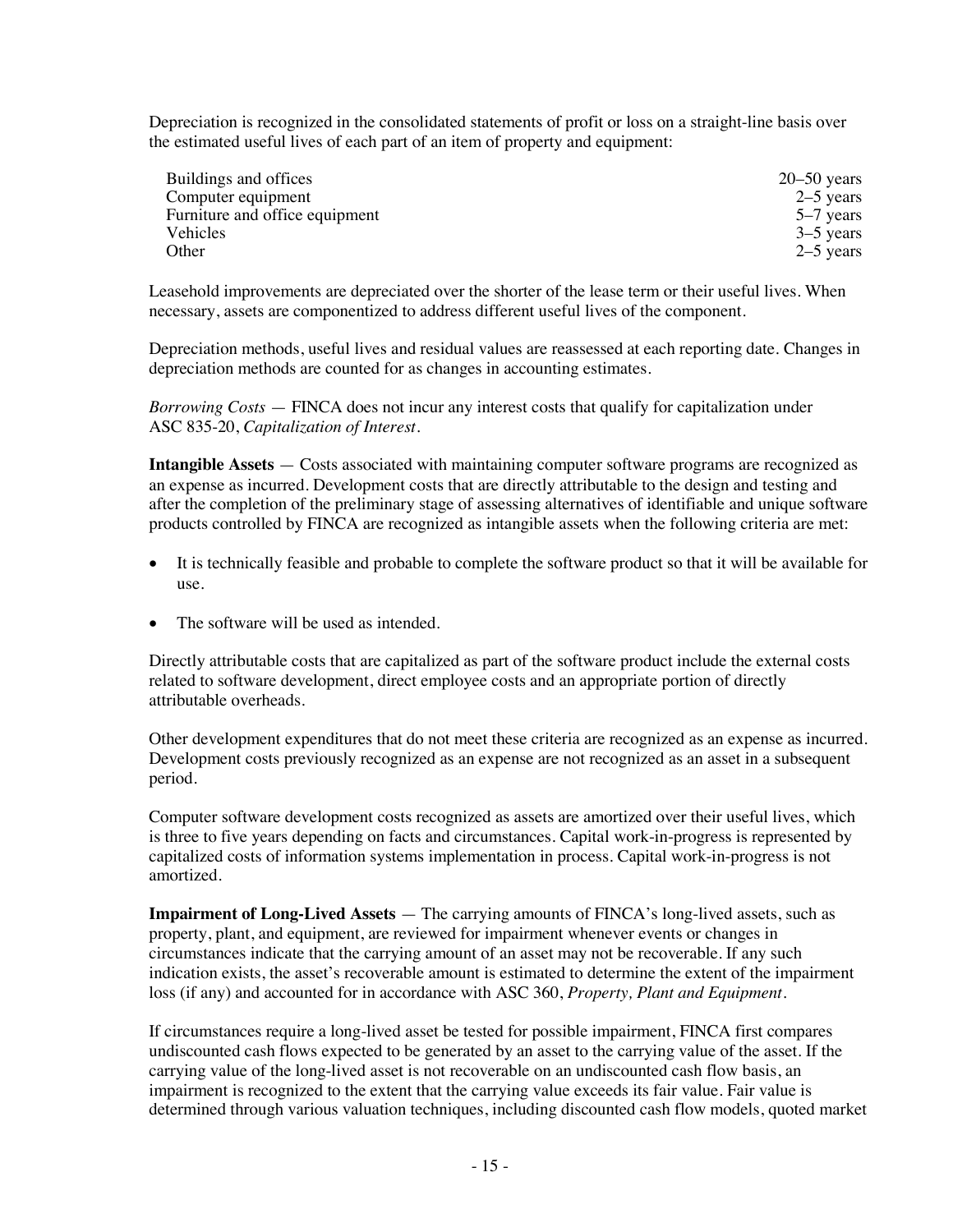values, and third-party independent appraisals, as considered necessary. The assessment is based on the carrying amount of the asset (asset group) at the date it is tested for recoverability, whether in use (or under development). If an asset is part of a group that includes other assets and liabilities not covered by ASC 360, the impairment testing applies to the entire group of assets. Impairment losses are recognized in the consolidated statement of activities.

Impairment losses recognized in prior periods are not reversed regardless of changes in facts and circumstances surrounding the asset or group of assets.

**Leased Assets** — Where at least one of the following criteria has been met, FINCA accounts for the asset acquired through the lease as an outright purchase or capitalized lease:

- The lease transfers ownership over asset by the end of the lease term
- The lease contains an option to purchase the leased property at a bargain price
- The lease term is equal or greater than  $75\%$  of the estimated economic life of the asset economic life
- The present value of the minimum lease payments equals or exceeds 90% of the fair value of the leased property

The amount initially recognized as an asset is the lower of the fair value of the leased property and the present value of the minimum lease payments payable over the term of the lease. The corresponding lease commitment is shown as a liability. Lease payments are analyzed between capital and interest. As of December 31, 2013, FINCA had no finance leases.

Leases that fail to meet the criteria above are classifies as operating leases and the total rentals payable under the lease are charged to the consolidated statement of activities on a straight-line basis over the lease term. The aggregate benefit of lease incentives is recognized as a reduction of the rental expense over the lease term on a straight-line basis.

#### **Benefit Plans**

*Deferred Contribution Benefit Plan* — FINCA follows statutory and regulatory requirements with regard to establishing employee benefit plans in both the international jurisdictions it operates and in United States.

FINCA has established an employee contribution plan that allows employees to defer compensation up to a maximum amount as permitted by the Internal Revenue Code. FINCA makes contributions to the plan as a discretionary employer match.

*Deferred Defined Benefit Plan* — In addition, FINCA has established a nonqualifed defined senior executive retirement plan for certain officers and directors, which provides benefits payable upon retirement. FINCA's net obligation in respect of benefit plans is calculated by estimating the amount of future benefit that plan participants have earned in return for their service in the current and prior periods; that benefit is discounted to determine its present value. The discount rate is the yield at the reporting date approximating the terms of FINCA's obligations. The calculation is performed by a qualified actuary using the projected unit credit method.

When the benefits of a plan are improved, the portion of the increased benefit relating to past service by employees is recognized in the consolidated statement of activities on a straight-line basis over the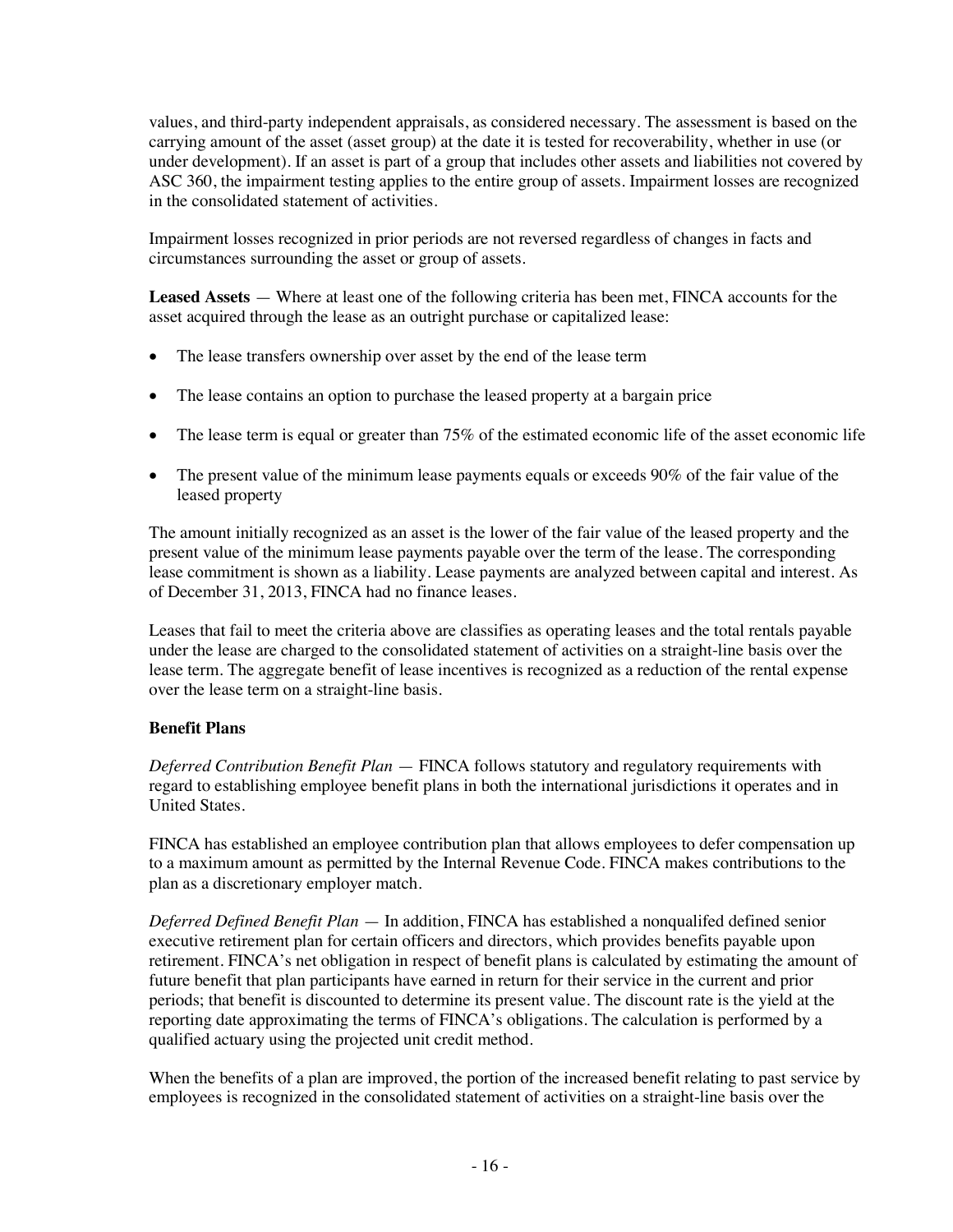average period until the benefits become vested. To the extent that the benefits vest immediately, the expense is recognized immediately in the consolidated statement of activities.

With respect to actuarial gains and losses that arise in calculating FINCA's obligation in respect of a plan, to the extent that any cumulative unrecognized actuarial gain or loss exceeds 10% of the greater of the present value of the benefit obligation at the beginning of the year, that portion is recognized in the consolidated statement of activities over the expected average remaining working lives of the employees participating in the plan.

When the calculation results in a benefit to FINCA, the recognized asset is limited to the net total of any unrecognized actuarial losses and past service costs and the present value of any future refunds from the plan or reductions in future contributions to the plan.

Settlements are recorded for irrevocable transactions that relieve FINCA of the primary responsibility for the benefit obligation and significant risks related to the obligation and assets used to affect the settlement. Curtailments are recorded for events that significantly reduce the expected years of future service of present employee(s) or eliminate for a significant number of employee(s) the accrual of defined benefits for some or all of their future services.

*Other Benefits* — FINCA provides other benefits to its employees, which are measured on an undiscounted basis and are expensed as the related service is provided.

A provision is recognized for the amount expected to be paid under short-term cash bonus, or if FINCA has a present legal or constructive obligation to pay this amount as a result of past service provided by the employee and the obligation can be reasonably estimated.

**Deferred Revenue** — FINCA defers award revenues from federal agencies and other donors to the extent they exceed expenses incurred for the purposes specified under the award and contract restrictions. All proceeds from monetization of commodities inventory are reported as deferred revenues. To the extent of expenses incurred the corresponding revenue is recognized in the consolidated statement of activities as program income. When donor contributions are used to purchase assets, the assets are recognized in the consolidated statement of financial position. Another liability is recognized to reflect the obligation to use the funds for restricted purposes. The liability is amortized through the consolidated statement of activities at which time expenses are incurred for program activities.

**Contingency Provisions** — Contingency provisions, including claims and legal actions arising in the course of business, are recorded as liabilities when the likelihood of loss is probable and an amount or range of loss can be reasonably estimated. Provisions are not recognized for future operating losses.

Provisions are measured at the present value of the expenditures expected to be required to settle the obligation using a pretax rate that reflects current market assessments of the time value of money and the risks specific to the obligation.

#### **New Standards and Interpretations**

*(a) FINCA has adopted the following new standards, amendments, and interpretations effective on January 1, 2013, which are relevant to its operations:*

Accounting Standards Update (ASU) No. 2011-11 — *Balance Sheet (Topic 210): Disclosures about Offsetting Assets and Liabilities.* Entities are required to disclose both gross information and net information about both instruments and transactions eligible for offset in the consolidated statement of financial position and instruments and transactions subject to an agreement similar to a master netting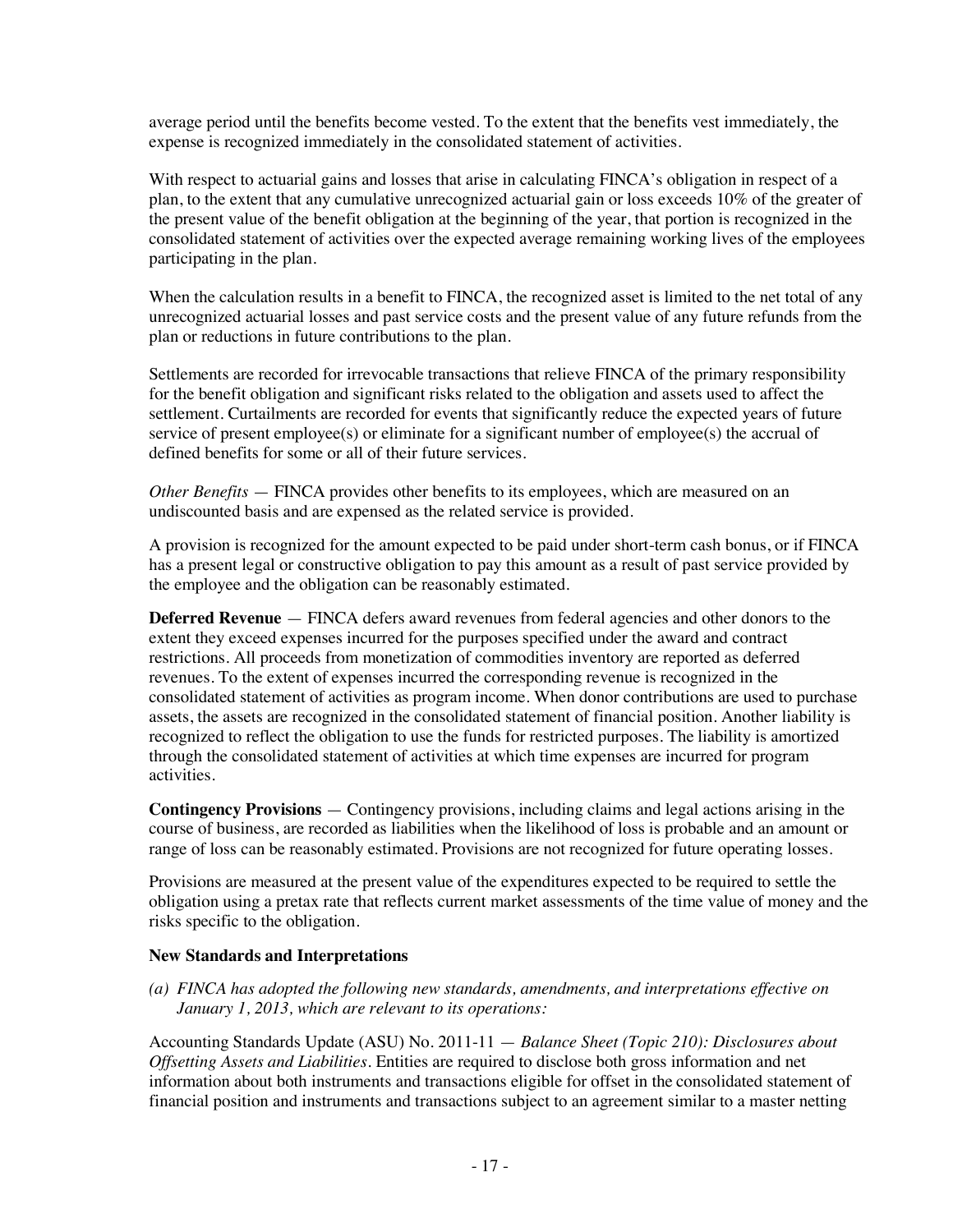arrangement. This scope would include derivatives, sale, and repurchase agreements and reverse sale and repurchase agreements, and securities borrowing and securities lending arrangements. The update became effective January 1, 2013. The application of the update does not have any material impact on the consolidated financial statements of FINCA.

ASU No. 2011-08 — *Intangibles* — *Goodwill and Other (Topic 350), Testing Goodwill for Impairment*. According to this update, an entity has the option to first assess qualitative factors to determine whether the existence of events or circumstances leads to a determination that it is more likely than not that the fair value of a reporting unit is less than its carrying amount. If, after assessing the totality of events or circumstances, an entity determines it is not more likely than not that the fair value of a reporting unit is less than its carrying amount, then performing the two-step impairment test is unnecessary. However, if an entity concludes otherwise, then it is required to perform the first step of the two-step impairment test by calculating the fair value of the reporting unit and comparing the fair value with the carrying amount of the reporting unit, as described in paragraph 350-20-35-4. If the carrying amount of a reporting unit exceeds its fair value, then the entity is required to perform the second step of the goodwill impairment test to measure the amount of the impairment loss, if any, as described in paragraph 350-20-35-9. Under the amendments in this update, an entity has the option to bypass the qualitative assessment for any reporting unit in any period and proceed directly to performing the first step of the two-step goodwill impairment test. An entity may resume performing the qualitative assessment in any subsequent period. The update was effective for fiscal years beginning on or after December 15, 2011.

ASU 2012-02 — *Intangibles, Goodwill and Other (Topic 350)*. Testing indefinite-lived intangible assets for impairment. In accordance with the amendments of this update, an entity has the option first to assess qualitative factors to determine whether the existence of events and circumstances indicates that it is more likely than not that the indefinite-lived intangible asset is impaired. If, after assessing the totality of events and circumstances, an entity concludes that it is not more likely than not that the indefinite-lived intangible asset is impaired, then the entity is not required to take further action. However, if an entity concludes otherwise, then it is required to determine the fair value of the indefinite-lived intangible asset and perform the quantitative impairment test by comparing the fair value with the carrying amount of the indefinite-lived intangible asset. An entity also has the option to bypass the qualitative assessment for any indefinite-lived intangible asset in any period and proceed directly to performing the quantitative impairment test. An entity will be able to resume performing the qualitative assessment in any subsequent period. The amendment is effective for annual impairment tests performed for fiscal years beginning after September 15, 2012. The application of this update does not have any impact of FINCA's consolidated change in net assets as FINCA does not have any indefinite-lived intangible assets.

ASU No. 2013-09 — *Fair Value Measurement (Topic 820): Deferral of the Effective Date of Certain Disclosures for Nonpublic Employee Benefit Plans*. This update defers indefinitely the date of certain disclosures of quantitative information about the significant unobservable inputs used in Level 3 fair value measurements for investments held by a nonpublic employee benefit plan in its plan's sponsor's own nonpublic entity equity securities. The update became effective for all unissued financial statements as of July 2013. The application of the update does not have any impact on the consolidated financial statements of FINCA.

ASU No. 2013-10 — *Derivatives and Hedging (Topic 815): Inclusion of the Fed Funds Effective Swap Rate (or Overnight Index Swap Rate) as a Benchmark Interest Rate for Hedge Accounting Purposes*. This update permits the use of the Fed Funds effective swap rate as a U.S. benchmark interest rate in addition to U.S. Treasuries and Libor for hedge accounting purposes providing risk managers with a more comprehensive spectrum of interest-rate resets to utilize as a designated benchmark interest rate risk component of the hedge accounting guidance. The update was applicable for entities that elect to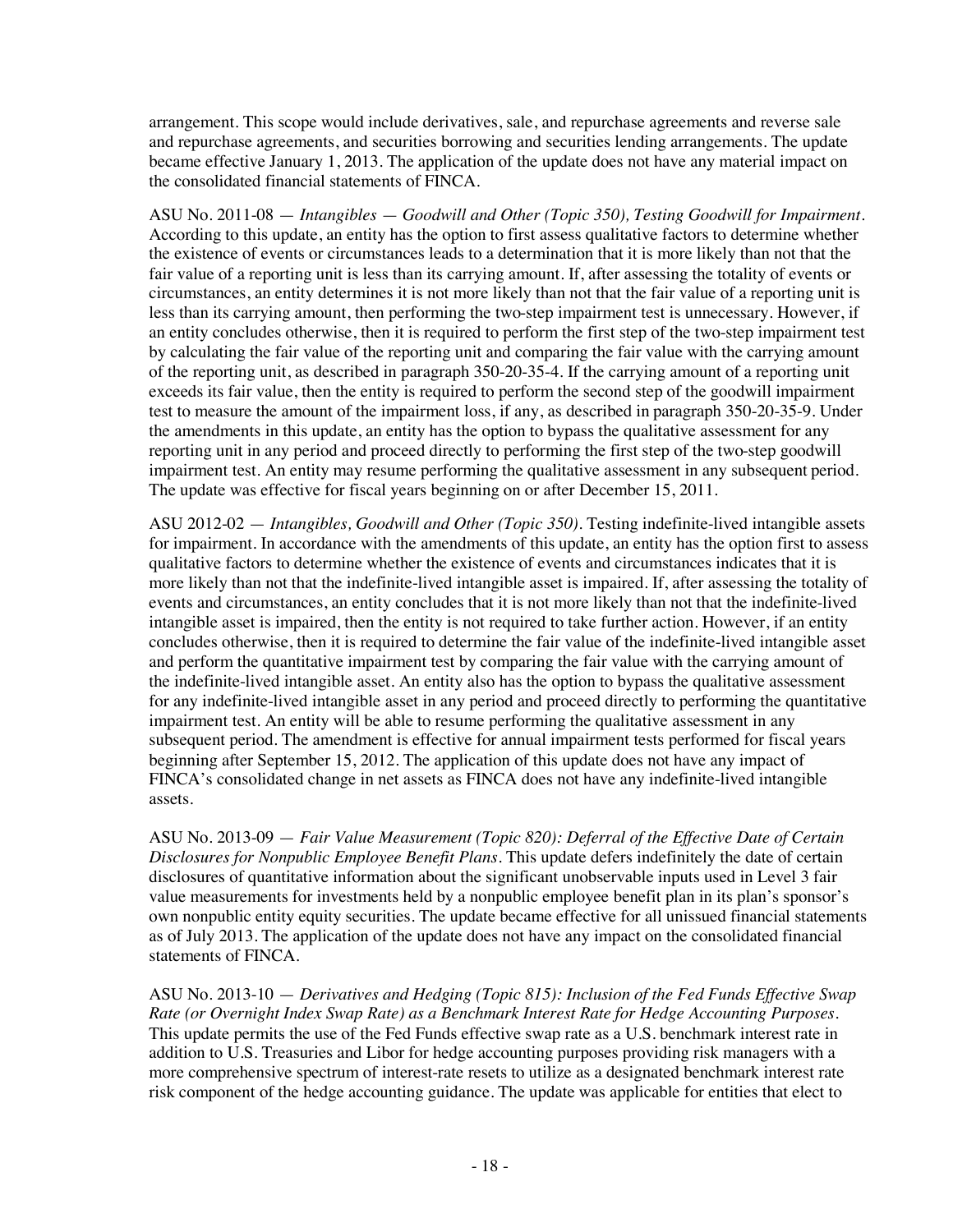apply hedge accounting and for hedging relationships entered after July 17, 2013. The application of the update does not have any impact on the consolidated financial statements of FINCA.

ASU No. 2012-05 — *Statement of Cash Flows (Topic 230): Not-for-Profit Entities: Classification of the Sale Proceeds of Donated Financial Assets in the Statement of Cash Flows*. This update requires a not-for-profit organization to classify the proceeds from the sale of donated financial instruments as cash flow from operations in the absence of long-term stipulations from the donor. The update became effective on June 15, 2013. The application of the update does not have a material impact on the consolidated financial statements of FINCA.

*(b) Standards, amendments, and interpretations to existing standards that are not yet effective and have not been early adopted by FINCA are as follows:*

ASU No. 2013-11 — *Income Taxes (Topic 740): Presentation of an Unrecognized Tax Benefit When a Net Operating Loss Carryforward, a Similar Tax Loss, or a Tax Credit Forward Exists*. This update requires that an unrecognized tax benefit should be presented in the financial statements as a reduction to a deferred tax asset for a net operating loss carryforward, a similar tax loss, or a tax credit carryforward. To the extent a net operating loss carryforward, a similar tax loss, or a tax credit carryforward is not available at the reporting date under the tax law of the applicable jurisdiction, to settle any additional income taxes that would result from the disallowance of a tax position or the tax law of the applicable jurisdiction does not require the entity to use, and the entity does not intend to use, the deferred tax asset for such purpose, the unrecognized tax benefit should be presented in the financial statements as a liability and should not be combined with deferred tax assets. For nonpublic entities, the amendment is effective for fiscal years beginning after December 15, 2014. FINCA will apply the amendment from January 1, 2014.

# **4. USE OF ESTIMATES**

The preparation of financial statements in conformity with accounting principles generally accepted in the United States of America requires management to make estimates and assumptions that affect the reported amounts of assets and liabilities in the financial statements. Estimates and assumptions may also affect disclosures of contingent assets and liabilities at the date of financial statements, and the reported amount of revenues and expenses. Actual expenses could differ from management estimates.

# **5. CAPITAL REQUIREMENTS**

Capital requirements are individually addressed at each subsidiary in accordance with respective countries' laws that prescribe certain regulatory capital requirements. At December 31, 2013, the majority of FINCA's Subsidiaries were not subject to any regulatory capital requirements.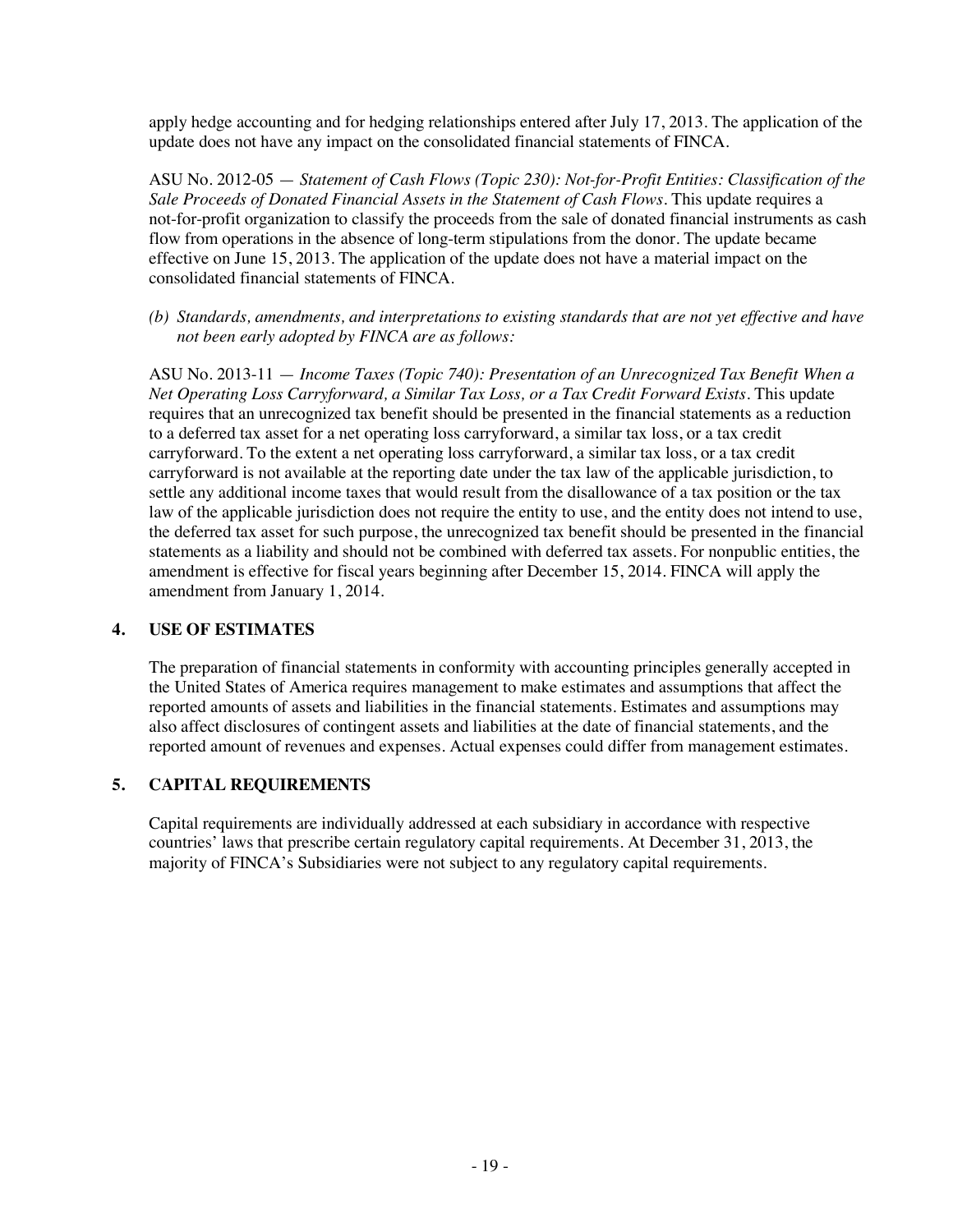#### **6. FAIR VALUES OF FINANCIAL INSTRUMENTS**

Financial instruments that are measured at fair value on a recurring basis at December 31, 2013 are as follows:

|                                            | Level 1     | Level <sub>2</sub> | Level <sub>3</sub> | December 31,<br>2013 |
|--------------------------------------------|-------------|--------------------|--------------------|----------------------|
| Short-term investments:                    |             |                    |                    |                      |
| <b>Treasuries</b>                          | \$3,760,146 | \$                 | \$                 | 3,760,146<br>S.      |
| Certificates of deposits                   |             | 961,310            |                    | 961,310              |
| Currency swap contracts                    |             | 3,539,737          |                    | 3,539,737            |
| Long-term investments and<br>other assets: |             |                    |                    |                      |
| Certificates of deposits                   |             | 12,801,679         |                    | 12,801,679           |
| Currency swap contracts                    |             | 88,787             |                    | 88,787               |
| Investments in<br>life insurance           |             | 59,988             |                    | 59,988               |
|                                            | \$3,760,146 | \$17,451,501       | \$                 | \$21,211,647         |
| Other liabilities:                         |             |                    |                    |                      |
| Currency forward contracts                 | \$          | \$(1,261,707)      | $\mathcal{S}$      | \$(1,261,707)        |
| Currency swap contracts                    |             | (389, 042)         |                    | (389, 042)           |
|                                            | S           | (1,650,749)        | \$                 | (1,650,749)          |

**Fair Value Assumptions** — The fair value of treasuries is determined based on quoted bid prices of securities in open active market as of December 31, 2013.

The fair value of certificates of deposits is derived from inputs other than quoted prices in active markets and indirectly from prices of other similar financial instruments.

Currency swap agreements are valued at the net present value of cash flows attributable to the difference between the contractual rates of the pertinent currencies affecting the swap. FINCA used significant other observable inputs as the valuation date (Level 2), including prices of instruments with similar maturities and characteristics, currency yield curves, and measures of currency volatility. The value was determined and adjusted to reflect non-performance risk of both the counterparty and FINCA. Negative market values of currency swap agreements are presented under "Other liabilities" line item on the consolidated statement of financial position. At December 31, 2013, the balance of this line item consists of solely the negative market value of the currency swaps and forward contracts.

The fair value of the investment in life insurance policies is measured at the cash surrender value using observable inputs other than quoted prices in active markets and indirectly from prices of other similar financial instruments.

Management concluded that the estimation of the fair value of the investment in its debt security is impractical; therefore, the investment in the Microfinance Fund is measured at amortized cost, which at December 31, 2013 totaled \$1.1 million. On each balance sheet date, management tests the value of the investment for other than temporary impairment. As of December 31, 2013, management concluded that the investment has not experienced any other than temporary impairment.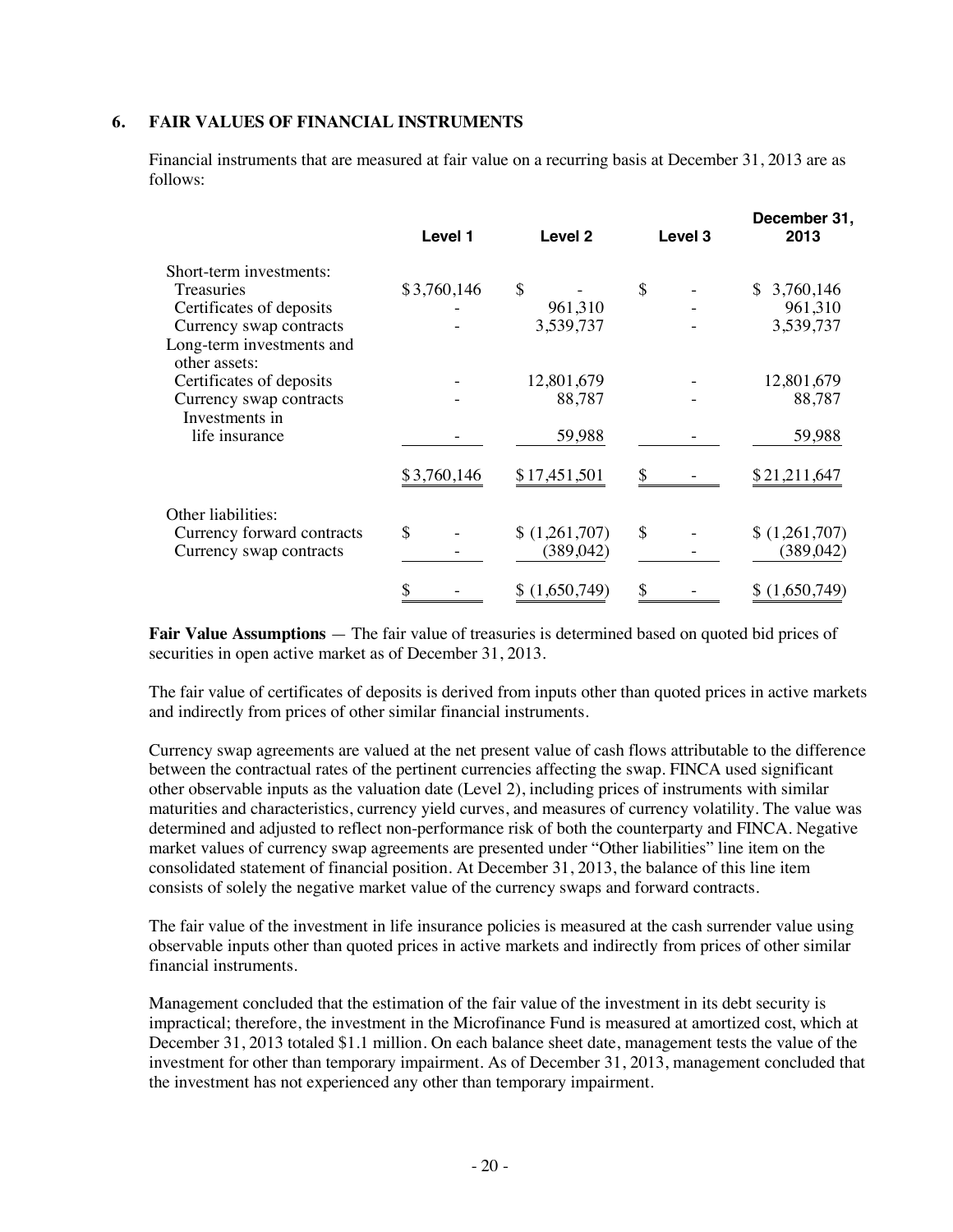FINCA recognizes transfers between fair value hierarchy levels at the approximate date or change in circumstances that cause the transfer. There were no transfers between fair value hierarchy levels during the year ended December 31, 2013.

For disclosure purposes, the estimated fair value of FINCA's debt at December 31, 2013 is summarized as follows:

|                                  | 2013                          |                           |  |
|----------------------------------|-------------------------------|---------------------------|--|
| <b>Financial Assets</b>          | Carrying<br>Amount            | <b>Fair Value</b>         |  |
| Loans receivable                 | \$828,793,935                 | \$832,136,747             |  |
| <b>Financial Liabilities</b>     |                               |                           |  |
| Client deposits<br>Notes payable | 78, 354, 279<br>644, 350, 196 | 77,822,366<br>645,249,133 |  |

Except as detailed above, FINCA considers the carrying amount of other financial instruments recognized in the consolidated financial statements approximate their fair values.

#### **7. INCOME TAX EXPENSE**

This item includes all taxes on income. Income tax expense for the year ended December 31, 2013 was as follows:

|                                             | 2013                        |
|---------------------------------------------|-----------------------------|
| Current tax expense<br>Deferred tax benefit | \$11,745,582<br>(2,645,285) |
| Total income tax expense                    | \$9,100,297                 |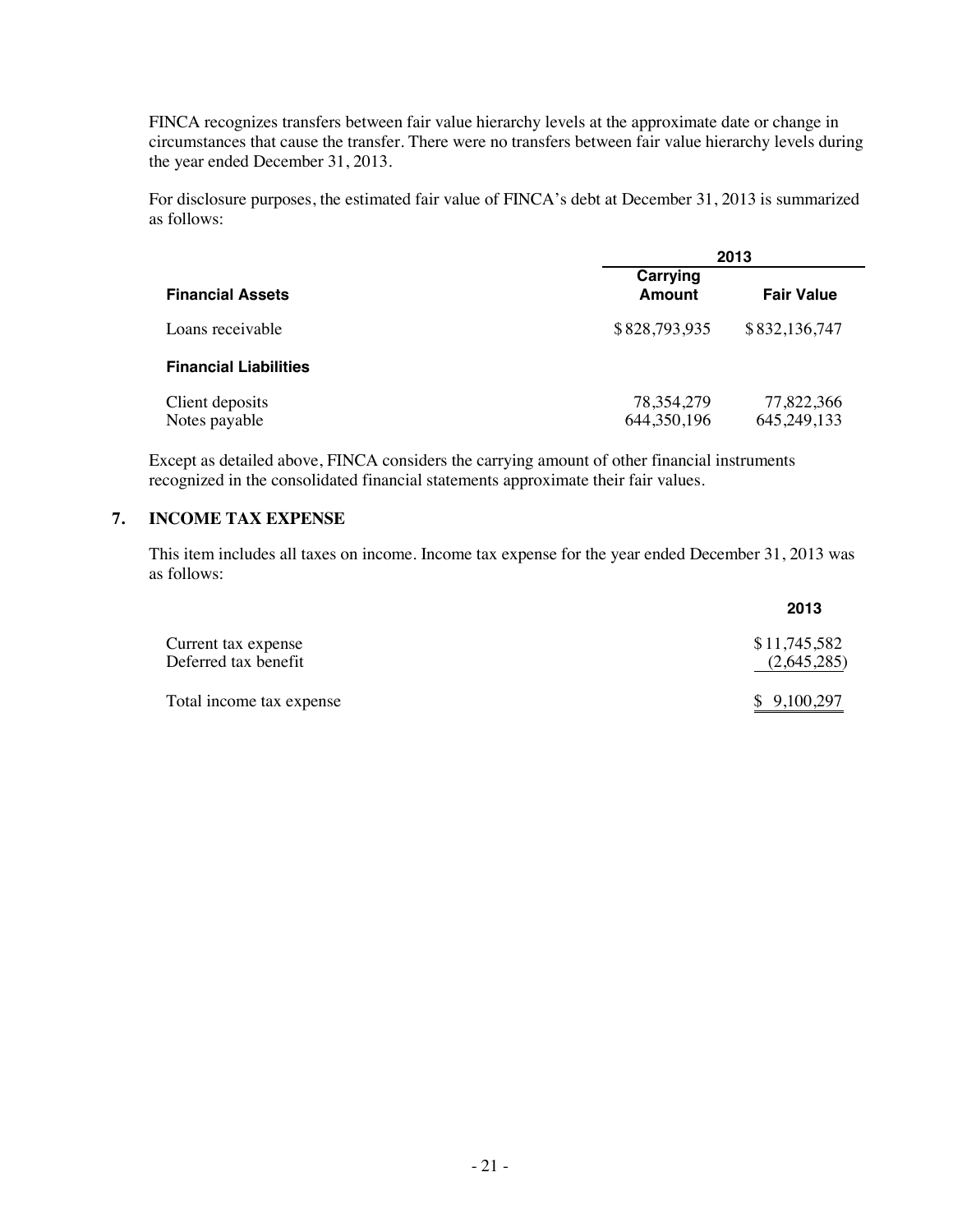In calculating both the current tax and the deferred tax, the respective country-specific tax rates are applied. The total income tax expense includes local country income taxes for the Subsidiaries and foreign withholding taxes on certain cross-border payments. The average actual income tax rate for the Subsidiaries in 2013 was 25.5%. FINCA is exempt from taxes on income, except for unrelated business income, under the provision of Section  $501(c)(3)$  of the United States Internal Revenue Code and the applicable income tax regulations of the District of Columbia. In 2013, FINCA recorded federal and state income tax expense of \$25,359 on the unrelated business income.

**2013**

|                                                                       | 2013        |
|-----------------------------------------------------------------------|-------------|
| Tax rate using domestic tax rate of FINCA (exempt on taxes on income) |             |
| Foreign income tax (taxable Subsidiaries) at local statutory rates    | 5,325,049   |
| Expenses not deductible for tax purposes                              | 3,699,463   |
| Tax exempt income                                                     | (3,491,171) |
| Recognition of previously unrecognized tax losses                     |             |
| Adjustments for under provision in previous periods                   | 166,597     |
| Foreign withholding taxes                                             | 2,879,979   |
| Valuation allowance for unrecognized deferred tax assets              | 1,381,553   |
| Other                                                                 | (861, 173)  |
| Total income tax expense                                              | \$9,100,297 |

**Deferred Income Taxes** — Deferred income taxes are calculated on temporary differences arising between the tax base of assets and liabilities and their carrying amounts, using the enacted tax rate as stipulated by the tax legislation of the respective countries. The movements in deferred tax assets and liabilities (the balances are offset within the same jurisdiction as permitted by ASC 740 and shown on a net basis by Subsidiaries) and the details of the deferred tax assets and liabilities are shown below.

In 2013, FINCA recorded \$74,334 of income tax benefit on \$2,943,652 of temporary differences related to the excess of the amount for financial reporting over the tax basis of the investments in Subsidiaries expected to reverse in the foreseeable future. At December 31, 2013, FINCA has a deferred tax liability of \$341,080 on \$7,568,642 of temporary differences related to the investments in Subsidiaries expected to reverse in the foreseeable future.

Foreign withholding taxes have not been recognized on the temporary differences related to the excess of the amount for financial reporting over the tax basis of investments in Subsidiaries that are essentially permanent in duration. This amount becomes taxable upon a repatriation of assets from a subsidiary or a sale or liquidation of a subsidiary. At December 31, 2013, the amount of such temporary differences totaled \$98,765,588. At December 31, 2013, the amount of the unrecognized deferred income tax liability on these temporary differences is approximately \$4,253,205.

ASC 740 generally requires that deferred income tax assets be given full recognition, subject to the possible provision of an allowance when it is determined that this asset is unlikely to be realized. The valuation allowance is provided for the portion of the deferred tax assets for which it has been determined that it is more likely than not that the reported asset will not be realized. At December 31, 2013, FINCA has a valuation allowance of \$5,763,950 against its deferred tax assets as it believes that it is more likely than not that this portion of its deferred tax assets will not be realized. The principal components of the deferred tax assets for which a valuation allowance has been established include certain foreign country operating loss carryforwards and foreign tax credits that cannot be realized in the foreseeable future.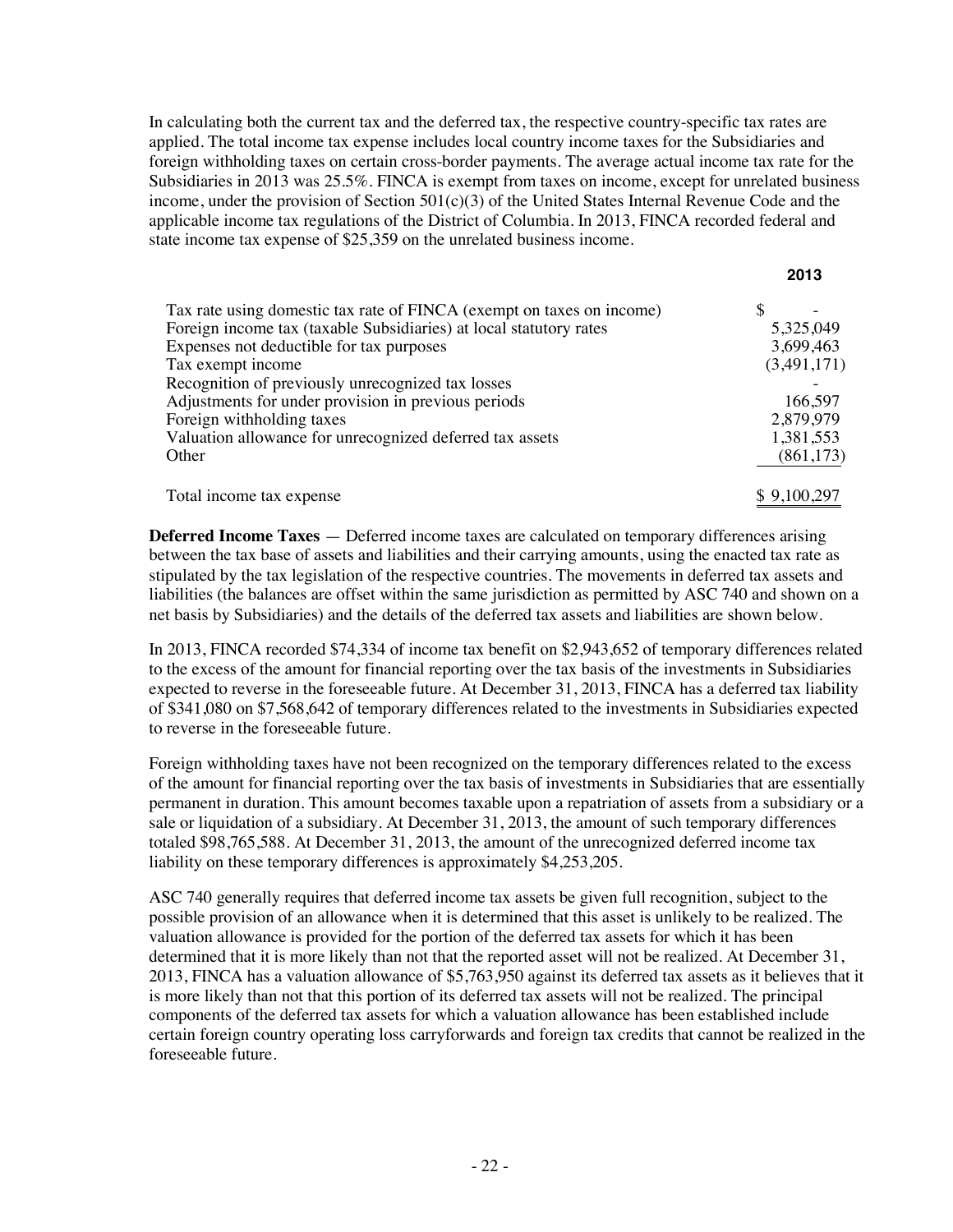**Deferred Tax Assets** — At December 31, 2013, deferred tax assets were recognized by the Subsidiaries in the following jurisdictions in 2013: Armenia, Azerbaijan, Georgia, Russia, Honduras, Mexico, Tanzania, Uganda, Zambia, Pakistan, Afghanistan, Haiti, Tajikistan, and the Netherlands.

| 2013                                                                                                                                                                  | <b>Assets</b><br>(Liability)                                                 |
|-----------------------------------------------------------------------------------------------------------------------------------------------------------------------|------------------------------------------------------------------------------|
| Property, equipment, and software<br>Provision for credit losses on loans<br>Cash flow hedges<br>Deferred income/accrued interest<br>Tax loss carry forwards<br>Other | \$<br>104,947<br>2,342,736<br>252,341<br>1,414,684<br>7,105,793<br>1,889,120 |
| Total deferred tax assets                                                                                                                                             | 13,109,621                                                                   |
| Valuation allowance                                                                                                                                                   | (5,028,093)                                                                  |
| Total deferred tax assets, net of valuation allowance                                                                                                                 | \$8,081,528                                                                  |

**Deferred Tax Liabilities** — At December 31, 2013, deferred tax liabilities are recognized by FMH and FINCA Subsidiaries in the Netherlands, Kyrgyzstan, Ecuador, Nicaragua, and Malawi as follows:

| 2013                                                                                                                                                                                          | <b>Assets</b><br>(Liability)                                                     |
|-----------------------------------------------------------------------------------------------------------------------------------------------------------------------------------------------|----------------------------------------------------------------------------------|
| Property, equipment, and software<br>Provision for credit losses on loans<br>Deferred income/accrued interest<br>Tax loss carry forwards<br>Future distribution of retained earnings<br>Other | (130,593)<br>\$.<br>(552,070)<br>(94, 278)<br>764,817<br>(341,080)<br>(156, 358) |
| Total deferred tax liabilities                                                                                                                                                                | (509, 562)                                                                       |
| Valuation allowance                                                                                                                                                                           | (735, 857)                                                                       |
| Net tax liabilities                                                                                                                                                                           | \$(1,245,419)                                                                    |

**Unrecognized Tax Benefits** — FINCA records unrecognized tax benefits as liabilities in accordance with ASC 740 and adjusts these liabilities when its judgment changes as a result of the evaluation of new information not previously available. Because of the complexity of some of these uncertainties, the ultimate resolution may result in a payment that is materially different from our current estimate of the unrecognized tax benefit liabilities. These differences will be reflected as increases or decreases to income tax expense in the period in which new information is available. At December 31, 2013, FINCA did not record any unrecognized tax benefits FINCA believes that it is not reasonably possible that any unrecognized tax benefits will significantly increase or decrease within 12 months of the reporting date.

At December 31, 2013, the estimated interest and penalties of \$229,635 related to the unrecognized tax benefit on the transfer of a foreign subsidiary as part of FINCA's 2011 reorganization are not included in the income tax expense line item, but are accrued in the other operating expenses under general and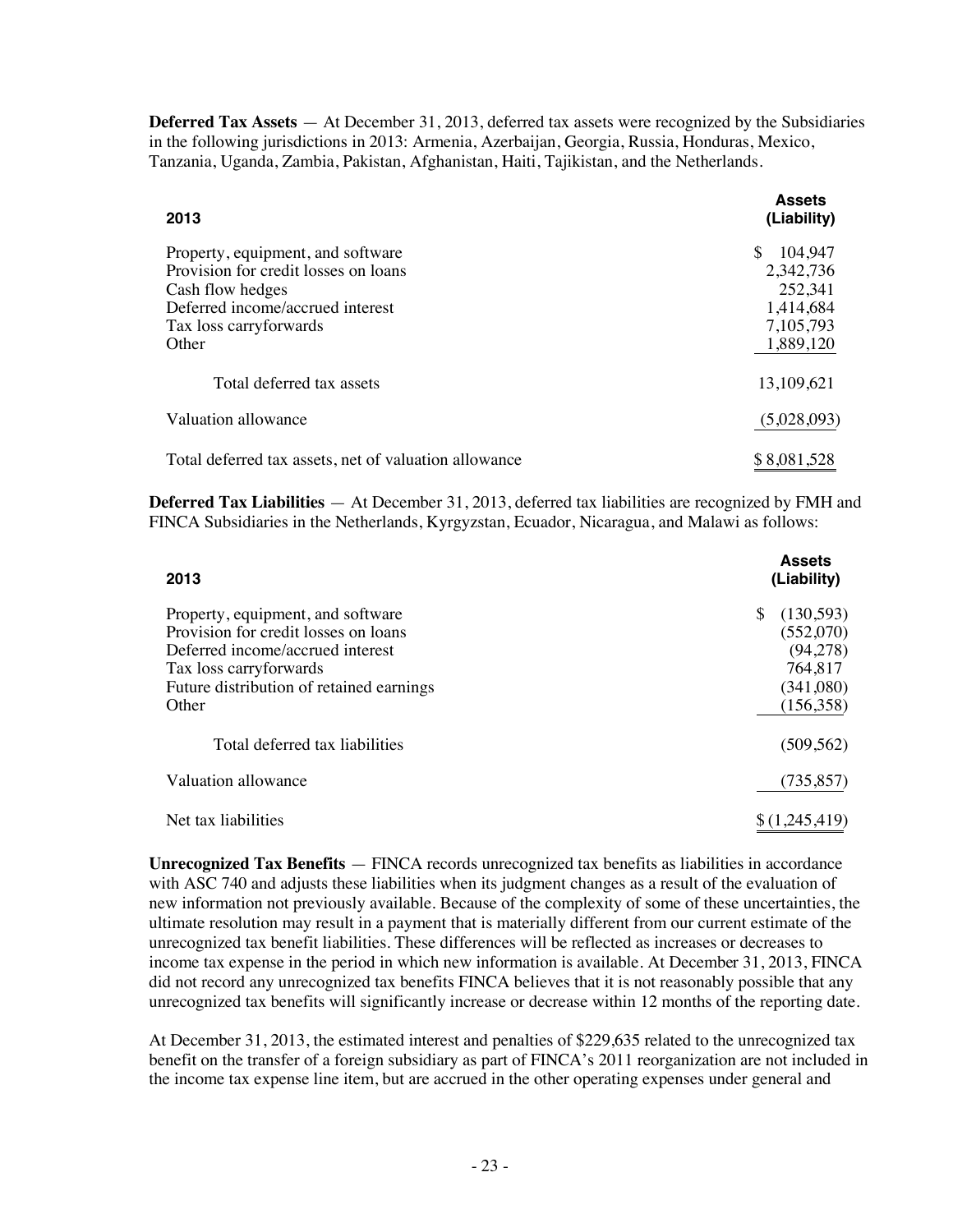administrative expenses in the consolidated statement of activities. Accrued interest and penalties are included within the related accrued liabilities line in the consolidated statements of financial position.

FINCA is subject to taxation in the United States and various states and foreign jurisdictions. As of December 31, 2013, FINCA's tax years 2008–2013 are subject to examination by the tax authorities.

#### **8. RESTRICTED CASH**

Restricted cash balances of \$25,054,057 as of December 31, 2013 consist of undisbursed grant funds to be used in lending and operations, cash balances for country-specific regulatory requirements, and pledged collateral related to local borrowings and deposits, all of which can be contractually released within 12 months.

#### **9. INVESTMENTS AND OTHER ASSETS**

FINCA's investments and other assets at December 31, 2013 consist of the following:

| Short-term investments:                 |                |
|-----------------------------------------|----------------|
| Certificates of deposits                | 961,310<br>\$. |
| <b>Treasuries</b>                       | 3,760,146      |
| Currency swap contracts                 | 3,539,737      |
| Long-term investments and other assets: |                |
| Certificates of deposits                | 12,801,679     |
| Investments in life insurance           | 59,988         |
| Investment in FINCA Microfinance Fund   | 1,100,000      |
| Investment in MFX Solutions             | 200,000        |
| Currency swap contracts                 | 88,787         |
|                                         |                |
|                                         | \$22,511,647   |

**2013**

Currency swap agreements are used by FINCA to mitigate risk of changes in exchange rates of indebtedness denominated in a currency different from the functional currency of a subsidiary. At December 31, 2013, the aggregate notional principal amount under the currency swap agreements was \$68,080,862.

#### **10. LOANS RECEIVABLE― NET**

Loans receivable at December 31, 2013 consist of the following:

|                                                                      | 2013                         |
|----------------------------------------------------------------------|------------------------------|
| Current gross loans to clients<br>Non-current gross loans to clients | \$591,916,192<br>248,714,475 |
| Total gross loans to clients                                         | 840,630,667                  |
| Allowances for doubtful accounts                                     | (11,836,732)                 |
| Loans receivable $-$ net                                             | \$828,793,935                |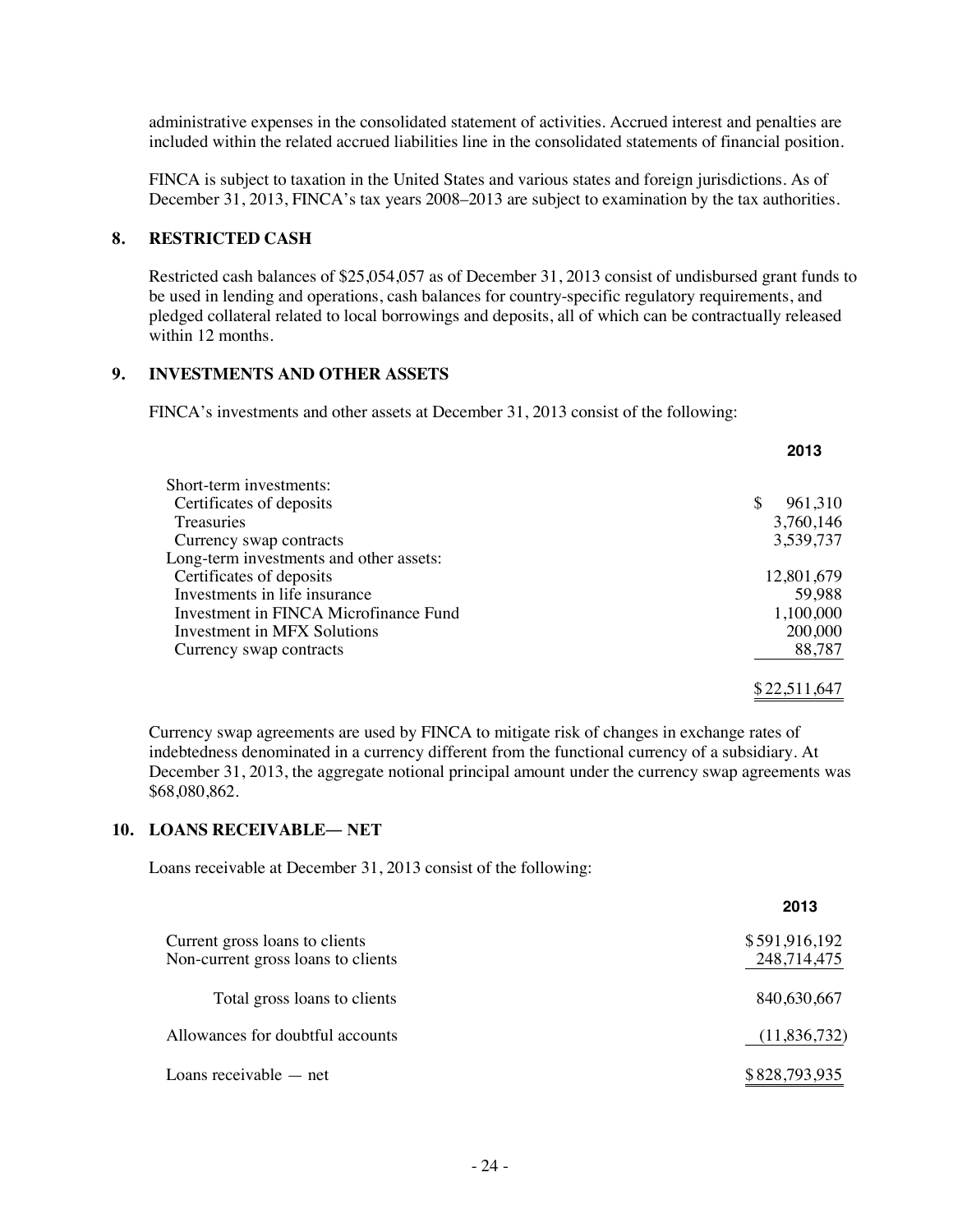| Allowances for doubtful accounts:     |              |
|---------------------------------------|--------------|
| Balance at January 1                  | \$10,136,221 |
| Credit loss provision for the year:   |              |
| Charge for the year                   | 15,554,212   |
| Amounts written off – net of recovery | (13,700,413) |
| Effect of foreign currency movements  | (153, 288)   |
| Balance at December 31                | \$11,836,732 |

**2013**

A summary of balances per loan segment at December 31, 2013 is summarized as follows:

| 2013                | Total<br>Loans<br><b>Principal</b> | <b>Allowance</b><br>for Loan<br>Losses | Interest and<br><b>Deferred Costs</b><br>Capitalized | <b>Ending</b><br><b>Balance</b><br>December 31 |
|---------------------|------------------------------------|----------------------------------------|------------------------------------------------------|------------------------------------------------|
| Less than $$1,000$  | \$264,513,091                      | (4,767,394)                            | \$2,663,534                                          | \$262,409.231                                  |
| $$1,001 - $5,000$   | 420.471.218                        | (5,112,781)                            | 989.011                                              | 416, 347, 448                                  |
| \$5,001-\$10,000    | 89,630,333                         | (1,166,334)                            | 360,895                                              | 88.824.894                                     |
| More than $$10,001$ | 61,757,507                         | (790,223)                              | 245,078                                              | 61,212,362                                     |
| Total               | \$836,372,149                      | \$(11,836,732)                         | \$4,258,518                                          | \$828,793,935                                  |

Activity in allowance for loan losses by segment at December 31, 2013 is summarized as follows:

| 2013                | <b>Beginning</b><br><b>Balance</b><br>January 1 | <b>Charge-offs</b><br>Net of<br><b>Recoveries</b> | <b>Provision</b><br>for the<br>Year | Foreign<br>Currency<br><b>Movements</b> | <b>Ending</b><br><b>Balance</b><br>December 31 |
|---------------------|-------------------------------------------------|---------------------------------------------------|-------------------------------------|-----------------------------------------|------------------------------------------------|
| Less than $$1,000$  | 3.393.925<br>\$.                                | (4,667,504)<br>S.                                 | \$6.002.629                         | 38.344<br>\$                            | \$4,767,394                                    |
|                     |                                                 |                                                   |                                     |                                         |                                                |
| $$1,001 - $5,000$   | 4.310.244                                       | (5.264.753)                                       | 5.814.564                           | 252,726                                 | 5.112.781                                      |
| \$5,001-\$10,000    | 1,575,517                                       | (2,328,118)                                       | 2.123.406                           | (204, 471)                              | 1,166,334                                      |
| More than $$10,001$ | 856,535                                         | (1,440,038)                                       | 1,613,613                           | (239, 887)                              | 790,223                                        |
| Total               | \$10.136.221                                    | \$(13,700,413)                                    | \$15,554,212                        | \$(153.288)                             | \$11,836,732                                   |

**Credit Risk** — Credit risk is the potential for financial loss resulting from the failure of a client or counterparty to honor its financial or contractual obligations. Credit risk arises from FINCA's microfinance activities.

FINCA's loan portfolio is made up entirely of loans made to individuals and groups of individuals for a specific purpose.

At December 31, 2013, FINCA's aggregate loan portfolio was \$840.6 million. FINCA's total allowances for impairment totaled \$11.8 million at December 31, 2013, providing a coverage ratio of 1.4%. FINCA conducts biannual historical loan-loss migration analysis across its subsidiary network in order to determine the probability of default, defined as all loans in arrears in excess of 180 days, as well as an examination of other current observable factors (e.g., macroeconomic, operational, policy and systems changes, and political risk) in order to establish subsidiary credit reserves. In addition, FINCA conducts quarterly vintage loan analysis.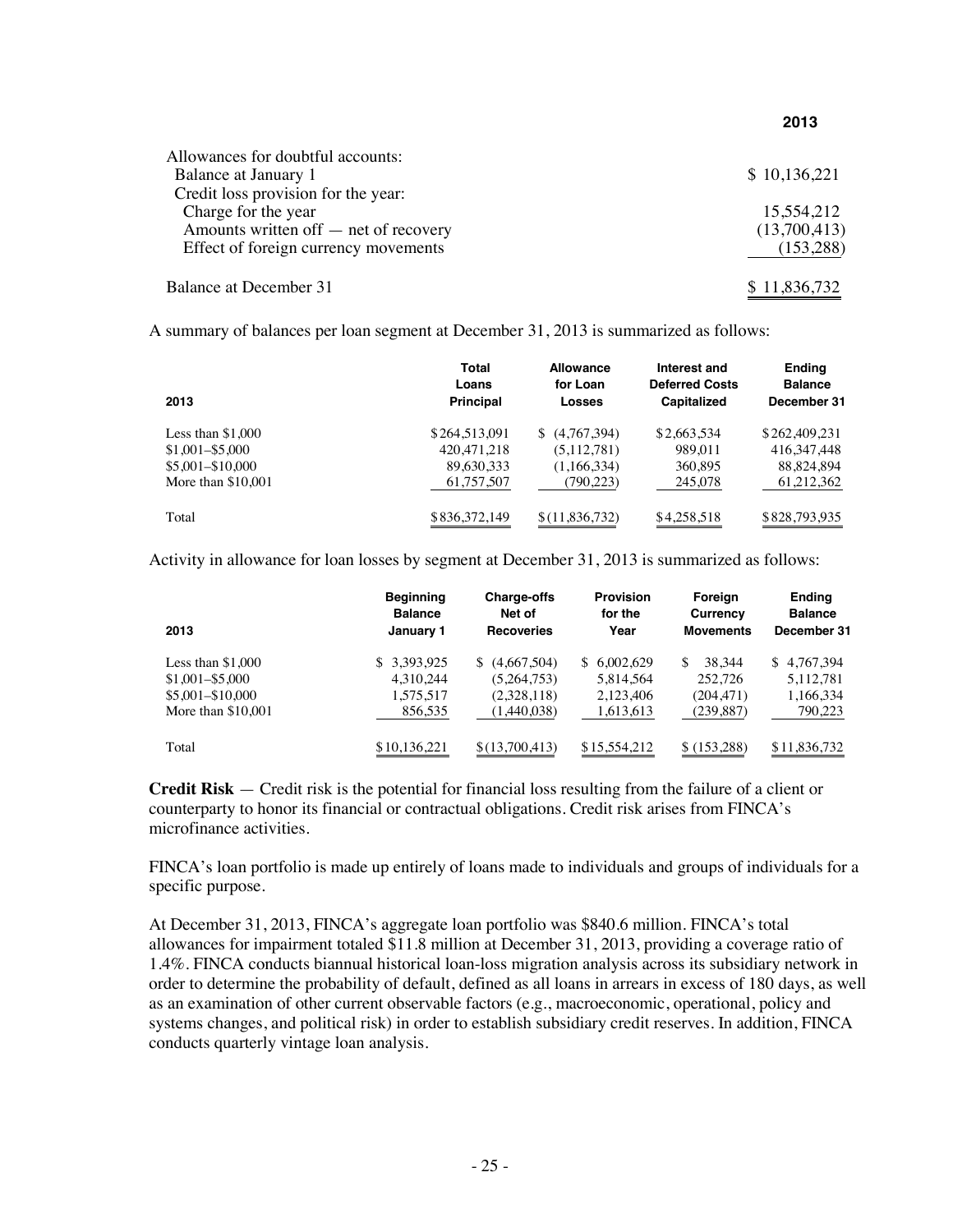Exposure to credit risk at December 31, 2013 is as follows:

*Impaired Loans* — Impaired loans are loans for which FINCA determines that it is probable that it will be unable to collect all principal and interest due according to the contractual terms of the loan agreement.

*Past Due but Not Impaired Loans* — Past due but not impaired loans are loans where contractual interest or principal payments are past due, but FINCA believes that a credit loss provision is not appropriate on the basis of the level of collateral available and/or the stage of collection of amounts owed to FINCA.

*Loans with Renegotiated Terms* — Loans with renegotiated terms are loans that have been restructured due to deterioration in the client's financial position, and where FINCA has made concessions that it would not otherwise consider. Once the loan is restructured, it remains in this category independent of satisfactory performance after restructuring.

*Allowances for Doubtful Accounts* — FINCA establishes an allowance for doubtful accounts that represents an estimate of probable or expected losses in its loan portfolio. The main components of this allowance are a specific loss component that relates to individually significant exposures, and a collective loan loss allowance established for groups of homogeneous assets with respect to losses that have been incurred but have not been identified on loans subject to individual assessment for credit loss provision.

The allowance for doubtful accounts is considered by FINCA as adequate to cover probable losses in the loan portfolio as of the balance sheet date. However, no assurance can be given that FINCA, in any particular period, will not sustain loan losses that exceed the allowance, or that subsequent valuation of the loan portfolio, in light of then-prevailing factors, including economic conditions, credit quality of the assets comprising the portfolio, and the ongoing evaluation process, will not require significant changes to the allowance for the doubtful accounts.

*Write-Offs* — FINCA writes off a loan (and any related allowances for doubtful accounts) when FINCA's Credit Committees and Subsidiaries' Audit Committees determine that the loans are uncollectible. This determination is reached after considering information such as the occurrence of significant changes in a client's financial position, such that the client can no longer pay the obligation, or that proceeds from collateral, if any, will not be sufficient to pay back the entire exposure. For smaller balance standardized loans, charge-off decisions are generally based on a product-specific past due status.

FINCA monitors the credit risk for its client loan portfolio though the past due status of portfolio. Aging of loans receivable as of December 31, 2013 is summarized as follows:

|                       |                               |                        | Greater                         |                   |               | Total               |
|-----------------------|-------------------------------|------------------------|---------------------------------|-------------------|---------------|---------------------|
| 2013                  | 31-60 Days<br><b>Past Due</b> | 61-90 Days<br>Past Due | than 90 Days<br><b>Past Due</b> | Total<br>Past Due | Current       | Loans<br>Receivable |
| Less than $$1,000$    | \$1,496,775                   | \$1,090,358            | \$2,834,323                     | 5,421,456<br>\$.  | \$261,755,169 | \$267,176,625       |
| $$1.001 - $5.000$     | 1.457.623                     | 1.079.095              | 2.708.178                       | 5.244.896         | 416.215.333   | 421,460,229         |
| \$5,001-\$10,000      | 333,057                       | 257,300                | 683.094                         | 1.273.451         | 88,717,777    | 89,991,228          |
| More than<br>\$10,000 | 201,661                       | 85,084                 | 433,336                         | 720.081           | 61,282,504    | 62,002,585          |
| Total                 | \$3,489,116                   | \$2,511,837            | \$6,658,931                     | \$12,659,884      | \$827,970,783 | \$840,630,667       |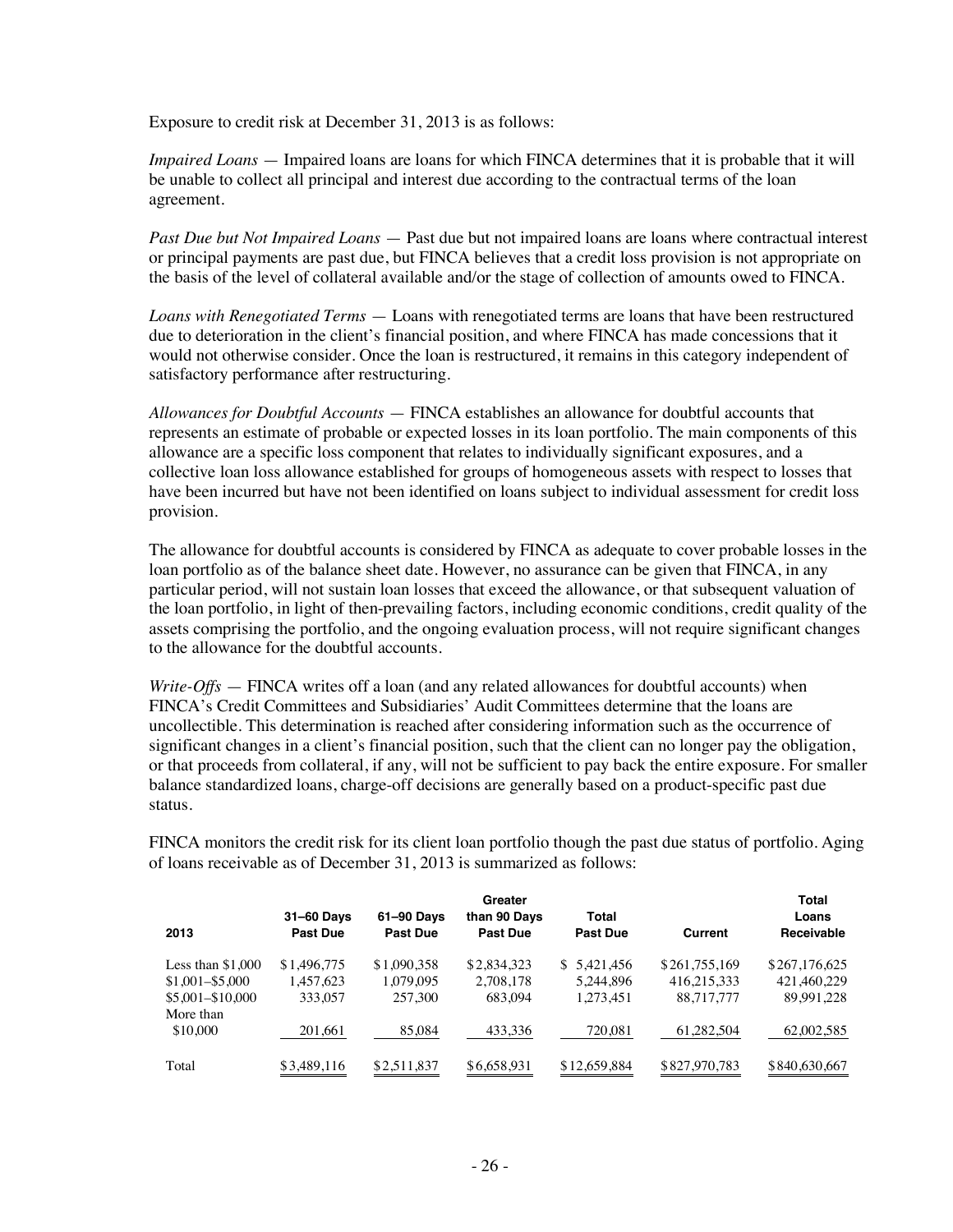# **11. OTHER RECEIVABLES, PREPAIDS, AND OTHER ASSETS**

The balances representing other receivables, prepaids, and other assets at December 31, 2013 are summarized as follows:

|                                                                    | 2013           |
|--------------------------------------------------------------------|----------------|
| Receivable from money remittance and other agencies                | \$.<br>624,231 |
| Prepaid/overpaid income tax                                        | 1,522,498      |
| Receivable commissions, rebates, and refunds from banks            | 1,351,774      |
| Deposit with Internal Revenue Service and other fiduciary agencies | 567,558        |
| Financial assets other than cash and cash equivalents              |                |
| and loans receivable                                               | 4,066,061      |
| Prepaid rent                                                       | 3,144,013      |
| Taxes                                                              | 938,389        |
| Prepayment for fixed assets                                        | 793,626        |
| Office supplies                                                    | 631,147        |
| Employee advances and loans                                        | 1,065,816      |
| Prepaid repair and maintenance expenses                            | 756,349        |
| Prepaid insurance                                                  | 481,252        |
| Other debtors                                                      | 4,251,103      |
|                                                                    | \$16,127,756   |

All accounts receivable, prepaids, and other assets have a maturity of no more than 12 months from the balance sheet date.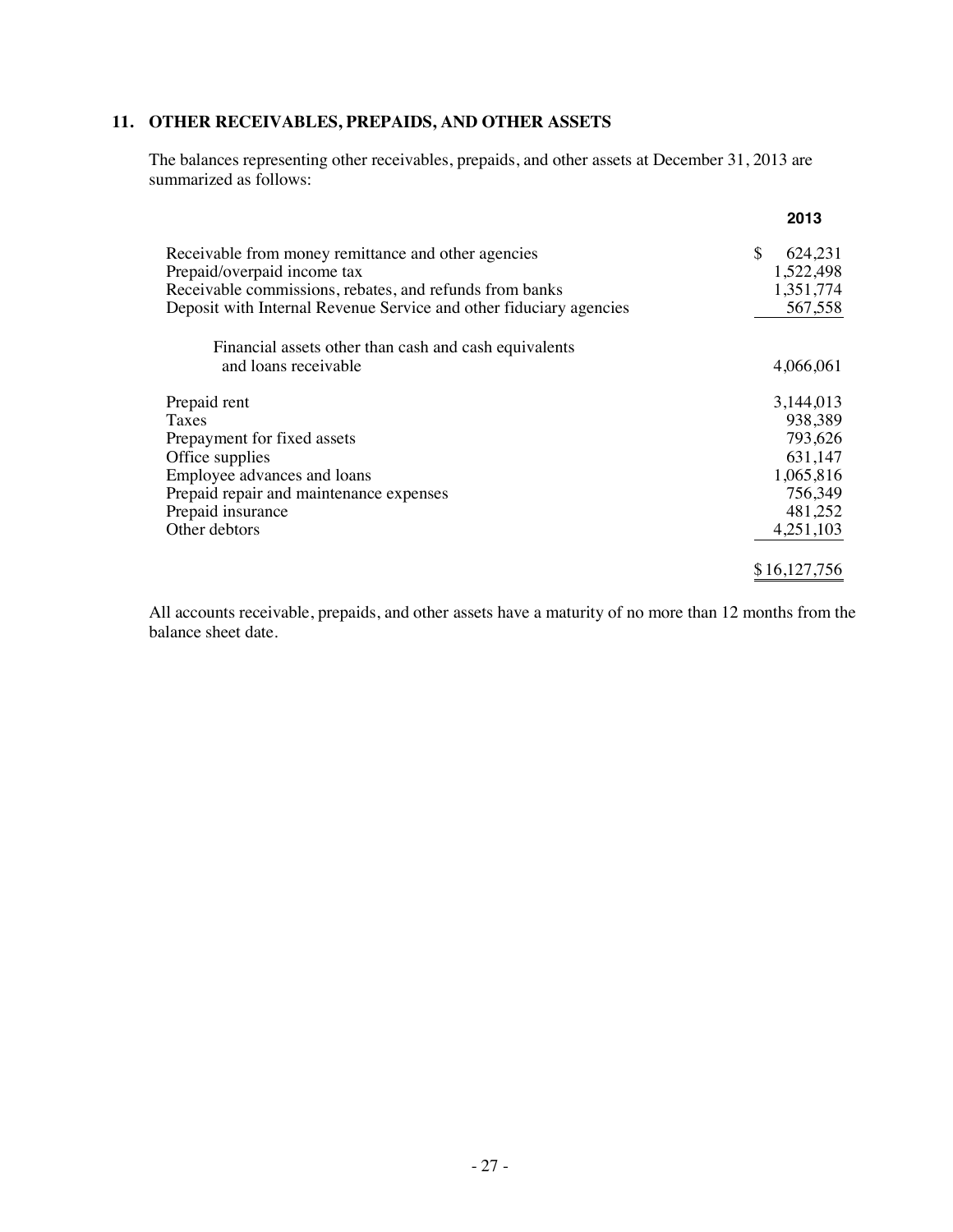# **12. PROPERTY AND EQUIPMENT**

Property and equipment assets at December 31, 2013 are summarized as follows:

| Cost                                                               | <b>Total</b>                            |     | <b>Buildings and</b><br><b>Offices</b> |     | <b>Construction</b><br>in Progress  |     | Leasehold<br><b>Improvements</b>      | Computer<br>Equipment                  |     | <b>Furniture and</b><br>Office<br>Equipment | <b>Vehicles</b>                   |    | Other                             |
|--------------------------------------------------------------------|-----------------------------------------|-----|----------------------------------------|-----|-------------------------------------|-----|---------------------------------------|----------------------------------------|-----|---------------------------------------------|-----------------------------------|----|-----------------------------------|
| Balance $-$ January 1, 2013                                        | \$44,183,995                            | \$  | 3,678,264                              | \$. | 726,874                             | \$. | 6,969,070                             | \$15,411,459                           | \$. | 9,546,779                                   | \$5,539,658                       |    | \$2,311,891                       |
| Acquisitions<br>Disposals<br>Currency translation                  | 16,284,858<br>(3.013.132)<br>(709, 893) |     | 193,350<br>(23,291)<br>(77, 358)       |     | 2,707,956<br>(285,769)<br>(40, 195) |     | 4,790,982<br>(368, 227)<br>(157, 448) | 2,856,199<br>(1,244,134)<br>(143, 941) |     | 3,626,147<br>(266, 732)<br>(213, 413)       | 789,473<br>(781, 451)<br>(39,246) |    | 1,320,751<br>(43,528)<br>(38,292) |
| Balance — December 31, 2013                                        | \$56,745,828                            | \$. | 3,770,965                              |     | \$3,108,866                         | S.  | 11,234,377                            | \$16,879,583                           | S.  | 12,692,781                                  | \$5,508,434                       |    | \$3,550,822                       |
| <b>Depreciation and Impairment Losses</b>                          |                                         |     |                                        |     |                                     |     |                                       |                                        |     |                                             |                                   |    |                                   |
| Balance $-$ January 1, 2013                                        | \$22,591,099                            | \$  | 656,072                                | \$  | ٠                                   | \$  | 3,359,434                             | \$<br>8,068,155                        | \$  | 6,600,962                                   | \$3,499,459                       | \$ | 407,017                           |
| Depreciation and amortization<br>Disposals<br>Currency translation | 7,361,491<br>(2.111.999)<br>(229, 987)  |     | 346,277<br>(14.090)<br>(10,249)        |     |                                     |     | 1,644,359<br>(344.224)<br>(39, 420)   | 2,274,551<br>(820.760)<br>(68, 274)    |     | 1,890,965<br>(316.057)<br>(78,269)          | 826,094<br>(601.680)<br>(21, 972) |    | 379,245<br>(15, 188)<br>(11,803)  |
| Balance - December 31, 2013                                        | \$27,610,604                            | \$  | 978,010                                | S.  | $\overline{\phantom{a}}$            |     | 4,620,149                             | 9,453,672<br>\$                        | \$. | 8,097,601                                   | \$3,701,901                       | S. | 759,271                           |
| <b>Net Carrying Amounts</b>                                        |                                         |     |                                        |     |                                     |     |                                       |                                        |     |                                             |                                   |    |                                   |
| Balance $-$ January 1, 2013                                        | \$21,592,896                            | \$  | 3,022,192                              | \$. | 726,874                             | S.  | 3,609,636                             | \$7,343,304                            | \$  | 2,945,817                                   | \$2,040,199                       |    | \$1,904,874                       |
| Balance — December 31, 2013                                        | \$29,135,224                            | S   | 2,792,955                              |     | \$3,108,866                         | S.  | 6,614,228                             | 7,425,911<br>\$                        | \$  | 4,595,180                                   | \$1,806,533                       |    | \$2,791,551                       |

Depreciation and amortization expense charged for the year ended December 31, 2013 was \$7,361,491.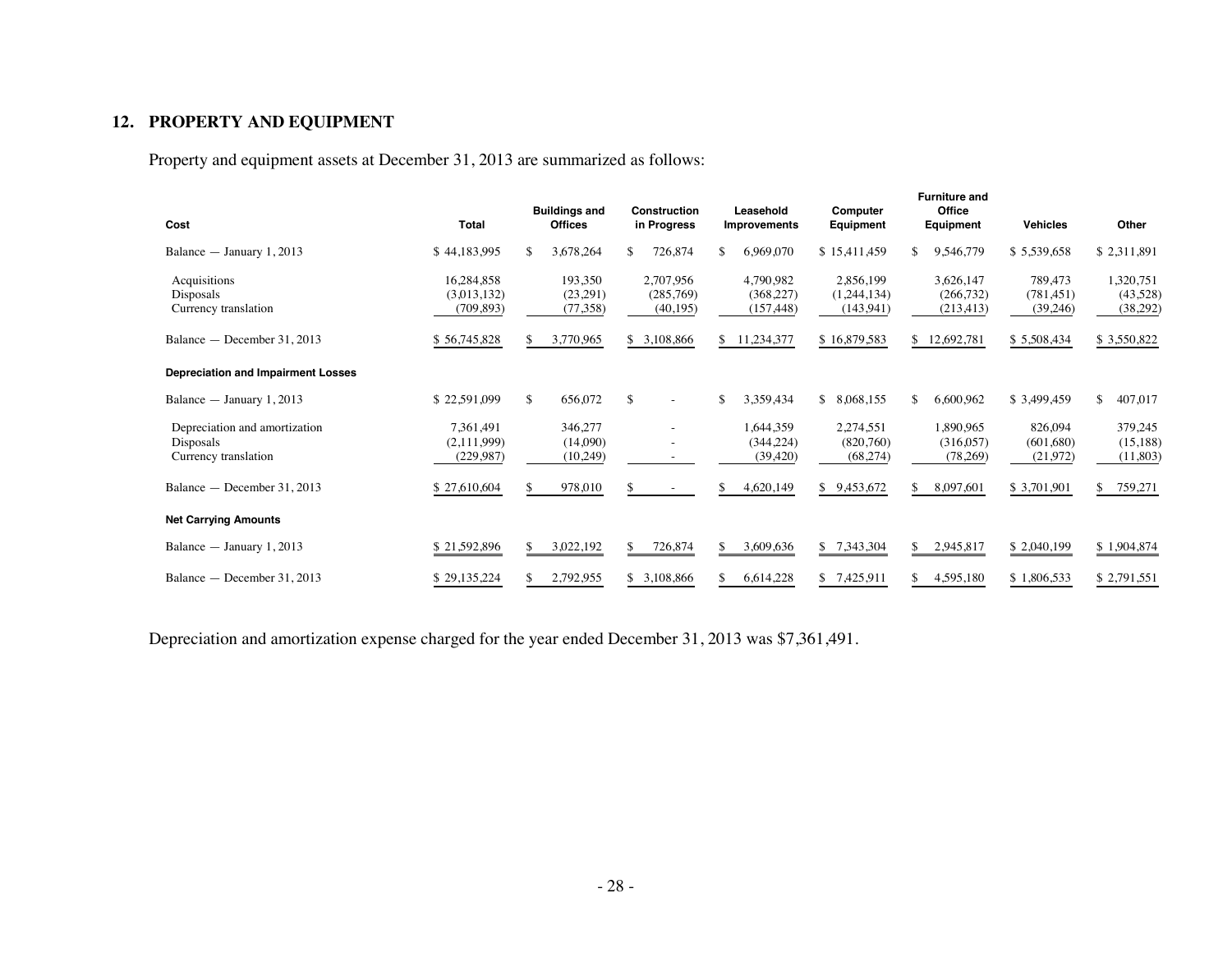# **13. INTANGIBLE ASSETS**

Intangible assets at December 31, 2013 are summarized as follows:

| <b>Costs</b>                                                   | <b>Total</b>                            | <b>Capitalized</b><br><b>Software</b> | <b>Capital Work-</b><br><b>In-Progress</b> | <b>Other</b> |
|----------------------------------------------------------------|-----------------------------------------|---------------------------------------|--------------------------------------------|--------------|
| Balance $-$ January 1, 2013                                    | \$14,865,890                            | \$11,571,554                          | \$3,294,336                                | \$           |
| Acquisition<br>Disposals<br>Currency translation               | 10,137,905<br>(1,981,961)<br>(366, 674) | 6,096,148<br>(409, 237)<br>(256,094)  | 3,290,383<br>(1,572,724)<br>(110,580)      | 751,374      |
| Balance — December 31, 2013                                    | \$22,655,160                            | \$17,002,371                          | \$4,901,415                                | \$751,374    |
| <b>Amortization and Impairment</b>                             |                                         |                                       |                                            |              |
| Balance $-$ January 1, 2013                                    | \$5,633,101                             | 5,633,101<br>\$                       | \$                                         | \$           |
| Amortization for the year<br>Disposals<br>Currency translation | 2,530,608<br>(402, 355)<br>(67, 644)    | 2,359,136<br>(402, 355)<br>(67, 644)  |                                            | 171,472      |
| Balance - December 31, 2013                                    | \$7,693,710                             | 7,522,238<br>\$                       | \$                                         | \$171,472    |
| <b>Net Carrying Amounts</b>                                    |                                         |                                       |                                            |              |
| Balance $-$ January 1, 2013                                    | 9,232,789                               | 5,938,453<br>\$                       | \$ 3,294,336                               | \$           |
| Balance — December 31, 2013                                    | \$14,961,450                            | 9,480,133<br>\$                       | \$4,901,415                                | \$579,902    |

Amortization expense for the year ended December 31, 2013 was \$2,530,608.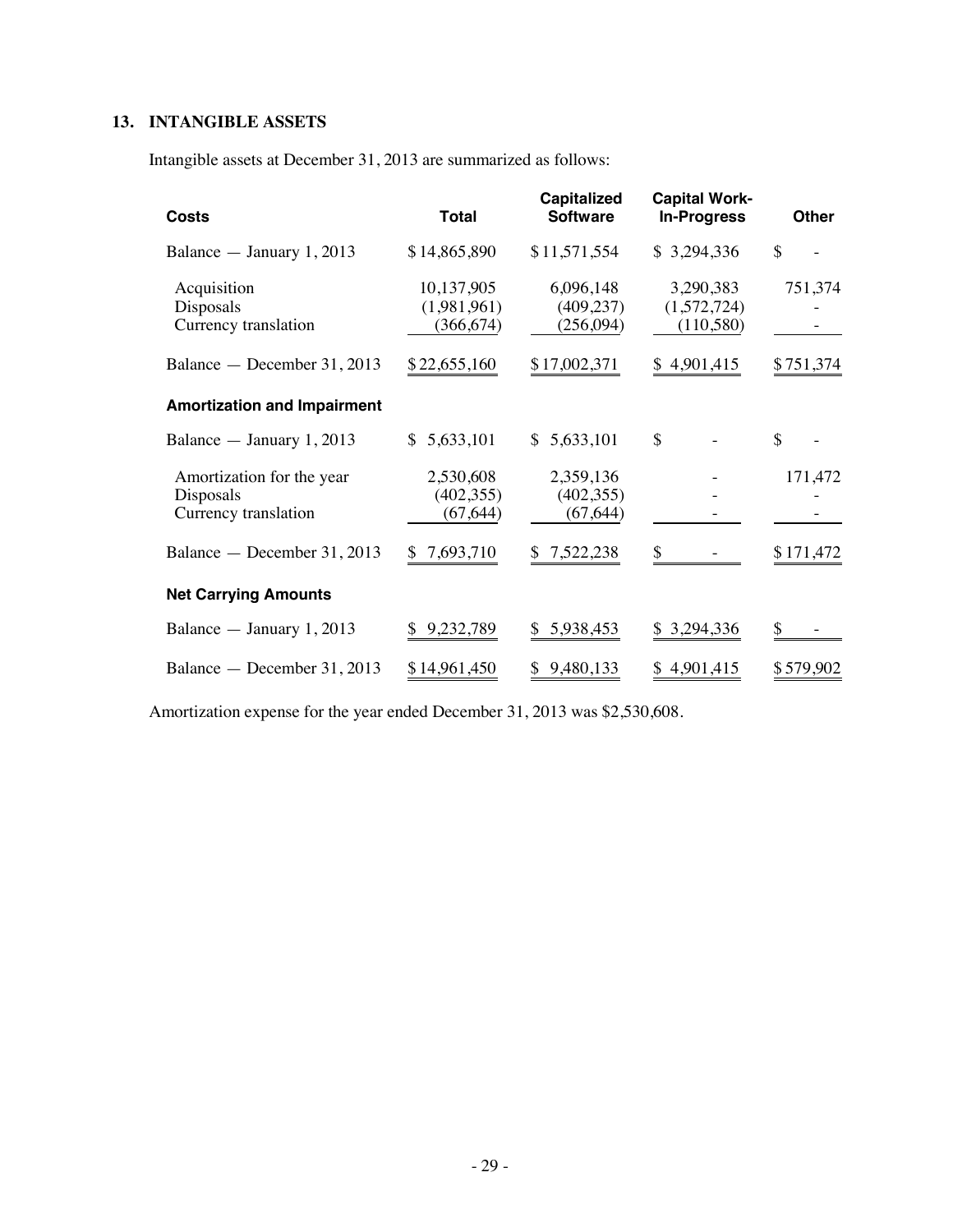## **14. ACCOUNTS PAYABLE AND OTHER ACCRUED LIABILITIES**

Accounts payable and other accrued liabilities at December 31, 2013 are summarized as follows:

|                                                | 2013         |
|------------------------------------------------|--------------|
| Current:                                       |              |
| Accrued salaries and benefits                  | \$12,589,135 |
| Payroll and other non-income taxes             | 6, 124, 132  |
| Deferred rent                                  | 151,081      |
| Accounts payable and accrued expenses          | 7,418,904    |
| Professional services                          | 2,766,755    |
| Interest refundable to clients                 | 1,926,792    |
| Office supplies                                | 460,263      |
| Legal provision                                | 503,475      |
| Insurance                                      | 208,501      |
| Current income tax                             | 2,043,254    |
|                                                | 34, 192, 292 |
| Non-current:                                   |              |
| Deferred rent                                  | 2,040,151    |
| Total accounts payable and accrued liabilities | \$36,232,443 |

The non-current portion of deferred rent has an amortization term of 12 years. All accounts payable and other accrued liabilities have a maturity of no more than 12 months from the balance sheet date.

#### **15. CLIENT DEPOSITS**

FINCA accepts and maintains savings deposits from clients in Subsidiary operations. FINCA has been pursuing a strategy to increase client savings in Subsidiary operations eligible to accept voluntary deposits, offering clients access to banking services while receiving lower-cost funding in return.

These voluntary deposits represent the majority of FINCA's savings deposits. Additionally, certain loan products are structured to require a deposit at the time the loan is made, representing an additional source of client deposits maintained by FINCA.

|                                    | 2013            |
|------------------------------------|-----------------|
| Compulsory savings/cash collateral | 9,019,017<br>S. |
| Voluntary savings:                 |                 |
| Saving accounts                    | 36,605,642      |
| Term deposit accounts              | 31,576,409      |
| Other voluntary savings            | 508,541         |
| Total voluntary savings            | 68,690,592      |
| Accrued interest                   | 644,670         |
| Total deposits from clients        | \$78,354,279    |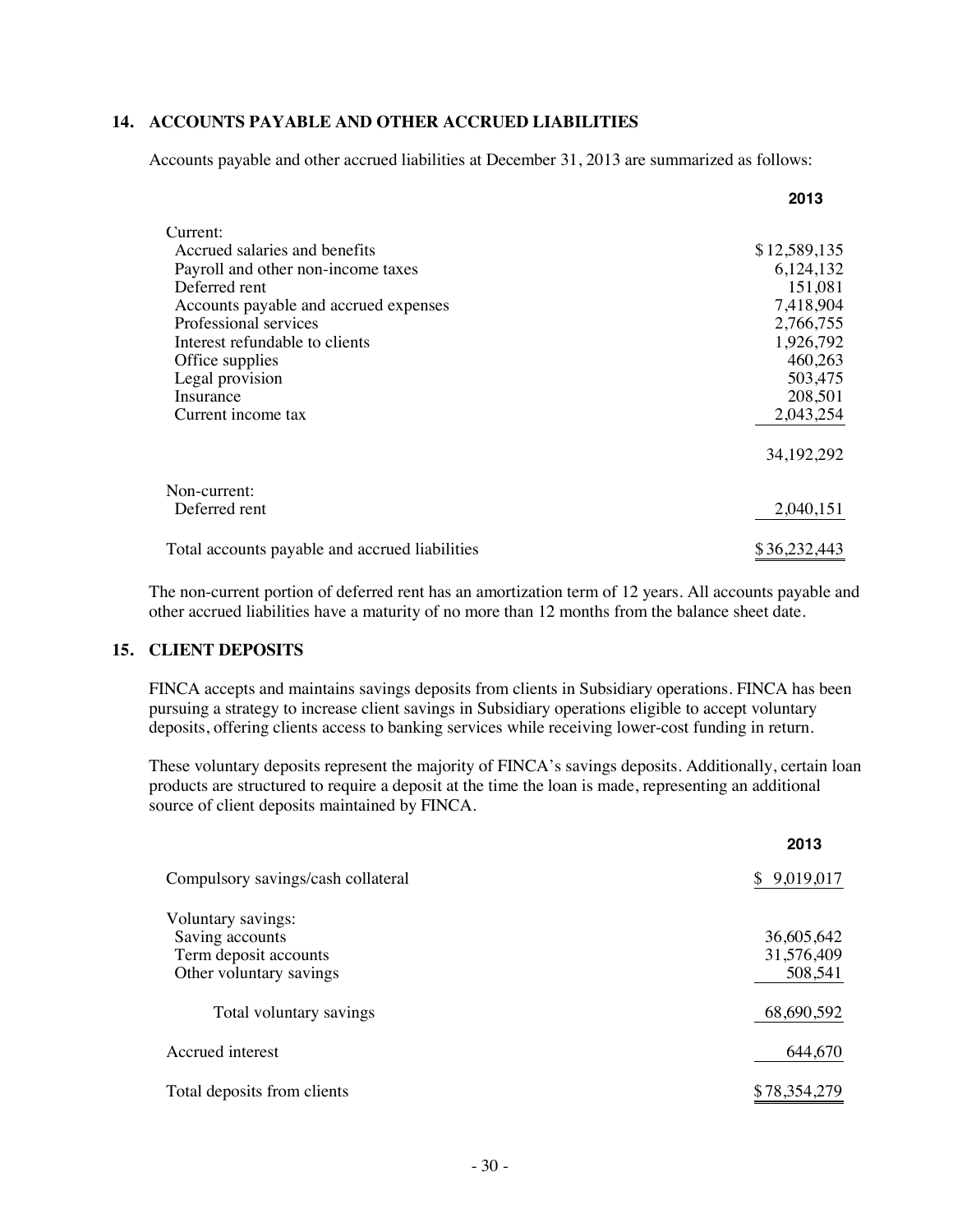#### **16. NOTES PAYABLE**

FINCA and its Subsidiaries have two broad categories of debt: charitable and commercial. The majority of FINCA loans are sourced from international financial institutions supporting microfinance, but FINCA has also borrowed from private sources. Interest rates paid by Subsidiaries range from 4.1% up to 40% floating and up to 19% fixed in local currencies for commercial loans in countries with high perceived risk or with depreciating currencies. In some situations, FINCA, as the parent company, may be directly liable or may offer support for loans provided to Subsidiaries without adequate credit standing, which may be in the form of a direct guarantee, letter of credit, comfort letter, or another form of credit enhancement. As of each balance sheet date, some Subsidiaries have breached covenants contained in financing agreements underlying these obligations. Management believes that these breaches are primarily due to recent global economic conditions that have affected microfinance, or in some cases due to local political and economic developments. A breach of a loan covenant could permit a lender to accelerate payment of the loan, but would not permit a cross-default beyond the particular Subsidiary. Management has obtained either formal waivers of these breaches or assurances from lenders that the covenants will not be enforced. However, no assurance can be provided that these waivers will be extended indefinitely or that all performance can be brought into full compliance. As of December 31, 2013, Subsidiaries in Armenia, Ecuador, Georgia, Kosovo, Kyrgyzstan, Russia, and as of the date of this report, FMH were in breach of financial covenants regarding loans from international financial institutions amounting to USD 60.0 million. At the time these consolidated financial statements were prepared, the Subsidiaries had obtained formal waivers for these breaches of covenants amounting to USD 48.3 million. All loans for which no formal waivers are obtained are classified as current in the maturity table below.

Notes payable at December 31, 2013 are summarized as follows:

|                                                        | 2013                      |
|--------------------------------------------------------|---------------------------|
| Overdraft                                              | 395,813<br><sup>\$</sup>  |
| Notes payable:<br>Principal amount<br>Accrued interest | 632,480,500<br>11,473,883 |
|                                                        | \$644,350,196             |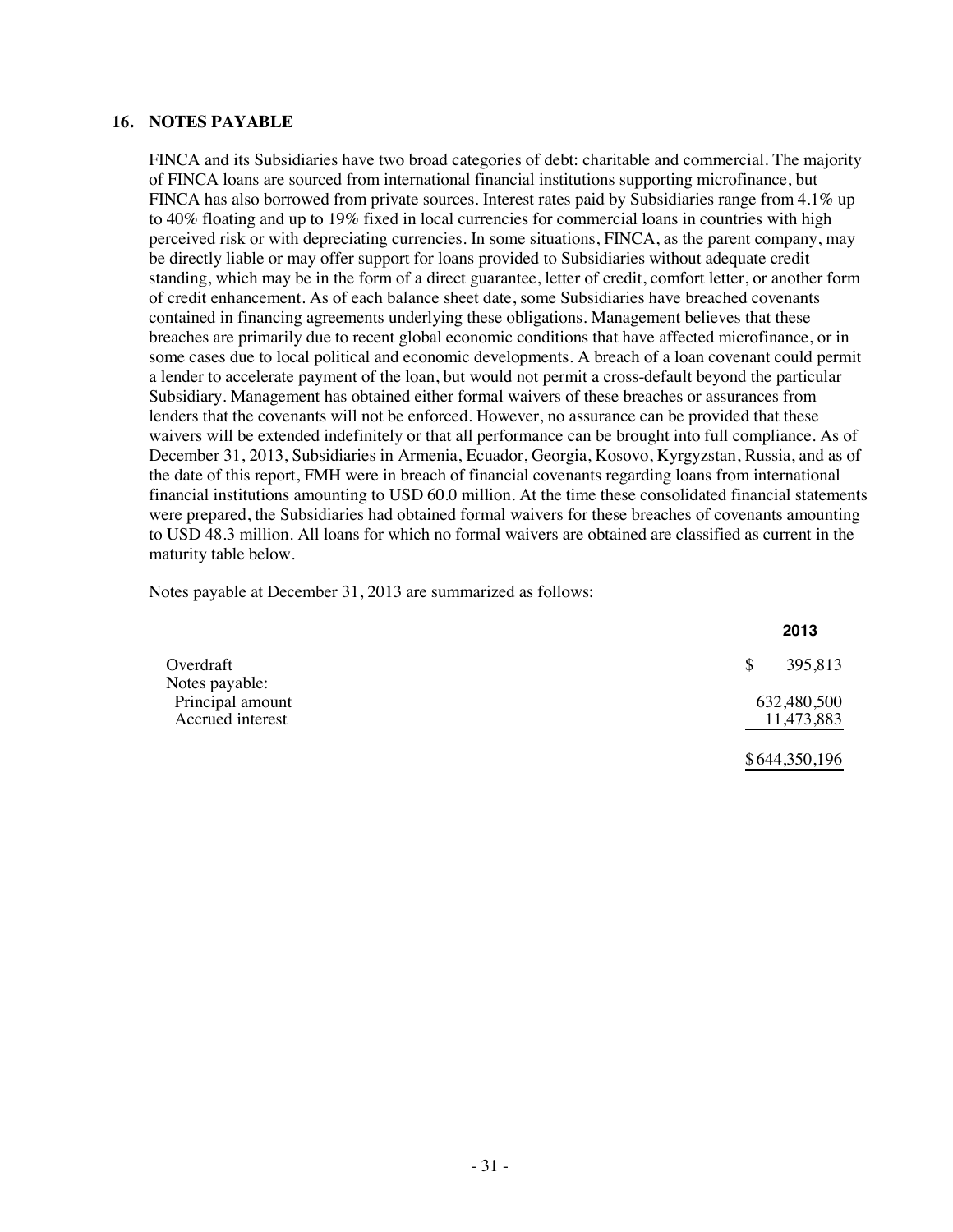Current and non-current book values of notes payable at December 31, 2013 are summarized as follows:

|                           | 2013          |
|---------------------------|---------------|
| Current:                  |               |
| Overdrafts                | \$<br>395,813 |
| Notes payable:            |               |
| Secured                   | 35, 382, 358  |
| Unsecured                 | 213,530,612   |
| Collateralized borrowings | 1,007,458     |
|                           |               |
|                           | 250,316,241   |
|                           |               |
| Non-current:              |               |
| Notes payable:            |               |
| Secured                   | 30, 362, 185  |
| Unsecured                 | 363,216,545   |
| Collateralized borrowings | 455,225       |
|                           |               |
|                           | 394,033,955   |
|                           |               |
| Total notes payable       | \$644,350,196 |

Maturities of principal amounts on notes payable due in future fiscal years is as follows:

| 2014       | \$238,446,544 |
|------------|---------------|
| 2015       | 272,799,949   |
| 2016       | 102,000,787   |
| 2017       | 9,210,321     |
| 2018       | 7,838,406     |
| Thereafter | 2,184,493     |
|            | \$632,480,500 |

#### **17. SUBORDINATED DEBT**

The balance is mainly represented by subdebt that was received in 2009 by seven Subsidiaries from the Microfinance Fund of which \$19.5 million was outstanding at December 31, 2013. This debt matures on September 20, 2016, and the effective interest rate varies from 12.8% to 16.2%. Subordinated debt agreements with Subsidiaries contain the following key provisions: no early redemption and the principal of the subordinated debt are junior in right of repayment to holders of senior debt. Each individual subordinated debt agreement includes a number of financial covenants. As agreed with the lender FINCA Tajikistan repaid \$1,350,000 during 2013.

#### **18. DEFERRED REVENUE**

FINCA receives awards from U.S. government and other agencies for various purposes. Awards not yet received are accrued to the extent unreimbursed expenses have been incurred for the purposes specified by an approved award. FINCA defers award revenue received under approved awards, to the extent they exceed expenses incurred for the purposes specified under the awards' restrictions. Proceeds from the monetization of commodities inventory are also reported as refundable advances until proceeds are used for program expenses.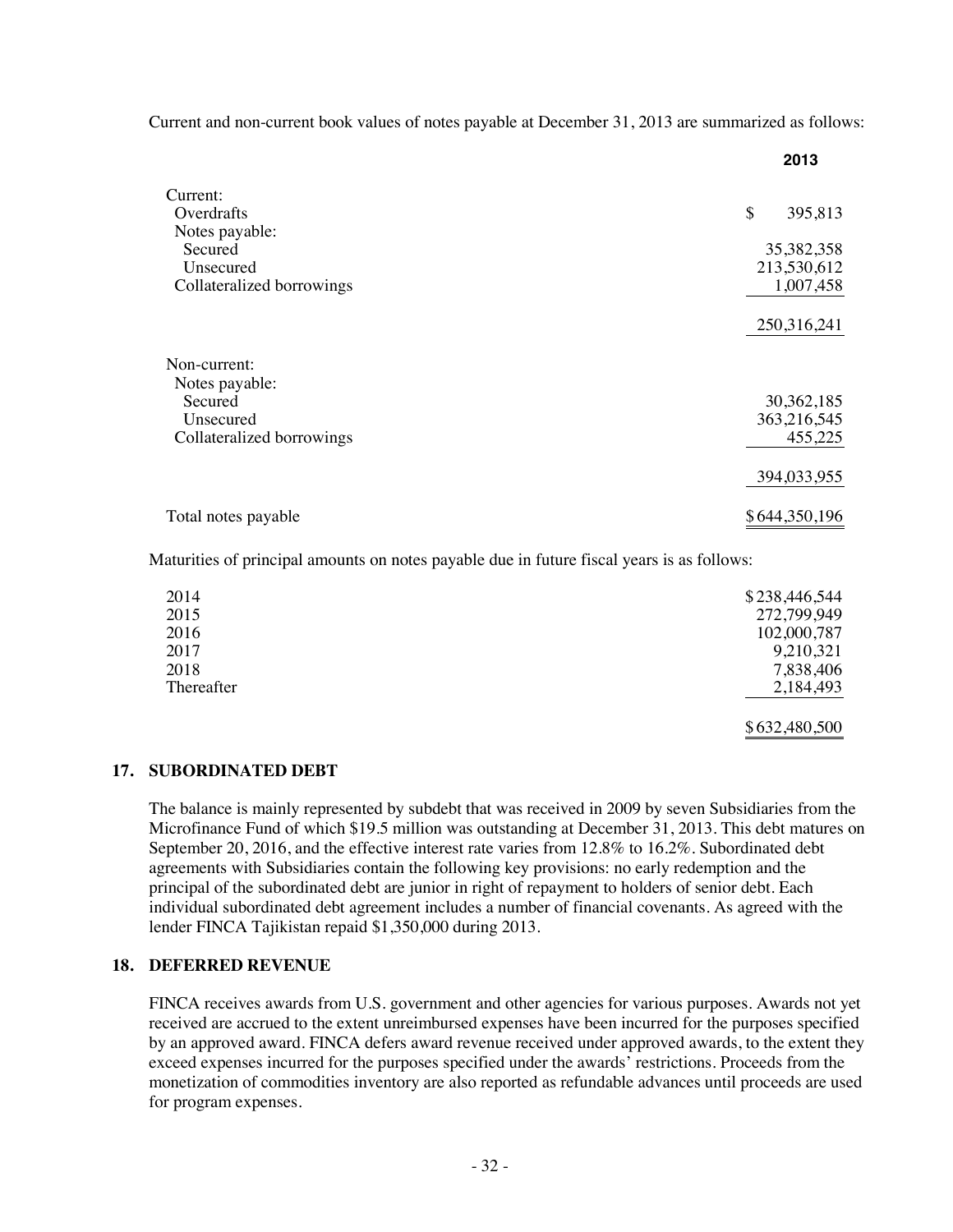The balance of deferred revenue at December 31, 2013 is summarized as follows:

|             | 2013        |
|-------------|-------------|
| <b>USDA</b> | \$2,486,548 |
| Others      | 5,215,526   |
|             | \$7,702,074 |

#### **19. EMPLOYEE BENEFITS**

**Pension Plan Deferred Compensation** — FINCA has implemented an employee retirement plan (the "Plan") under Internal Revenue Code Section 403(b). Under the Plan, qualified employees may defer compensation up to the maximum amount permitted by the Internal Revenue Code. The elective deferral and catch-up limits for the year 2013 were \$ 17,500 and \$ 5,500, respectively. FINCA may make contributions to the Plan as a discretionary employer match. FINCA's contributions to the Plan during the year ended December 31, 2013 were \$434,204.

**Defined Benefit Agreement** — FINCA also maintains a nonqualified defined senior executive retirement plan agreement (the "Agreement") for certain officers and directors, which provides benefits payable upon retirement from FINCA (no sooner than at age 65). In addition, a death benefit is payable to a surviving spouse or named beneficiary in the event of the death of the eligible officer/director. The Agreement is offered at the sole discretion of FINCA's board of directors. Currently, several key employees are enrolled in the Agreement. In 2013, FINCA purchased two non-participating 20-year fixed-annuity contracts in a partial settlement of the plan liability of \$796,637. In addition, during 2013, a plan participant was terminated without reaching the vesting period of 65. The termination resulted in a gain of approximately \$480,000.

The net liability of FINCA's defined benefit plan recognized at December 31, 2013 is summarized as follows:

**2013**

|                                        | נו ט        |
|----------------------------------------|-------------|
| Benefit obligation — beginning of year | \$4,854,602 |
| Service cost                           | 141,577     |
| Interest cost                          | 151,102     |
| Actuarial gain                         | (683,170)   |
| Settlement                             | (796, 637)  |
| Net employer benefits paid             | (162,710)   |
| Unrecognized prior service cost        |             |
| Benefit obligation $-$ end of year     | \$3,504,764 |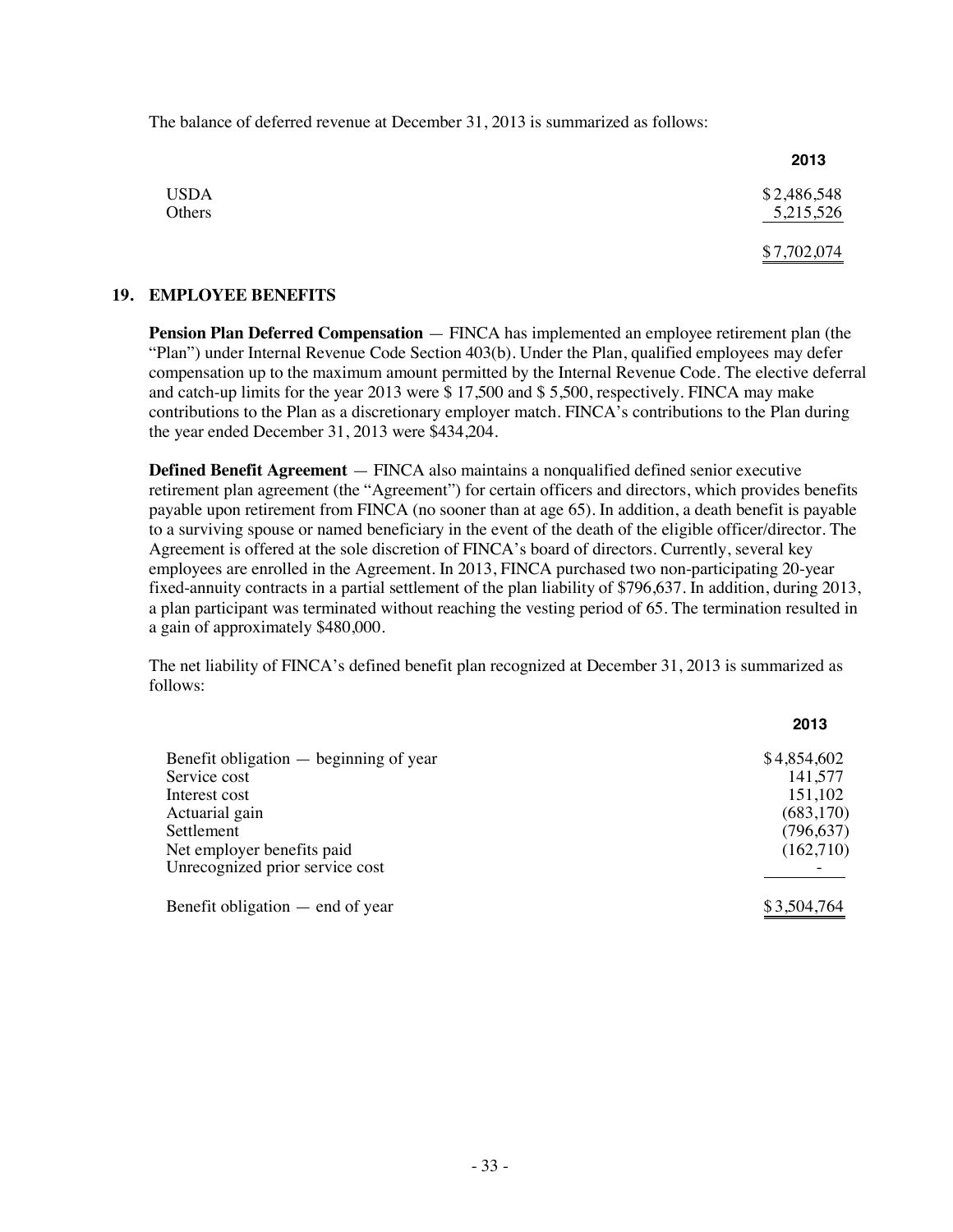The change in plan assets at December 31, 2013 is summarized as follows:

|                                            | 2013       |
|--------------------------------------------|------------|
| Fair value of assets $-$ beginning of year |            |
| Employee contributions                     |            |
| <b>Employer contributions</b>              | 959,347    |
| Settlements                                | (796, 637) |
| Benefits paid                              | (162,710)  |
| Fair value of assets $-$ end of year       |            |

The funded status of FINCA's defined benefit at December 31, 2013 is summarized as follows:

|                                                                                       | 2013                                 |
|---------------------------------------------------------------------------------------|--------------------------------------|
| Benefit obligation $-$ end of year                                                    | $$$ $(3,504,764)$                    |
| Funded status<br>Unrecognized prior service cost<br>Unrecognized net actuarial losses | $$$ (3,504,764)<br>846,890<br>73,532 |
| Accrued benefit cost                                                                  | \$(2,584,342)                        |

The amount of net periodic cost at December 31, 2013 is summarized as follows:

|                                               | 2013      |
|-----------------------------------------------|-----------|
| Service cost                                  | \$141,577 |
| Interest cost                                 | 151,102   |
| Amortization of actuarial loss (10% corridor) | 41.136    |
| Settlement of pension obligation loss         | 16.713    |
| Amortization of prior service cost (credit)   | 126,206   |
| Total periodic net cost                       | \$476,734 |

Components other than net periodic cost included in the consolidated statement of activities for the year ended December 31, 2013 are summarized as follows:

|                                                    | 2013         |
|----------------------------------------------------|--------------|
| Net actuarial gain                                 | \$(741,019)  |
| Prior service cost (credit)                        | (126,206)    |
| Total related credits other than net periodic cost | \$ (867,225) |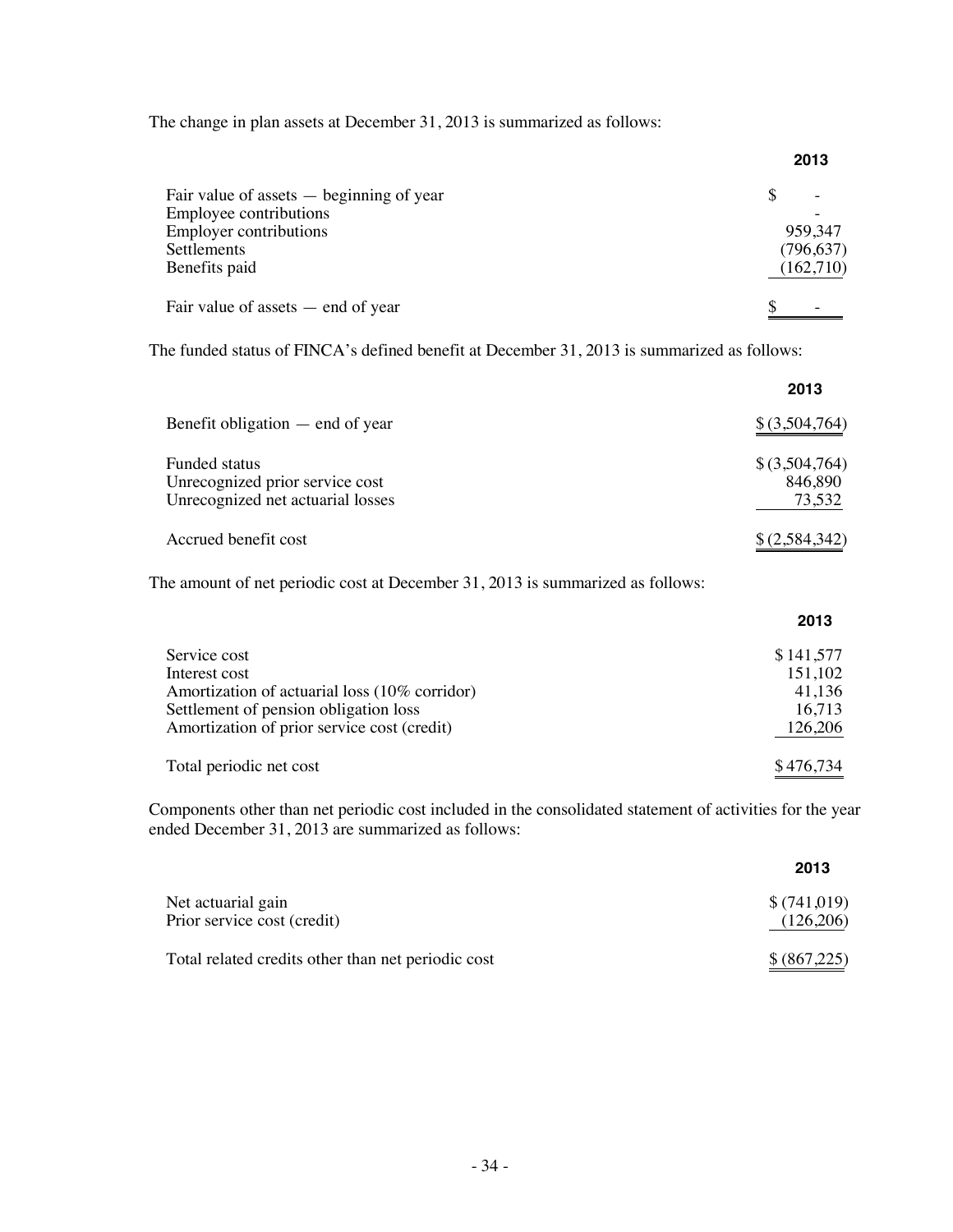Items not yet recognized as components of net periodic pension cost at December 31, 2013 are summarized as follows:

|                                                                                                            | 2013      |
|------------------------------------------------------------------------------------------------------------|-----------|
| Unrecognized prior service cost                                                                            | \$846,890 |
| Unrecognized net actuarial losses                                                                          | 73,532    |
| Total unamortized pension prior service cost and losses                                                    | \$920,422 |
| Weighted-average assumptions used to determine benefit obligations at December 31, 2013 are as<br>follows: |           |
|                                                                                                            | 2013      |
| Discount rate                                                                                              | 4.20 $\%$ |

Salary scale N/A

Weighted-average assumptions used to determine net period pension cost for the year ended December 31, 2013 are as follows:

|               | 2013     |
|---------------|----------|
| Discount rate | 3.25 $%$ |
| Salary scale  | N/A      |

Based upon the assumptions used to measure pension obligations, FINCA expects to make the following benefit payments:

#### **Years Ended December 31**

| 2014                                          | \$ 382,917 |
|-----------------------------------------------|------------|
| 2015                                          | 204,167    |
| 2016                                          | 204,167    |
| 2017                                          | 204,167    |
| 2018                                          | 204,167    |
| In aggregate for five fiscal years thereafter | 1,558,621  |
|                                               |            |

#### **20. ACQUISITION**

On May 7, 2013, FINCA, through its subsidiary FMC, completed the acquisition of 82.78% of voting shares of Kashf Microfinance Bank Limited, a microfinance bank incorporated under the laws of the Islamic Republic of Pakistan, which was later rebranded as FINCA Microfinance Bank Limited for cash consideration of \$10.6 million. The estimated fair value of the assets acquired and liabilities assumed at the acquisition date, as set forth in the table below, reflect estimated fair values based on the work performed by third-party specialists, which are subject to change within the measurement period of one year from the date of the acquisition. Measurement period adjustments if any will be applied retrospectively to the period of acquisition in FINCA's consolidated financial statements and depending on the nature of the adjustments other periods subsequent to the period of acquisition could also be affected.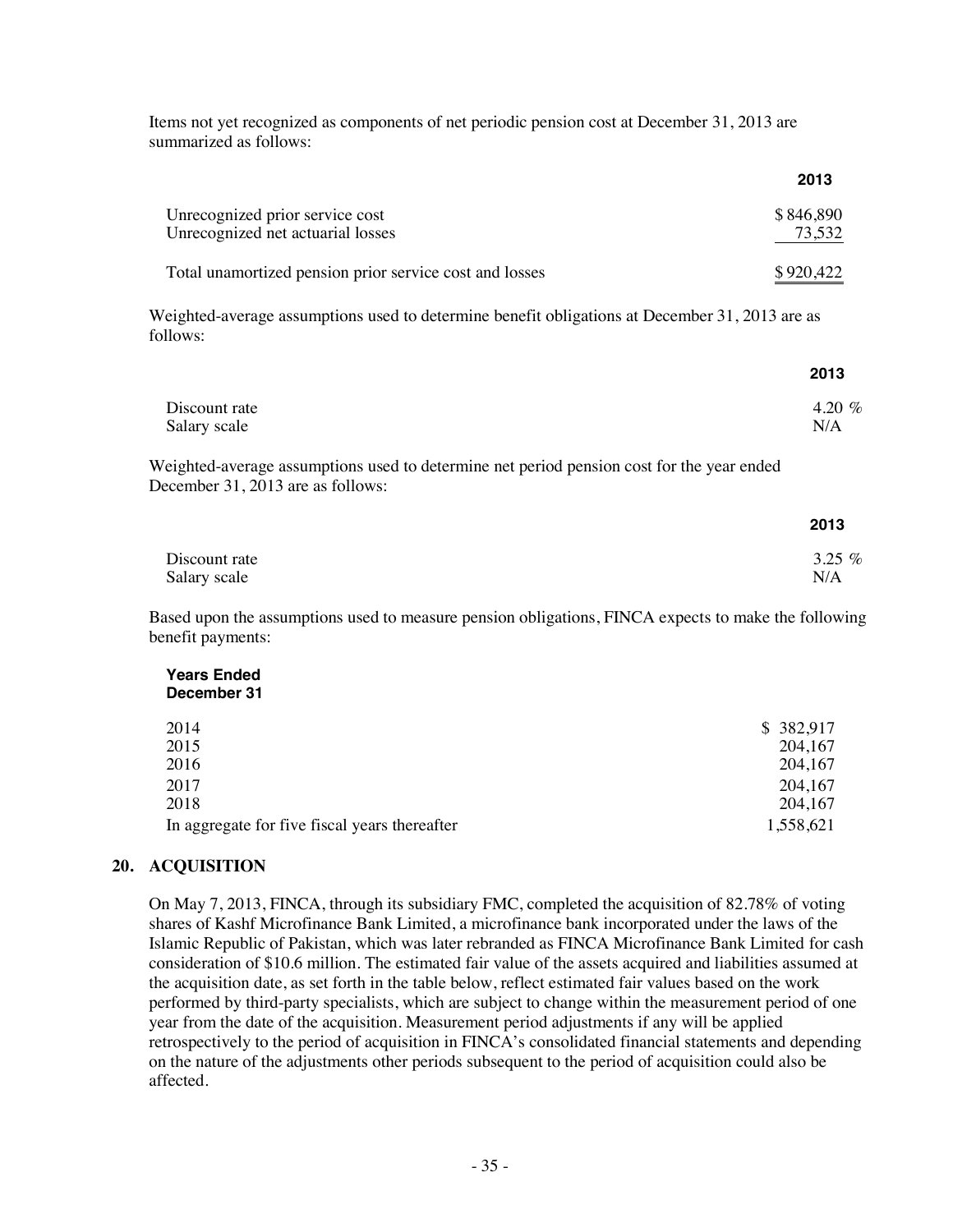Pro forma results of operations for this acquisition are not presented because they are not material to FINCA's consolidated results of operations. Goodwill, which represents the excess of the fair value of purchase consideration over the net tangible and intangible assets acquired, generally is not deductible for tax purposes.

The estimated fair values of the assets acquired and liabilities assumed, as recorded on the date of acquisition are presented as follows:

| Cash and cash equivalents                      | \$11,826,223 |
|------------------------------------------------|--------------|
| Restricted cash and cash equivalent            | 1,178,131    |
| Available-for-sale financial assets            | 1,991,423    |
| Loans receivable                               | 14,635,351   |
| Other receivables, prepaid, and other assets   | 444,718      |
| Property and equipment                         | 1,147,645    |
| Intangible assets                              | 877,175      |
| Deferred tax asset                             | 470,846      |
|                                                |              |
| Total assets                                   | \$32,571,512 |
|                                                |              |
| Accounts payable and other accrued liabilities | \$1,396,683  |
| Client deposits                                | 20,316,476   |
| Deferred revenue                               | 172,280      |
|                                                |              |
| Total liabilities                              | 21,885,439   |
|                                                |              |
| Total equity                                   | 10,686,073   |
|                                                |              |
| Total equity and liabilities                   | \$32,571,512 |

#### **Goodwill and Purchased Intangibles**

In connection with the above acquisition, FINCA recorded \$1.1 million of goodwill and \$0.75 million of purchased intangible assets representing core deposits and loan customer relationships.

| Consideration transferred                           | \$10,578,323 |
|-----------------------------------------------------|--------------|
| Plus non-controlling interests $(17.22\%)$          | 1.967.241    |
| Less fair value of identifiable net assets acquired | (10,686,073) |
| Less customer-based intangible assets               | (751, 374)   |
| Goodwill arising on acquisition                     | \$1,108,117  |

*Goodwill* — Goodwill arose in the acquisition primarily due to the consideration paid effectively included amounts in relations to the benefit of expected synergies, revenue growth, future market development, and the assembled program workforce between FINCA and FINCA Microfinance Bank Limited. In relation to the identifiable net assets acquired, management has used book value as an approximation for fair value, as there were no material differences between the book value and fair value of the identifiable net assets acquired.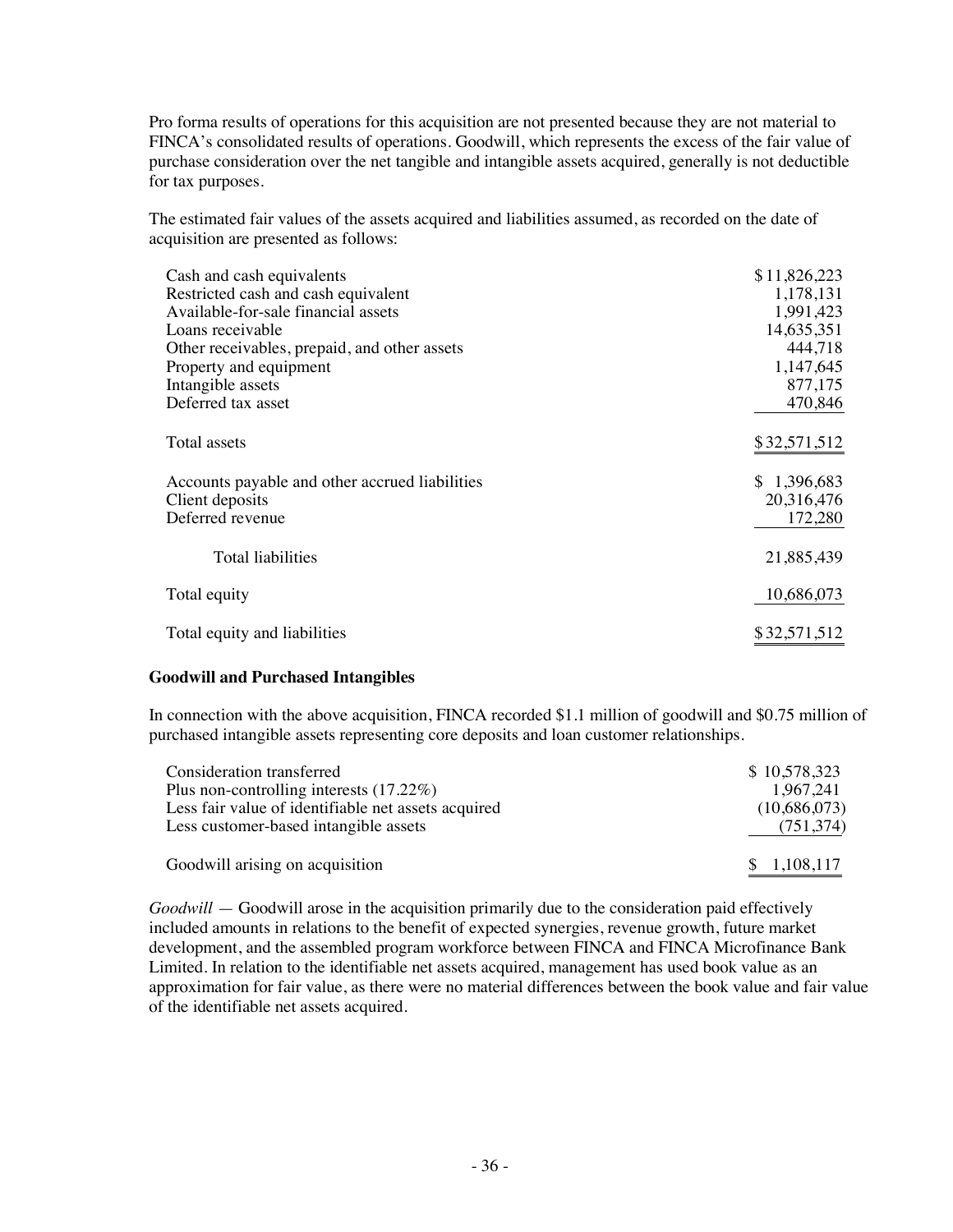FINCA reviews goodwill for impairment annually and whenever events or changes in circumstances indicate the carrying value of goodwill may not be recoverable. During the performance of the first step of goodwill impairment testing which consist of comparing the fair value of the reporting unit to its carrying value, the fair value exceeded its carrying value, therefore, goodwill was not impaired and no further testing was required.

*Purchased Intangibles* — FINCA purchased intangible assets associated with the completed acquisition as the following:

| Core deposit relationship  | \$272,453 |
|----------------------------|-----------|
| Loan customer relationship | 478.921   |
|                            | \$751,374 |

The finite-lived purchased intangibles of core deposits and loan customer relationships have estimated useful lives of five and two years, respectively.

### **21. COMMITMENTS AND CONTINGENCIES**

At December 31, 2013, FINCA was obligated under a number of operating leases for premises used primarily for branch operations and office purposes. In a significant portion of the business locations where FINCA operates, the operating lease agreements are negotiated on a month-to-month or year-by-year basis and are in line with general rental market conditions.

Future minimum lease payments under existing lease contracts are due, in dollars, as follows:

|                            | 2013         |
|----------------------------|--------------|
| Less than one year         | \$5,465,759  |
| Between one and five years | 16,917,875   |
| More than five years       | 9,181,401    |
|                            | \$31,565,035 |

Rent expense was \$14,446,790 for the year ended December 31, 2013.

At December 31, 2013, there are no contingent assets, contingent liabilities, and any capital commitments. As discussed in Note 24, FINCA issued guarantees to the third parties on behalf of its Subsidiaries.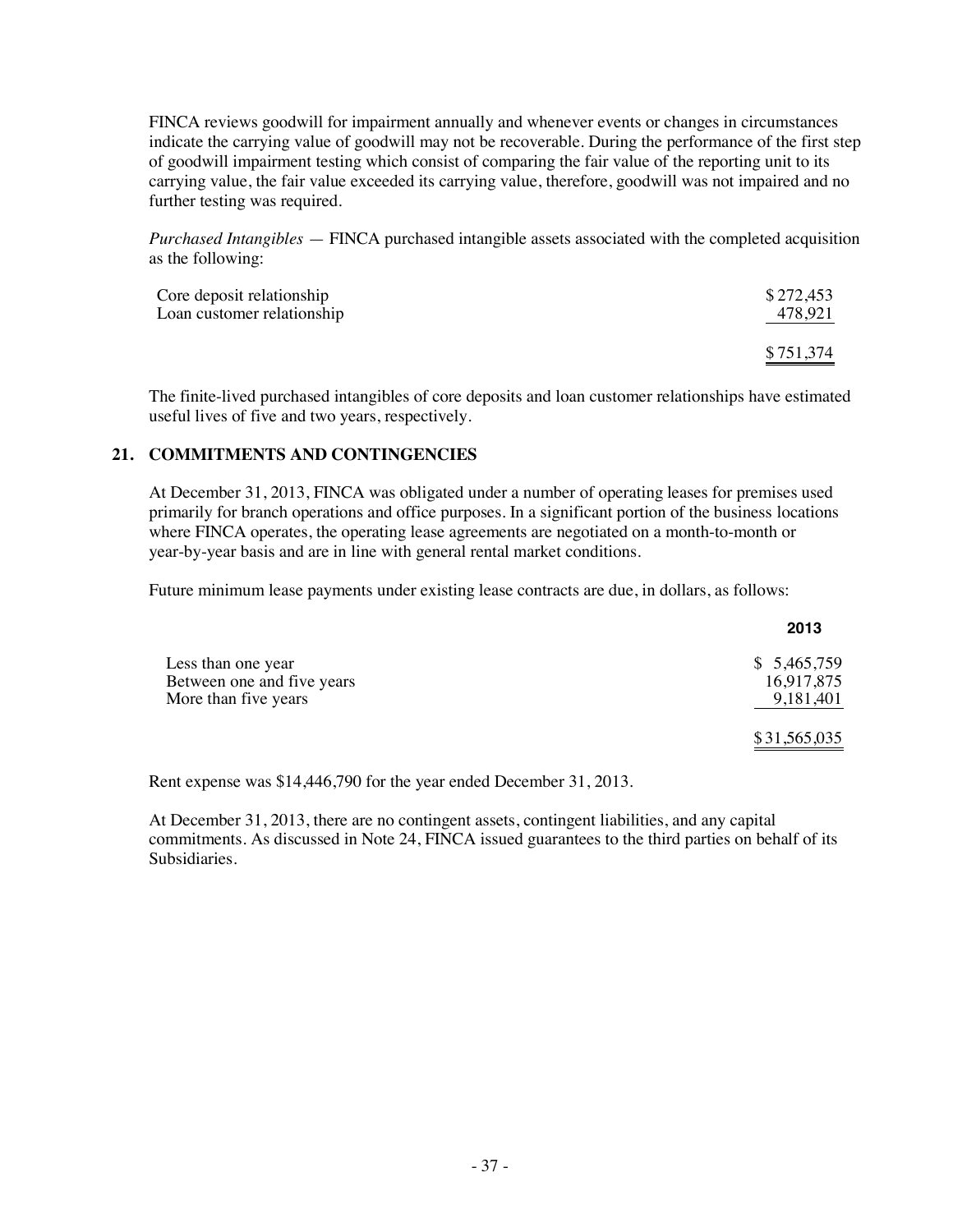### **22. FINCA ENTITIES**

Through its headquarters, foreign representative offices and branches, controlled Subsidiaries and affiliates, FINCA operates in 26 countries. All Subsidiaries and affiliates are controlled by FINCA directly or through FMH (see Note 1). The significant operating Subsidiaries and controlled affiliates of FINCA are listed below:

### **Americas**

| Ecuador     | Banco para la Asistencia Comunitaria, FINCA S.A. Joint Stock Company     |
|-------------|--------------------------------------------------------------------------|
| El Salvador | Asociación de Fomento Integral Comunitaria de El Salvador Not for profit |
|             | Association                                                              |
|             | FINCA S.A. de C.V.                                                       |
| Guatemala   | Fundación Internacional para la Asistencia Comunitaria de Guatemala      |
|             | Foundation                                                               |
|             | FINCA S.A.                                                               |
| Haiti       | FINCA HAITI Non-Governmental Organization                                |
| Honduras    | Sociedad Financiera FINCA Honduras, S.A. Joint Stock Company             |
|             | Fundación Internacional para la Asistencia Comunitaria de Honduras       |
|             | Not-for-profit Organization                                              |
| Mexico      | <b>SOFOM</b>                                                             |
|             | Mexico SAPI                                                              |
|             | Fundación Integral Comunitaria, A.C. Civil Association                   |
| Nicaragua   | Financiera FINCA Nicaragua, S.A. Joint Stock Company                     |
|             | Fundación Internacional para la Asistencia Comunitaria de Nicaragua      |
|             | Not-for-profit Foundation                                                |
|             |                                                                          |

#### **Africa**

| Congo    | FINCA DR CONGO SARL Limited Liability Joint Stock Company        |
|----------|------------------------------------------------------------------|
| Malawi   | FINCA Limited Company Limited by Shares                          |
| Tanzania | FINCA Tanzania Limited Company Limited by Shares                 |
| Uganda   | Foundation for International Community Assistance Uganda Limited |
|          | Company Limited by Shares                                        |
| Zambia   | Foundation for International Community Assistance-Zambia Limited |
|          | Company Limited by Shares                                        |

#### **Eurasia**

| Armenia    | FINCA Universal Credit Organization Closed Joint Stock Company    |
|------------|-------------------------------------------------------------------|
| Azerbaijan | FINCA Azerbaijan Limited Liability Company                        |
| Georgia    | <b>JSC MFO FINCA Closed Joint Stock Company</b>                   |
| Kosovo     | FINCA International, Inc. (Branch)                                |
| Kyrgyzstan | FINCA Micro-Credit Company Closed Joint Stock Company             |
| Russia     | <b>FINCA CJSC Closed Joint Stock Company</b>                      |
| Tajikistan | FINCA Micro-Credit Deposit Organization Limited Liability Company |

(Continued)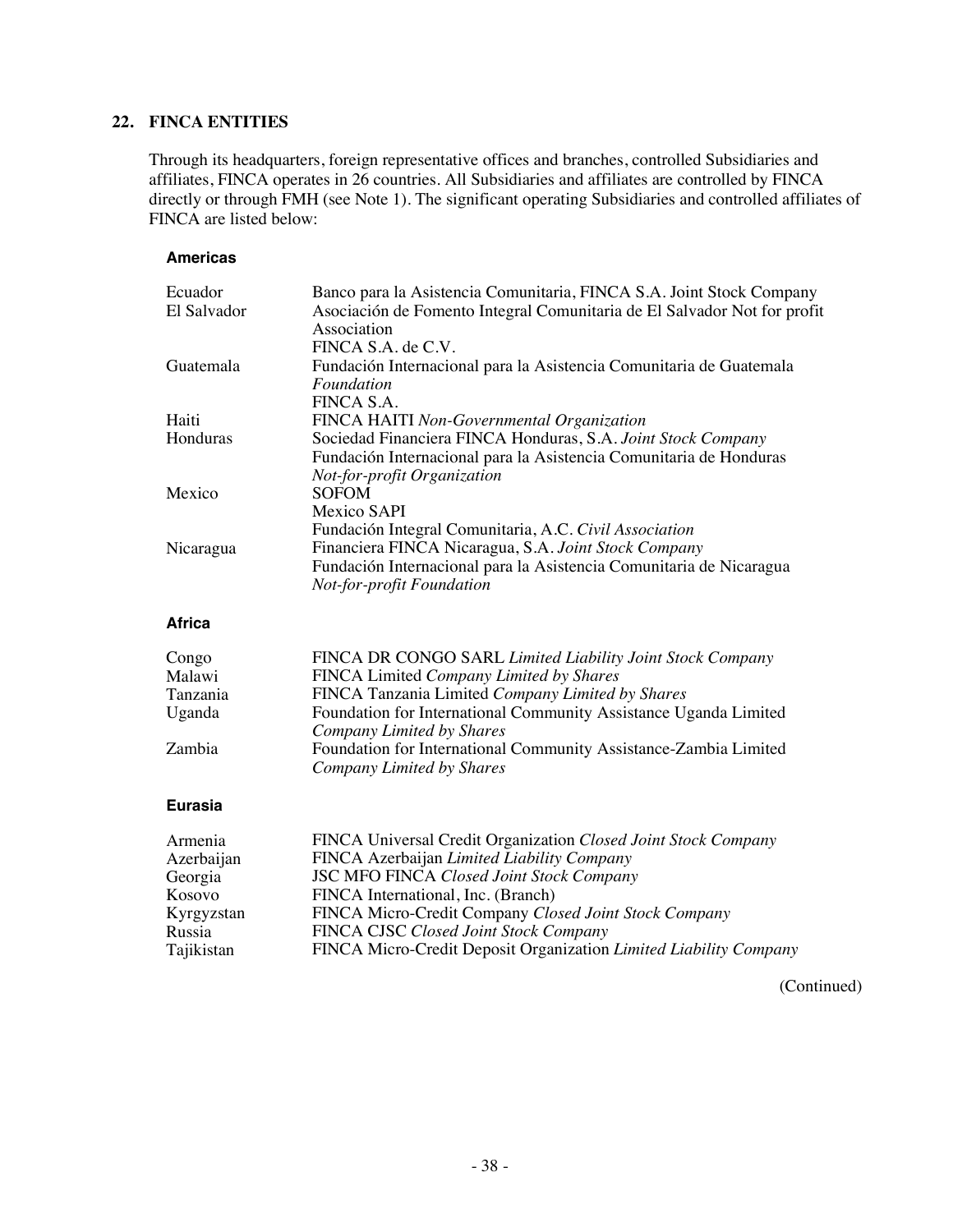#### **Middle East**

| Jordan      | FINCA Jordan Specialized Micro Loans Company            |
|-------------|---------------------------------------------------------|
| Afghanistan | FINCA Afghanistan Joint Stock Company Limited by Shares |
| Pakistan    | FINCA Microfinance Bank Limited                         |

#### **Non-Microfinance Subsidiaries**

| Netherlands | <b>FINCA Network Support BV</b>     |
|-------------|-------------------------------------|
| Netherlands | FINCA Microfinance Cooperatief U.A. |
| USA         | <b>FINCAServices USA LLC</b>        |

#### **Charitable Affiliates**

| Canada         | <b>FINCA Canada</b> |
|----------------|---------------------|
| United Kingdom | <b>FINCA UK</b>     |

(Concluded)

## **23. TEMPORARY RESTRICTED NET ASSETS**

Temporary restricted net assets activity in 2013 was as follows:

|                                             | January 1,<br>2013<br><b>Contributions</b> |               | Released         | December 31,<br>2013 |  |
|---------------------------------------------|--------------------------------------------|---------------|------------------|----------------------|--|
| <b>Credit Suisse</b>                        | \$<br>834,802                              | 593,521<br>\$ | \$<br>(873, 886) | \$<br>554,437        |  |
| Visa Inc.                                   | 464,753                                    |               | (72, 925)        | 391,828              |  |
| Haiti                                       | 166,309                                    | 146,893       | (259,370)        | 53,832               |  |
| Zambia                                      | 129,819                                    | 25,100        | (12, 139)        | 142,780              |  |
| <b>Rumsfeld Foundation</b>                  | 106,665                                    | 120,000       | (112,786)        | 113,879              |  |
| Citi Jordan Islamic/Citi Social Performance | 67,433                                     |               | (67, 433)        |                      |  |
| Uganda                                      | 61,300                                     | 58,000        | (61,707)         | 57,593               |  |
| Afghanistan                                 | 60,642                                     | 33,925        | (30,018)         | 64,549               |  |
| El Salvador                                 | 42,883                                     | 49,438        |                  | 92,321               |  |
| Congo                                       | 42,022                                     | 7,200         | (16,667)         | 32,555               |  |
| Ford Foundation                             | 40,430                                     | 213,275       | (62, 651)        | 191,054              |  |
| Jordan                                      | 23,857                                     | 800           | (4,150)          | 20,507               |  |
| Tanzania                                    | 17,160                                     |               |                  | 17,160               |  |
| Malawi                                      | 12,008                                     | 28,943        | (19, 422)        | 21,529               |  |
| Guatemala                                   | 4,000                                      | 3,884         |                  | 7,884                |  |
| Ecuador                                     | 2,000                                      | 4,000         |                  | 6,000                |  |
| Russia                                      | 800                                        | 800           |                  | 1,600                |  |
| Mexico                                      | -                                          | 1,390         |                  | 1,390                |  |
| Barefoot                                    |                                            | 36,800        | (25,361)         | 11,439               |  |
| MetLife                                     |                                            | 88,000        | (9,375)          | 78,625               |  |
|                                             | \$2,076,883                                | \$1,411,969   | \$(1,627,890)    | \$1,860,962          |  |

#### **24. RELATED PARTIES**

Balances and transactions between FINCA, the parent and its related parties, the Subsidiaries and affiliates, have been eliminated on consolidation and are not disclosed in this note.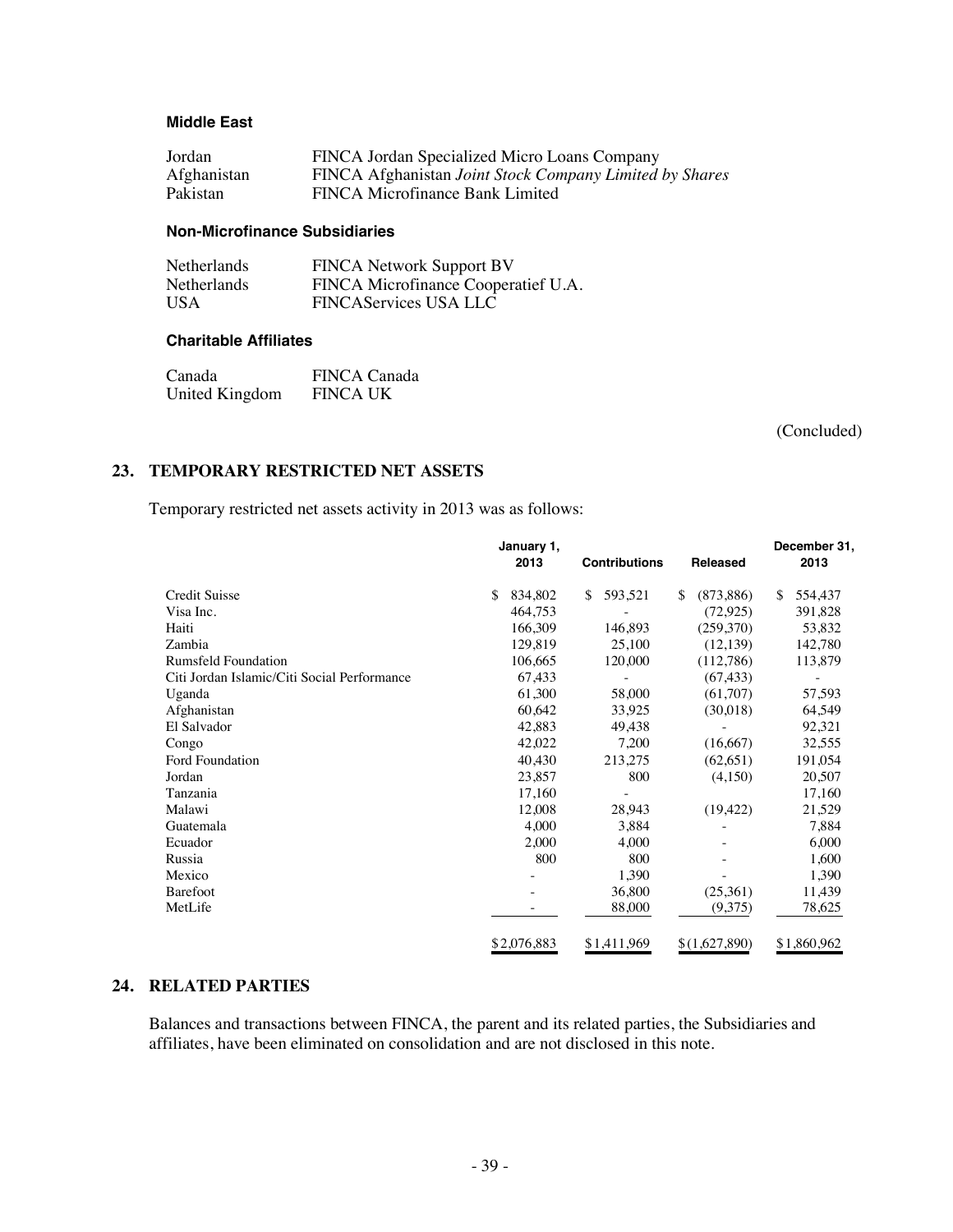**Guarantees** — FINCA International provides guarantees directly on behalf of the Subsidiaries of FMH. At December 31, 2013, the total balance of outstanding guarantees from FINCA International was \$8,450,000.

#### **25. SUBSEQUENT EVENTS**

Subsequent to the balance sheet date, FINCA through FMH entered into a \$45 million loan agreement with the Overseas Private Investment Corporation (OPIC) on February 24, 2014. The loan has a seven-year tenor.

On February 6, 2014, FINCA through its subsidiary, FMC, received an approval in principle from the Central Bank of Nigeria to obtain a state banking license for a new start-up microfinance bank in Nigeria. FINCA expects to complete the state banking license process by August 1, 2014. FINCA Nigeria was incorporated as a legal entity on April 16, 2014.

\*\*\*\*\*\*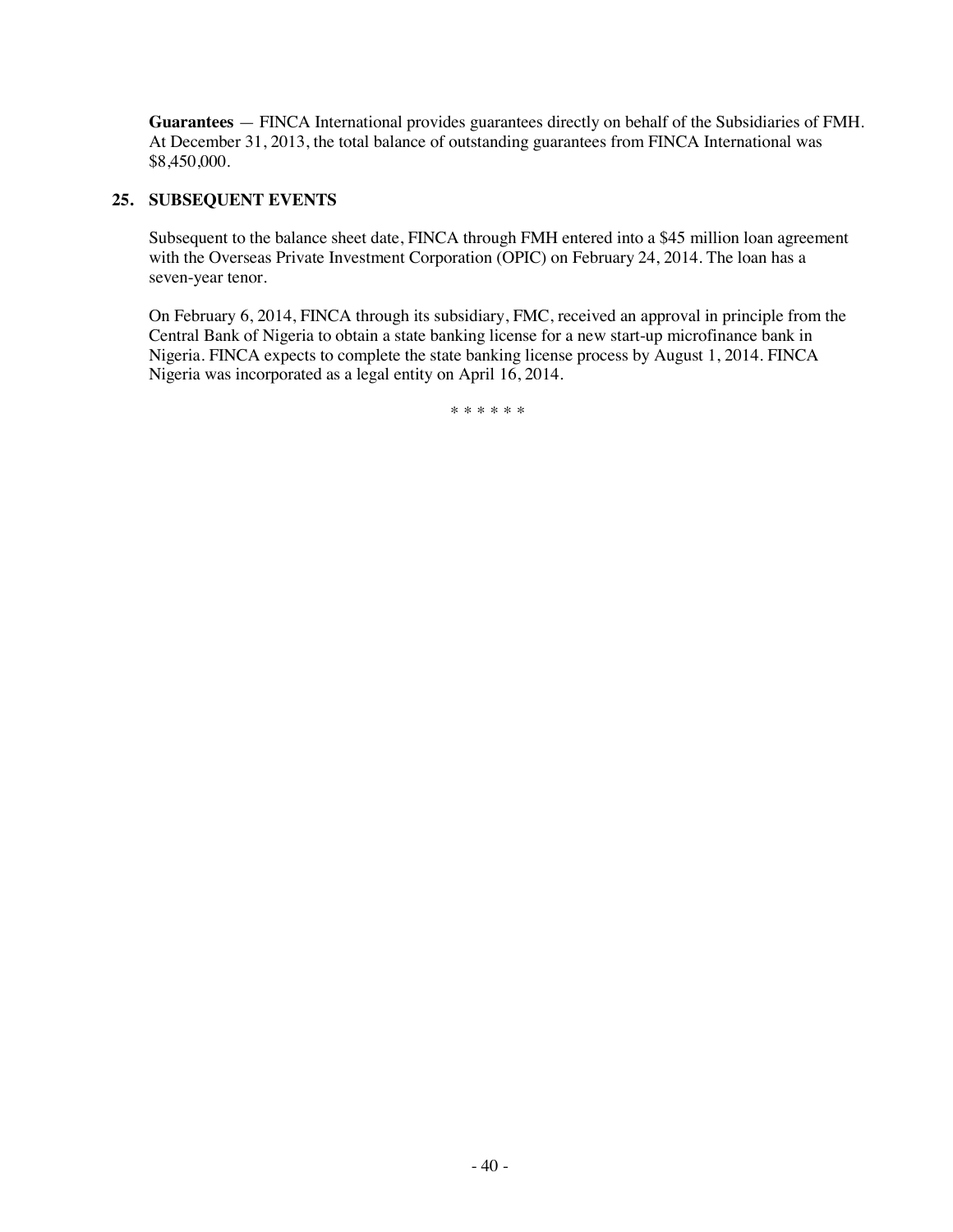# **SUPPLEMENTAL SCHEDULES AND NOTES TO SUPPLEMENTAL SCHEDULES**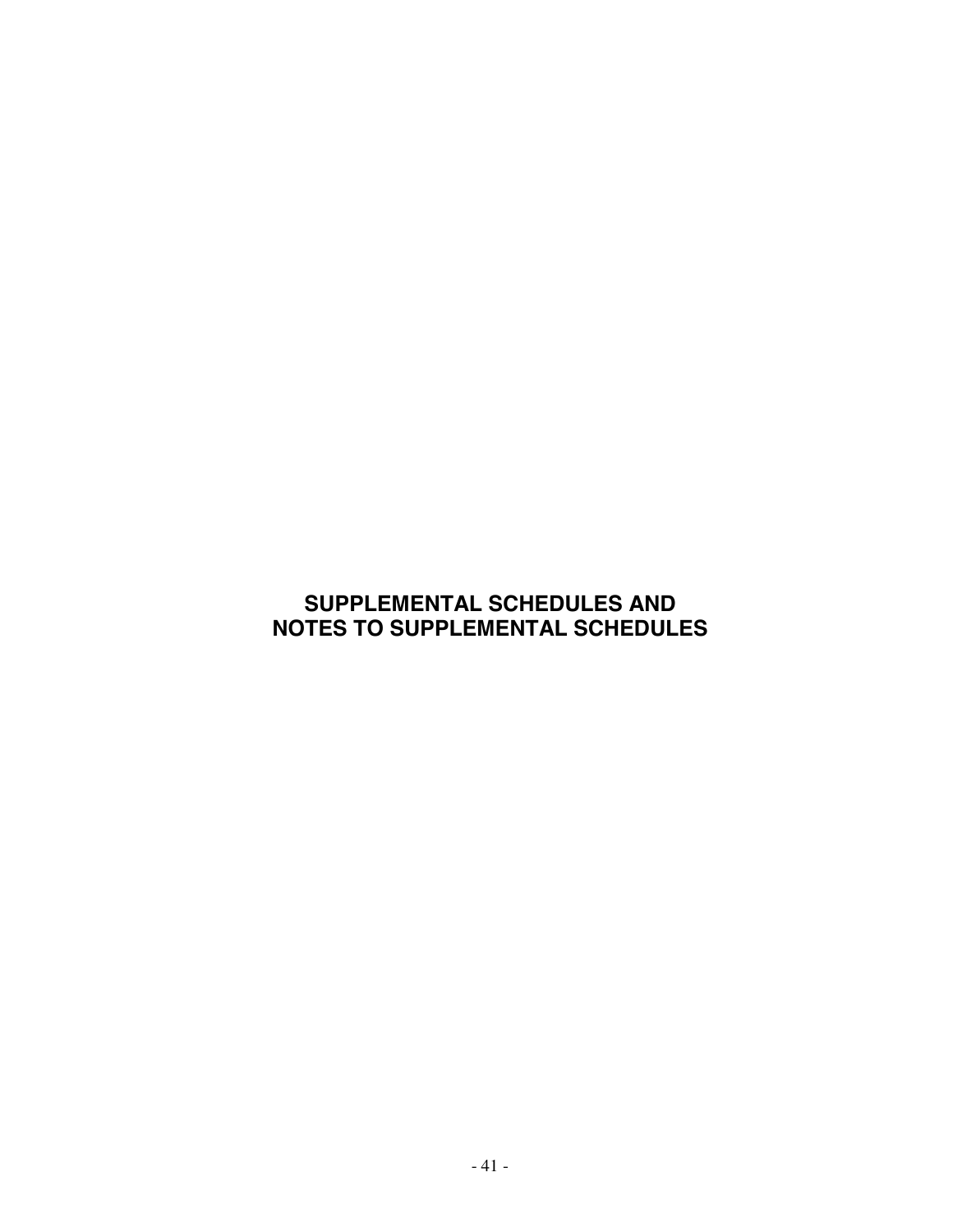# **SUPPLEMENTAL SCHEDULE — CONSOLIDATING STATEMENT OF FINANCIAL POSITION AS OF DECEMBER 31, 2013**

|                                                | <b>FINCA</b><br>International,<br>Inc. | <b>FMH LLC</b><br>and Other | <b>Eliminations</b> | <b>Consolidated</b><br>Group |
|------------------------------------------------|----------------------------------------|-----------------------------|---------------------|------------------------------|
| <b>ASSETS:</b>                                 |                                        |                             |                     |                              |
| Cash and cash equivalents                      | 9,288,068<br>\$                        | \$<br>145,772,560           | \$                  | \$<br>155,060,628            |
| Restricted cash and cash equivalents           | 4,448,505                              | 20,605,552                  |                     | 25,054,057                   |
| Short-term investments                         |                                        | 8,261,193                   |                     | 8,261,193                    |
| Loans receivable $-$ net                       | 14,374,983                             | 828,793,935                 | (14, 374, 983)      | 828,793,935                  |
| Grants receivable - net                        | 3,299,683                              | 518,081                     |                     | 3,817,764                    |
| Other receivables, prepaids, and other assets  | 5,313,019                              | 15,416,422                  | (4,601,685)         | 16,127,756                   |
| Property and equipment - net                   | 1,948,331                              | 27,186,893                  |                     | 29, 135, 224                 |
| Intangible assets $-$ net                      | 105,661                                | 14,855,789                  |                     | 14,961,450                   |
| Long-term investment and other assets          | 28,819                                 | 14,221,635                  |                     | 14,250,454                   |
| Investment in subsidiaries                     | 183,269,008                            |                             | (183, 269, 008)     |                              |
| Goodwill                                       |                                        | 1,108,117                   |                     | 1,108,117                    |
| Deferred tax asset                             |                                        | 8,081,528                   |                     | 8,081,528                    |
| <b>TOTAL ASSETS</b>                            | \$222,076,077                          | \$1,084,821,705             | \$(202,245,676)     | \$1,104,652,106              |
| <b>LIABILITIES AND NET ASSETS:</b>             |                                        |                             |                     |                              |
| Accounts payable and other accrued liabilities | \$14,995,368                           | \$<br>28,014,315            | \$<br>(6,777,240)   | \$<br>36,232,443             |
| Client deposits                                |                                        | 78,354,279                  |                     | 78,354,279                   |
| Notes payable                                  | 14,719,058                             | 632,136,789                 | (2,505,651)         | 644,350,196                  |
| Subordinated debt                              |                                        | 30,855,432                  | (8,297,186)         | 22,558,246                   |
| Other liabilities                              |                                        | 1,650,749                   | $\bar{a}$           | 1,650,749                    |
| Deferred revenue                               | 3,571,730                              | 4,848,391                   | (718, 047)          | 7,702,074                    |
| Deferred benefits                              | 3,504,764                              | $\overline{\phantom{a}}$    |                     | 3,504,764                    |
| Deferred tax liabilities                       |                                        | 1,245,419                   |                     | 1,245,419                    |
| <b>Total liabilities</b>                       | 36,790,920                             | 777,105,374                 | (18,298,124)        | 795,598,170                  |
| <b>NET ASSETS:</b>                             |                                        |                             |                     |                              |
| Unrestricted net assets                        | 183,562,750                            | 307,577,776                 | (183, 947, 552)     | 307,192,974                  |
| Restricted net assets                          | 1,722,407                              | 138,555                     |                     | 1,860,962                    |
| Total net assets                               | 185,285,157                            | 307,716,331                 | (183, 947, 552)     | 309,053,936                  |
| TOTAL LIABILITIES AND NET ASSETS               | \$222,076,077                          | \$1,084,821,705             | \$(202,245,676)     | \$1,104,652,106              |

See notes to supplemental schedules.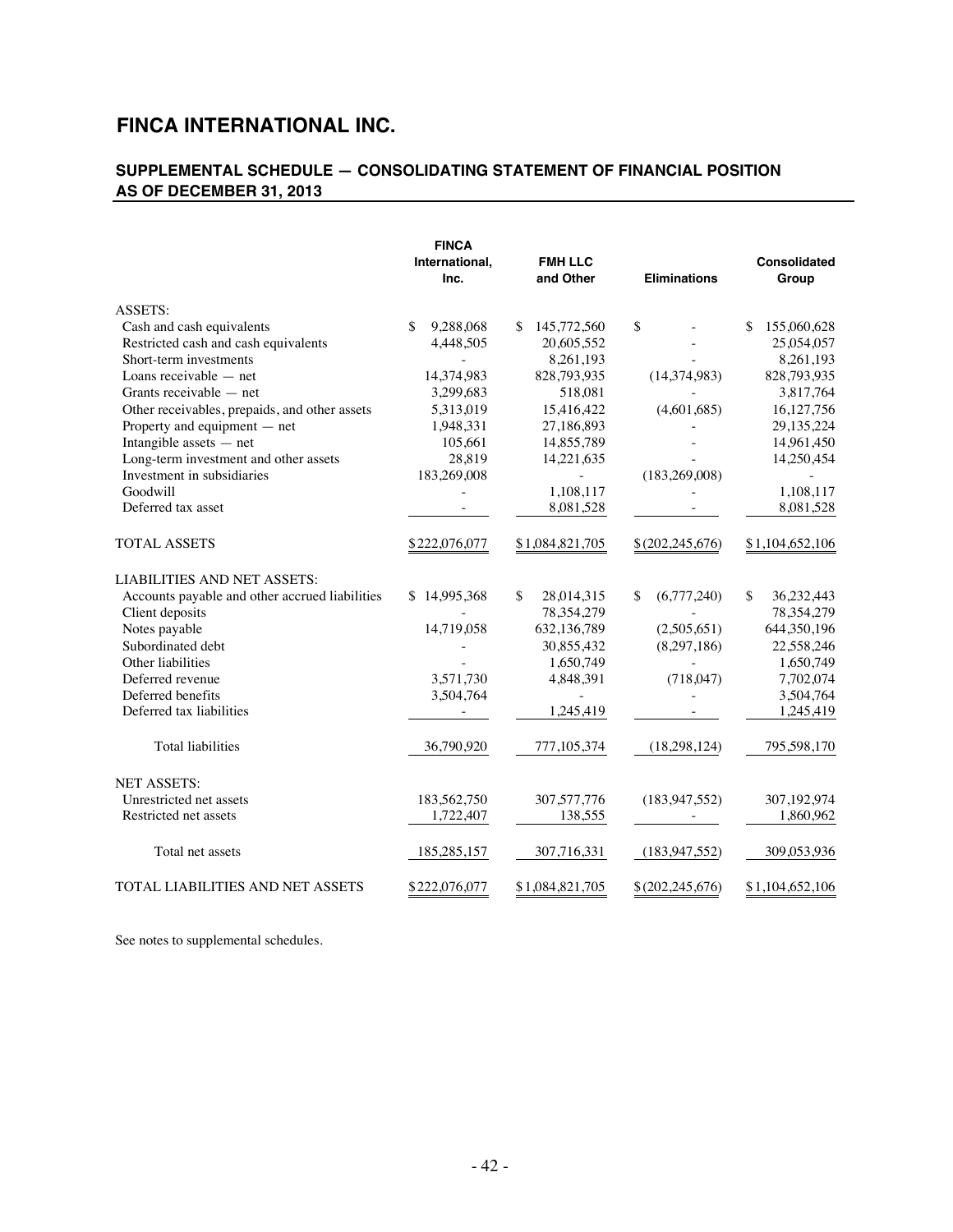# **SUPPLEMENTAL SCHEDULE — CONSOLIDATING STATEMENT OF ACTIVITIES FOR THE YEAR ENDED DECEMBER 31, 2013**

| <b>FINCA</b><br>International,<br>Inc. | <b>FMH LLC</b><br>and Others                                                                                                                                 | <b>Eliminations</b>                                                                                                                                                               | <b>FINCA</b><br>Consolidated                                                                                                                               |
|----------------------------------------|--------------------------------------------------------------------------------------------------------------------------------------------------------------|-----------------------------------------------------------------------------------------------------------------------------------------------------------------------------------|------------------------------------------------------------------------------------------------------------------------------------------------------------|
|                                        |                                                                                                                                                              |                                                                                                                                                                                   |                                                                                                                                                            |
|                                        |                                                                                                                                                              |                                                                                                                                                                                   |                                                                                                                                                            |
| \$11,999,137                           | \$<br>1,565,636                                                                                                                                              | \$<br>(571, 772)                                                                                                                                                                  | \$12,993,001                                                                                                                                               |
| 2,809,747                              | 38,265                                                                                                                                                       |                                                                                                                                                                                   | 2,848,012                                                                                                                                                  |
|                                        |                                                                                                                                                              |                                                                                                                                                                                   |                                                                                                                                                            |
|                                        |                                                                                                                                                              |                                                                                                                                                                                   | 307,025,050                                                                                                                                                |
|                                        |                                                                                                                                                              |                                                                                                                                                                                   | 15,593,236                                                                                                                                                 |
|                                        |                                                                                                                                                              |                                                                                                                                                                                   | 17,339,952                                                                                                                                                 |
|                                        |                                                                                                                                                              |                                                                                                                                                                                   |                                                                                                                                                            |
| 68,716,816                             | 329,901,154                                                                                                                                                  | (42,818,719)                                                                                                                                                                      | 355,799,251                                                                                                                                                |
|                                        |                                                                                                                                                              |                                                                                                                                                                                   |                                                                                                                                                            |
|                                        |                                                                                                                                                              |                                                                                                                                                                                   | 313,051,586                                                                                                                                                |
|                                        |                                                                                                                                                              |                                                                                                                                                                                   | 3,815,725                                                                                                                                                  |
|                                        |                                                                                                                                                              |                                                                                                                                                                                   | 15,008,823                                                                                                                                                 |
|                                        |                                                                                                                                                              |                                                                                                                                                                                   |                                                                                                                                                            |
| 58,570,790                             | 315,477,410                                                                                                                                                  | (42,172,066)                                                                                                                                                                      | 331,876,134                                                                                                                                                |
|                                        |                                                                                                                                                              |                                                                                                                                                                                   |                                                                                                                                                            |
|                                        |                                                                                                                                                              |                                                                                                                                                                                   | 26,701                                                                                                                                                     |
|                                        |                                                                                                                                                              |                                                                                                                                                                                   |                                                                                                                                                            |
|                                        |                                                                                                                                                              |                                                                                                                                                                                   |                                                                                                                                                            |
|                                        |                                                                                                                                                              |                                                                                                                                                                                   | 867,225                                                                                                                                                    |
|                                        |                                                                                                                                                              |                                                                                                                                                                                   | (4,487,453)                                                                                                                                                |
|                                        |                                                                                                                                                              |                                                                                                                                                                                   | (3,593,527)                                                                                                                                                |
|                                        |                                                                                                                                                              |                                                                                                                                                                                   |                                                                                                                                                            |
| 68,090                                 | 9,032,207                                                                                                                                                    |                                                                                                                                                                                   | 9,100,297                                                                                                                                                  |
|                                        |                                                                                                                                                              |                                                                                                                                                                                   |                                                                                                                                                            |
|                                        |                                                                                                                                                              |                                                                                                                                                                                   | 11,229,293                                                                                                                                                 |
|                                        |                                                                                                                                                              |                                                                                                                                                                                   |                                                                                                                                                            |
|                                        |                                                                                                                                                              | (8,307,345)                                                                                                                                                                       | 49,999,511                                                                                                                                                 |
|                                        |                                                                                                                                                              |                                                                                                                                                                                   |                                                                                                                                                            |
|                                        | (200, 452)                                                                                                                                                   | 200,452                                                                                                                                                                           |                                                                                                                                                            |
|                                        |                                                                                                                                                              |                                                                                                                                                                                   |                                                                                                                                                            |
|                                        |                                                                                                                                                              |                                                                                                                                                                                   |                                                                                                                                                            |
|                                        |                                                                                                                                                              |                                                                                                                                                                                   |                                                                                                                                                            |
|                                        |                                                                                                                                                              |                                                                                                                                                                                   |                                                                                                                                                            |
|                                        |                                                                                                                                                              |                                                                                                                                                                                   | 1,967,241                                                                                                                                                  |
|                                        |                                                                                                                                                              |                                                                                                                                                                                   | 63,196,045                                                                                                                                                 |
|                                        |                                                                                                                                                              |                                                                                                                                                                                   |                                                                                                                                                            |
| 177, 312, 584                          | 247,848,993                                                                                                                                                  | (179,303,686)                                                                                                                                                                     | 245, 857, 891                                                                                                                                              |
| \$185,285,157                          | \$307,716,331                                                                                                                                                | \$(183, 947, 552)                                                                                                                                                                 | \$309,053,936                                                                                                                                              |
|                                        | 321,439<br>15,504,354<br>38,082,139<br>40,882,408<br>3,162,451<br>14,525,931<br>(68, 661)<br>867,225<br>(2,903,927)<br>(2,105,363)<br>7,972,573<br>7,972,573 | 307,025,050<br>3,966,788<br>17,305,415<br>314, 341, 244<br>653,274<br>482,892<br>(1,110,391)<br>(4,487,453)<br>(5,597,844)<br>(206, 307)<br>58,306,856<br>1,967,241<br>59,867,338 | (321, 439)<br>(3,877,906)<br>(38,047,602)<br>(42, 172, 066)<br>$\overline{\phantom{a}}$<br>1,205,753<br>2,903,927<br>4,109,680<br>3,463,027<br>(4,643,866) |

See notes to supplemental schedules.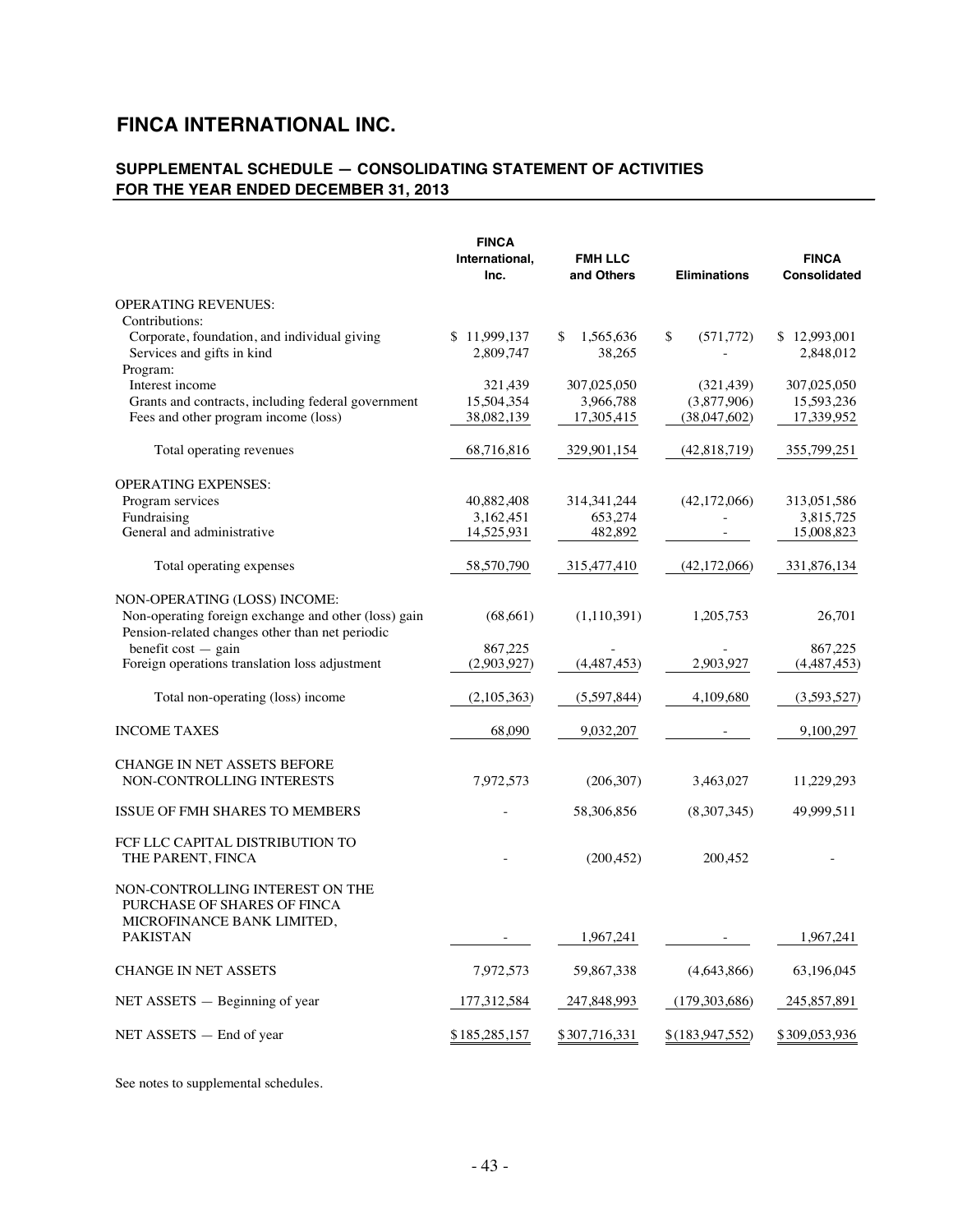# **SUPPLEMENTAL SCHEDULE — CONSOLIDATED SCHEDULE OF FUNCTIONAL EXPENSES FOR THE YEAR ENDED DECEMBER 31, 2013**

|                                           | Program<br><b>Services</b> | <b>General and</b><br><b>Administrative</b> | <b>Fundraising</b> | <b>Total</b><br>Supporting<br><b>Services</b> | <b>Total</b>  |
|-------------------------------------------|----------------------------|---------------------------------------------|--------------------|-----------------------------------------------|---------------|
|                                           |                            |                                             |                    |                                               |               |
| Salaries and direct benefits              | \$97,817,335               | \$6,271,510                                 | 413,547<br>\$      | \$6,685,057                                   | \$104,502,392 |
| Fringe benefits                           | 41,852,512                 | 1,945,411                                   | 148.261            | 2,093,672                                     | 43,946,184    |
| Travel and entertainment                  | 12,000,829                 | 1,280,804                                   | 88,439             | 1,369,243                                     | 13,370,072    |
| Postage and shipping                      |                            | 76,609                                      | 852,797            | 929,406                                       | 929,406       |
| Professional services                     | 17,570,187                 | 3,302,863                                   | 1,490,562          | 4,793,425                                     | 22,363,612    |
| Printing                                  |                            | 62,758                                      | 431,818            | 494,576                                       | 494,576       |
| Occupancy and utilities                   | 14,995,439                 | 1,539,766                                   |                    | 1,539,766                                     | 16,535,205    |
| Equipment and office maintenance          | 3,940,106                  | 478,411                                     |                    | 478,411                                       | 4,418,517     |
| Interest expenses                         | 63,538,860                 |                                             |                    |                                               | 63,538,860    |
| Subgrantee                                | 731,998                    |                                             |                    |                                               | 731,998       |
| Net periodic cost of defined benefit      |                            | 476,924                                     |                    | 476,924                                       | 476,924       |
| Direct training and hiring                | 2,918,950                  | 216,828                                     |                    | 216,828                                       | 3,135,778     |
| Advertising                               | 3,325,650                  |                                             | 88,371             | 88,371                                        | 3,414,021     |
| Communications                            | 5,412,149                  | 170,633                                     | 679                | 171,312                                       | 5,583,461     |
| Equipment, commodities, and vehicles      | 1,169,365                  |                                             |                    |                                               | 1,169,365     |
| Security                                  | 4,525,552                  | 47,503                                      |                    | 47,503                                        | 4,573,055     |
| Bank and credit card fees                 | 3,164,608                  | 214,533                                     |                    | 214,533                                       | 3,379,141     |
| Office supplies                           | 4,057,906                  | 157,910                                     | 299.928            | 457,838                                       | 4,515,744     |
| Depreciation and amortization expense     | 9,788,728                  | 103,371                                     |                    | 103,371                                       | 9,892,099     |
| Provision for loan losses                 | 15,554,212                 |                                             |                    |                                               | 15,554,212    |
| Taxes other than income                   | 3,572,251                  |                                             |                    |                                               | 3,572,251     |
| Insurance                                 | 1,338,689                  | 69,223                                      |                    | 69,223                                        | 1,407,912     |
| Other direct costs                        | 1,649,181                  |                                             | 1,323              | 1,323                                         | 1,650,504     |
| Loss on disposal of fixed assets          |                            | 107,362                                     |                    | 107,362                                       | 107,362       |
| Donation expenses                         |                            | 10,000                                      |                    | 10,000                                        | 10,000        |
| Subsidiary start-up and integration costs | 2,603,483                  |                                             |                    |                                               | 2,603,483     |
| General and administrative allocation     | 1,523,596                  | (1,523,596)                                 |                    | (1,523,596)                                   |               |
| Total operating expenses                  | \$313,051,586              | \$15,008,823                                | \$3,815,725        | \$18,824,548                                  | \$331,876,134 |

See notes to supplemental schedules.